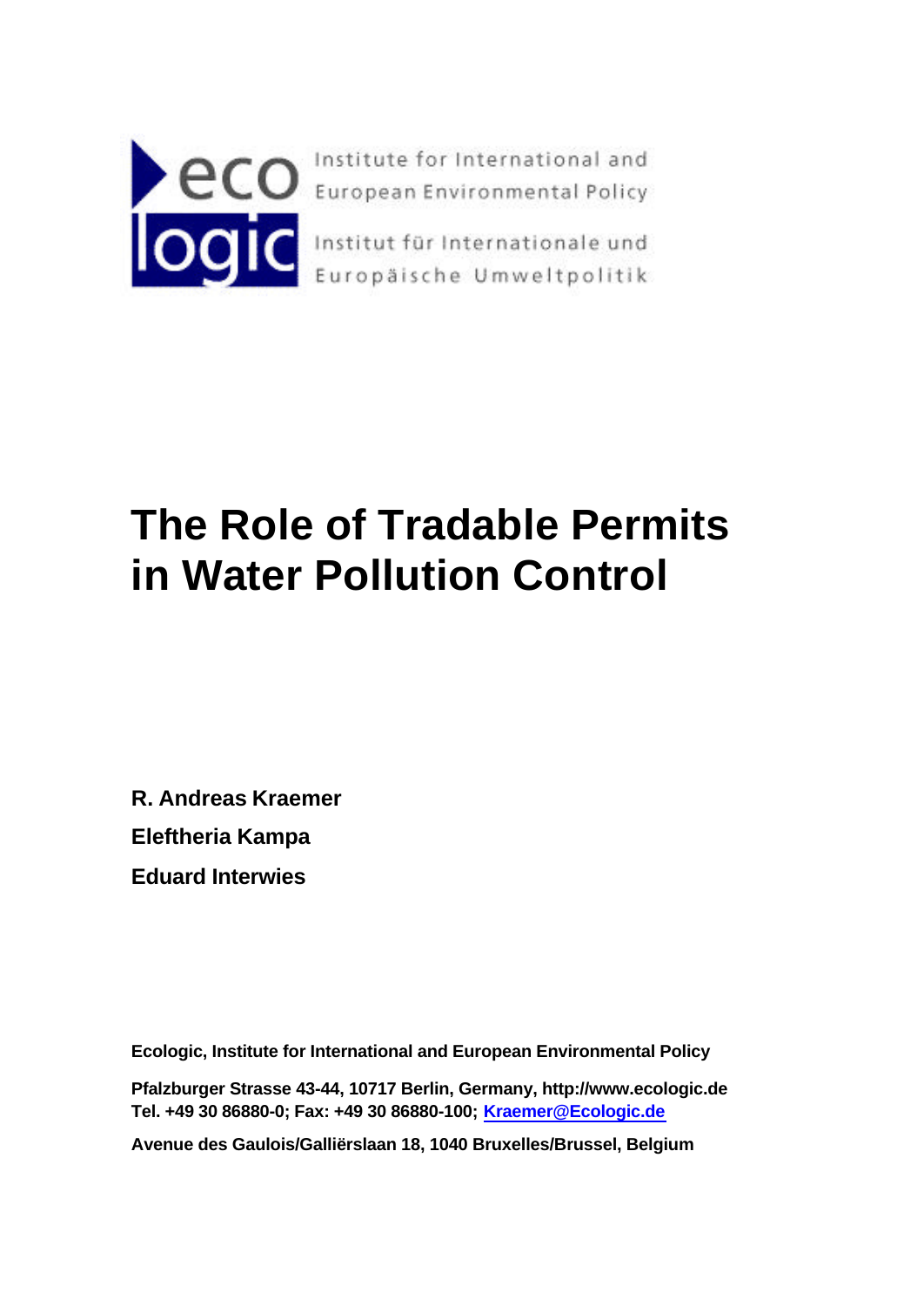## **Table of Content**

|                |                                                                             |                                                                           |                                                                               | Pages |  |
|----------------|-----------------------------------------------------------------------------|---------------------------------------------------------------------------|-------------------------------------------------------------------------------|-------|--|
| $\mathbf{1}$   |                                                                             |                                                                           |                                                                               |       |  |
| $\overline{2}$ |                                                                             |                                                                           |                                                                               |       |  |
|                |                                                                             | 2.1                                                                       |                                                                               |       |  |
|                |                                                                             | 2.2                                                                       |                                                                               |       |  |
|                | 2.3                                                                         |                                                                           |                                                                               |       |  |
| 3              | Economic Instruments in Water Management: What Role for Tradable Rights?  5 |                                                                           |                                                                               |       |  |
|                | 3.1                                                                         |                                                                           |                                                                               |       |  |
|                |                                                                             |                                                                           |                                                                               |       |  |
|                |                                                                             |                                                                           |                                                                               |       |  |
|                |                                                                             |                                                                           |                                                                               |       |  |
|                |                                                                             |                                                                           |                                                                               |       |  |
|                |                                                                             |                                                                           |                                                                               |       |  |
|                | 3.2                                                                         |                                                                           |                                                                               |       |  |
|                |                                                                             |                                                                           |                                                                               |       |  |
|                |                                                                             |                                                                           |                                                                               |       |  |
|                |                                                                             |                                                                           |                                                                               |       |  |
| 4              |                                                                             |                                                                           |                                                                               |       |  |
|                | 4.1                                                                         |                                                                           |                                                                               |       |  |
|                |                                                                             |                                                                           | 4.1.1 Inter-State Salinity Trading Case: Murray-Darling Basin (Australia)  15 |       |  |
|                |                                                                             |                                                                           | 4.1.2 Salt Pollution Trading Case: Hunter River (Australia) 16                |       |  |
|                | 4.2                                                                         |                                                                           |                                                                               |       |  |
|                |                                                                             |                                                                           | 4.2.1 Organic Point Source Trading Case: Fox River, Wisconsin (USA)  18       |       |  |
|                | 4.3                                                                         |                                                                           |                                                                               |       |  |
|                |                                                                             |                                                                           |                                                                               |       |  |
|                |                                                                             |                                                                           |                                                                               |       |  |
|                |                                                                             |                                                                           |                                                                               |       |  |
|                |                                                                             |                                                                           |                                                                               |       |  |
|                |                                                                             |                                                                           |                                                                               |       |  |
| 5              |                                                                             |                                                                           |                                                                               |       |  |
| 6              |                                                                             |                                                                           |                                                                               |       |  |
|                | 6.1                                                                         | Strategies for Introducing Tradable Pollution Rights Regimes  26          |                                                                               |       |  |
|                | 6.2                                                                         |                                                                           |                                                                               |       |  |
|                | 6.3                                                                         | Compatibility of Tradable Pollution Permit Regimes in Instrument Mixes 30 |                                                                               |       |  |
|                |                                                                             |                                                                           |                                                                               |       |  |
|                |                                                                             |                                                                           | 6.3.2 Compatibility with environmental quality objectives (EQO) 31            |       |  |
|                |                                                                             |                                                                           |                                                                               |       |  |
|                |                                                                             |                                                                           | 6.3.4 Compatibility with established principles of environmental policy  32   |       |  |
|                |                                                                             |                                                                           |                                                                               |       |  |
| 7              |                                                                             |                                                                           |                                                                               |       |  |
| 8              |                                                                             |                                                                           |                                                                               |       |  |
|                |                                                                             |                                                                           |                                                                               |       |  |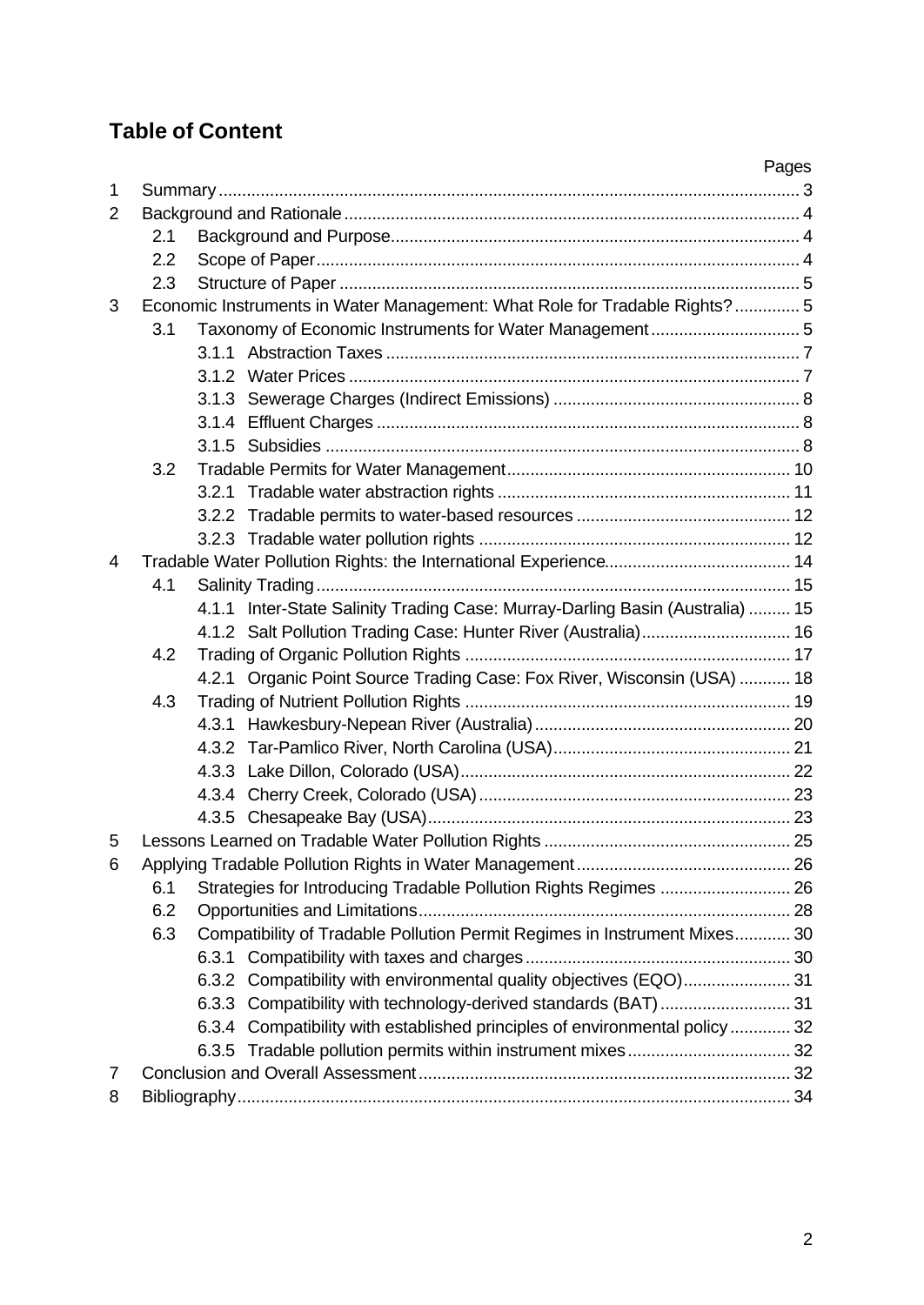#### **1 SUMMARY**

This paper was prepared as a conceptual framework to stimulate discussions on the role and applicability of tradable permits in water pollution control among participants of the Technical Seminar on the Feasibility of the Application of Tradable Water Permits for Water Management in Chile (13-14 November 2003 in Santiago de Chile). In Chile, water pollution is a major problem. Until recently, existing regulations to control water pollution consisted mainly of non-market based instruments. Innovative instruments are now being explored via a recent national law for tradable emission/discharge permits.

The instrument of tradable discharge permits is one of several market-based instruments used in water management and pollution control. Tradable discharge permits are actually among the most challenging market-based instruments in terms of both their design and implementation. Experience to date with tradable discharge permits for water pollution control has been limited and mainly comes from several regions of the US and Australia.

The paper at first introduces tradable permits as part of an overall taxonomy of economic instruments in the field of water management. In this context, three fundamentally different fields of application of tradable permits systems relating to water are presented: tradable water abstraction rights, tradable rights to water-based resources and tradable water pollution rights. The remaining of the paper deals exclusively with the latter category, i.e. tradable water pollution rights, their role and applicability in water pollution control.

The authors provide literature-based empirical evidence of the international experience with tradable water pollution rights (case studies from the US and Australia). The practical examples are presented according to different individual substances or parameters that have been the subject of trading systems (salinity, organic pollution and nutrient pollution). Lessons are drawn from the selected examples considering also the institutional and existing regulatory context of the countries in question.

Subsequently, the authors make recommendations on the strategies for introducing tradable water pollution rights, they point out opportunities and limitations and discuss the instrument's compatibility in instrument 'mixes'. The paper focuses on the specificity of water pollution trading discussing outstanding issues that should be considered for the introduction of tradable water pollution rights. For a systematic analysis of the various approaches and challenges relating to the overall design and implementation of tradable permits for natural resources at the national level, the reader should refer to the study of the OECD (2001).

It is pointed out that experience with tradable permits for water pollution control has been accumulating primarily in advanced economies with long regulatory history in water management and pollution control (the US and Australia). The introduction of trade for water pollution control has benefited in these cases from solid scientific understanding of the pollution problems in question, existing monitoring infrastructure and enforcement capacities. It is important to bear in mind that the pre-existing (institutional and regulatory) context may be different in other countries or regions where trading schemes are being considered.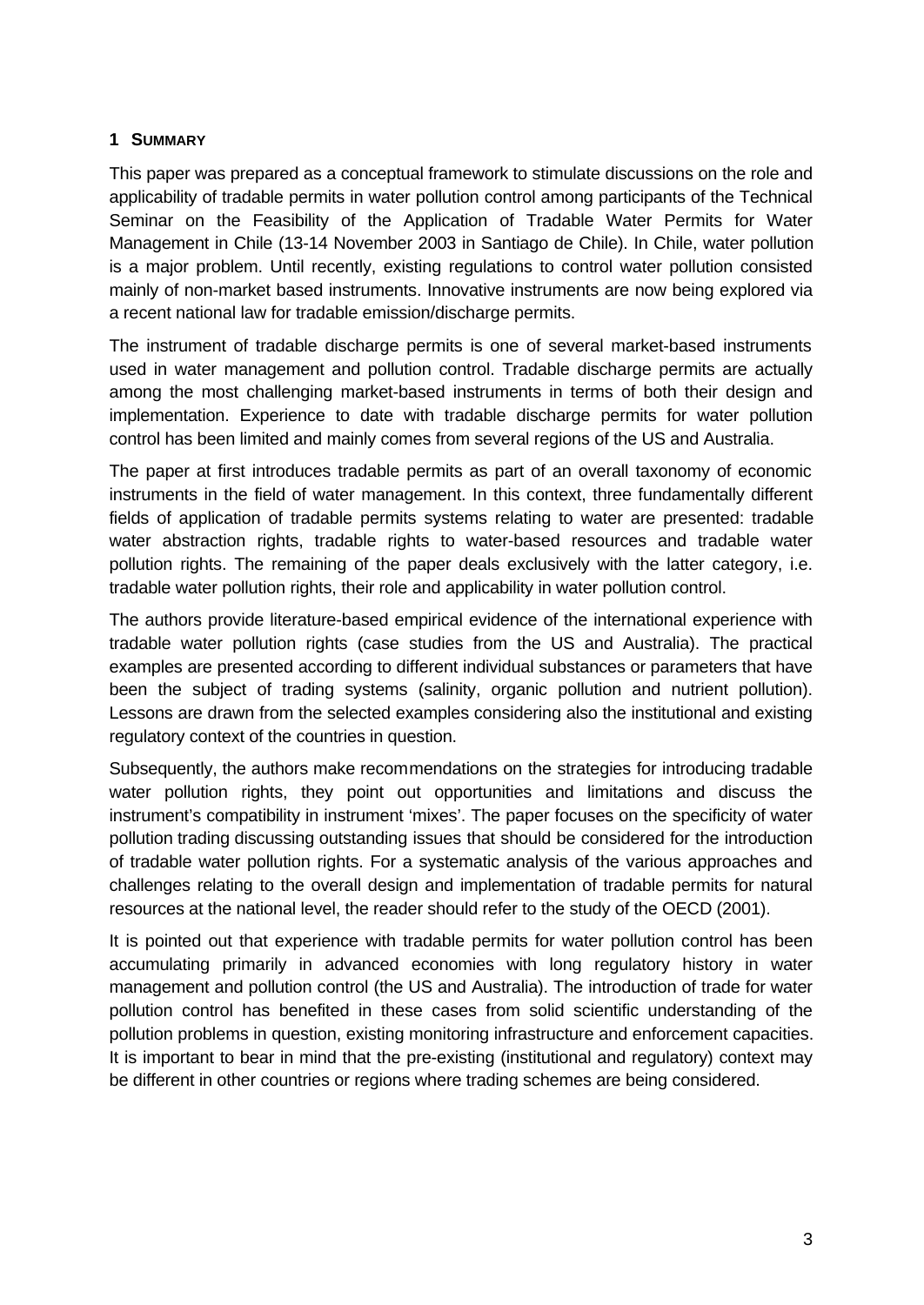## **2 BACKGROUND AND RATIONALE**

## **2.1 Background and Purpose**

This paper on the role of tradable permits in water pollution control was prepared for the Technical Seminar on the Feasibility of the Application of Tradable Water Permits for Water Management in Chile, organized by the Inter-American Development Bank (IADB) and the National Environment Commission of Chile (CONAMA), on 13-14 November 2003 in Santiago de Chile. The objective of the Technical Seminar was to analyze and discuss international experiences on the implementation of tradable discharge permit schemes (a market-based instrument for pollution control) and evaluate the feasibility of their application in Chile.

Overall, early attempts to control water pollution followed a regulatory command-and-control approach. In many cases, the regulatory approach has led to the reduction of water pollution. Recently, there is a growing move from command-and-control to various market-based instruments in order to achieve further water pollution control. This is partly due to the fact that the cheapest and easiest-to-achieve point source reductions have occurred via regulatory command-and-control instruments, leading now to an escalation of costs to meet tougher water quality standards. Moreover, non-point source pollution, which is becoming a significant water pollution source, is not easily controlled by regulation.

The instrument of tradable discharge permits is one of several market-based instruments used in water management and pollution control; tradable discharge permits are actually among the most challenging ones in terms of both their design and implementation. Experience to date with tradable discharge permits for water pollution control has been limited and mainly comes from countries with an advanced economy such as the US and Australia.

In Chile water pollution is a major problem. Until recently, existing regulations consisted mainly of non-market based instruments. There are ambient water quality standards, standards for the discharge of liquid waste into sewer systems and watercourses. Several bans on the discharge of polluted waters into rivers and other waters used as source for irrigation or drinking water have also been in place but their enforcement has been weak (Huber et al., 1998). Innovative instruments are now being explored via a recent national law for tradable emission permits in Chile.

## **2.2 Scope of Paper**

In this context, this paper was prepared as a conceptual framework to stimulate discussions among participants of the Technical Seminar on the role and applicability of tradable permits in water pollution control. Based on literature, it provides an overview of recent developments on the wider international application of tradable permits in water pollution (US, Australia). It builds to a great extent on the findings of Kraemer and Banholzer (1999) and Kraemer et al. (2002) on the use of tradable permits in water management and pollution control providing some updates of the trading programmes reviewed in this previous work. The description and discussion of each programme of tradable permits attempts to cover in brief information on the institutional set up of the programme, its establishment, as well as on the nature of permits, programme participants, allocation method and monitoring of the trading rules.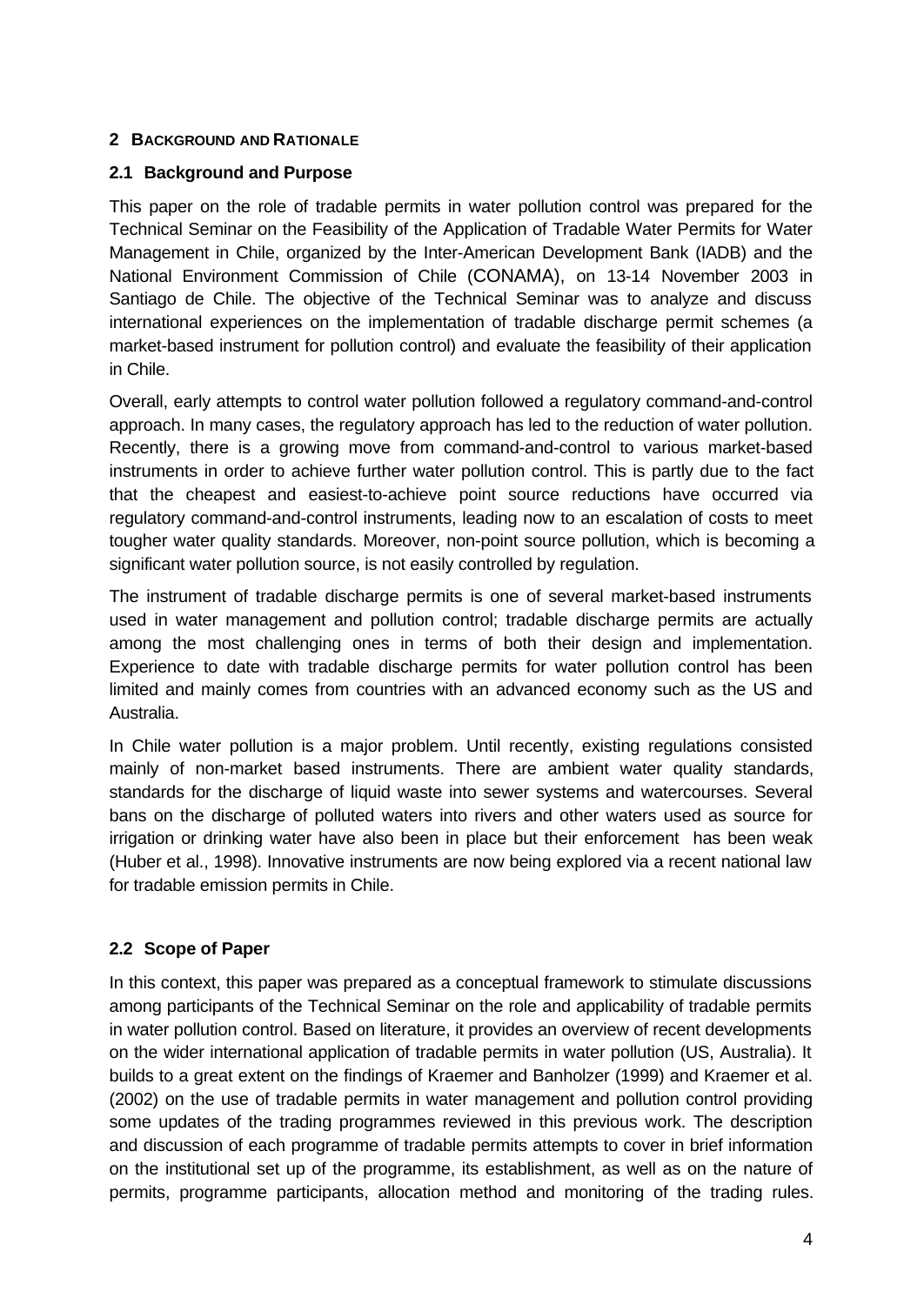Comments on the advantages and potential drawbacks of each scheme are also included where appropriate.

Apart from reviewing the relevant international experience, the paper makes recommendations on the strategies for introducing tradable water discharge permits and discusses their compatibility with other regulatory instruments. The paper does not attempt an extensive discussion on the design and implementation of a tradable permit system for natural resources within a country. For information on the overall design and implementation of tradable permits for environmental management, the reader should refer to the study of the OECD (2001). We focus on the specificity of water pollution trading discussing outstanding issues that should be considered for the introduction of tradable water pollution rights.

Therefore, the main objectives of this paper are to:

- Give an introduction to the role of tradable permits in the field of water management, as part of an overall taxonomy of other relevant economic instruments;
- provide empirical evidence of international experience with tradable permits for water pollution control (US, Australia);
- provide a conceptual framework for the application of tradable permits for water pollution control.

## **2.3 Structure of Paper**

The paper is structured as follows: Section 1 and 2 have given a summary of the report and have set the background and scope respectively. Section 3 discusses the role of tradable permits in water management and pollution control, in the context of an overall taxonomy of relevant economic instruments. Section 4 presents a number of case studies from the international arena on tradable permits for water pollution control. Section 5 then discusses the application of tradable water pollution rights elaborating on opportunities and limitations, strategies for their introduction as well as their compatibility in instrument mixes. Section 6 finally concludes with remarks on the use of tradable permits in water pollution control so far and their potential for further application.

## **3 ECONOMIC INSTRUMENTS IN WATER MANAGEMENT: WHAT ROLE FOR TRADABLE RIGHTS?**

This section provides a taxonomy of economic instruments in water management, introduces the available instruments and defines their areas of applicability. The taxonomy is followed by a more detailed sub-section on the economic instrument of tradable permits for water management, as background to the relevant international experience presented in the next section of the paper.

## **3.1 Taxonomy of Economic Instruments for Water Management**

The taxonomy presented in this sub-section is mainly based on the work of Kraemer et al. (2003). Figure 1 positions the respective economic instruments along the water cycle. The different aspects of the figure are explained in the following subsections.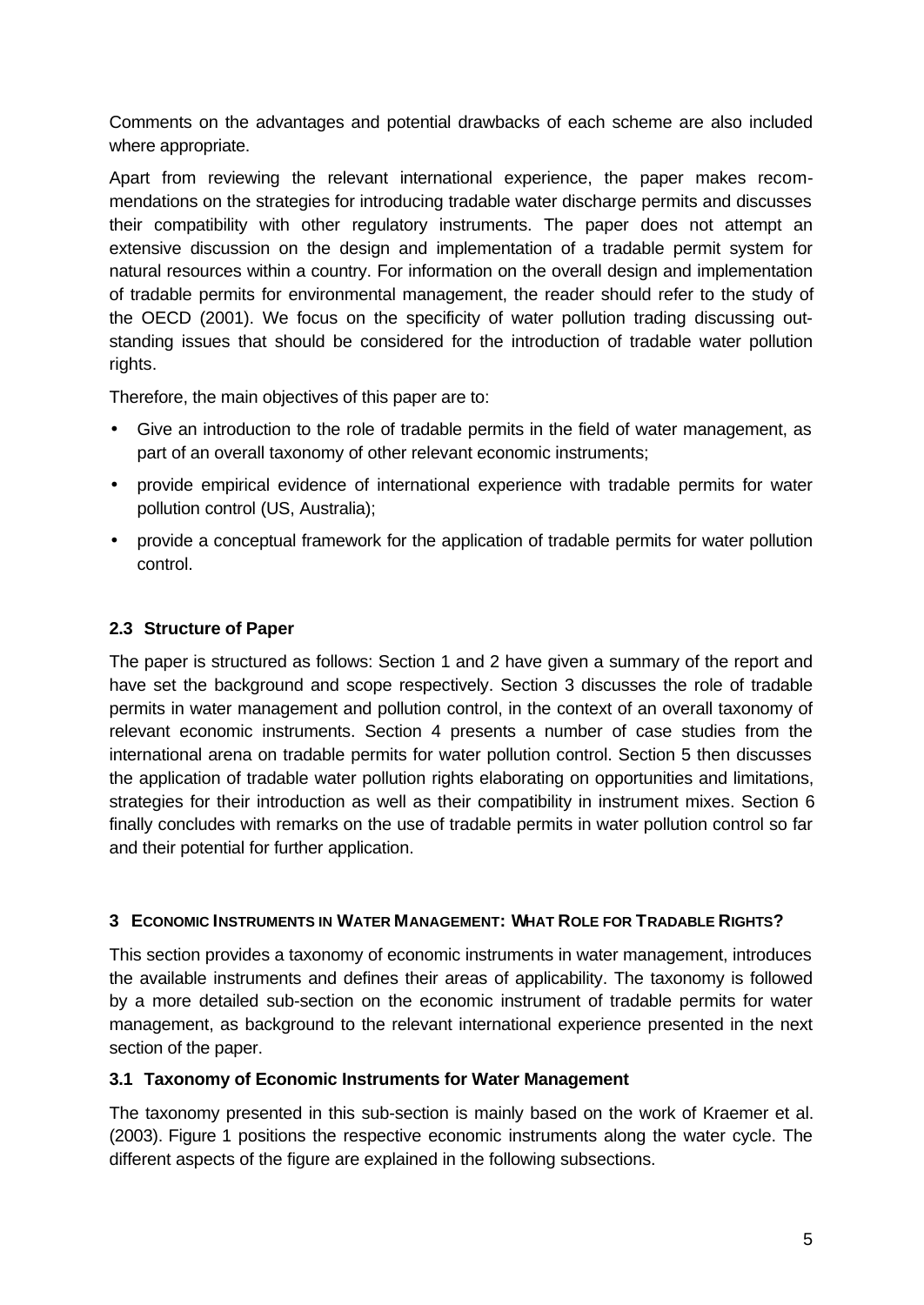

**Figure 1: Economic Instruments for Water Management (adapted from Kraemer, 1995a)**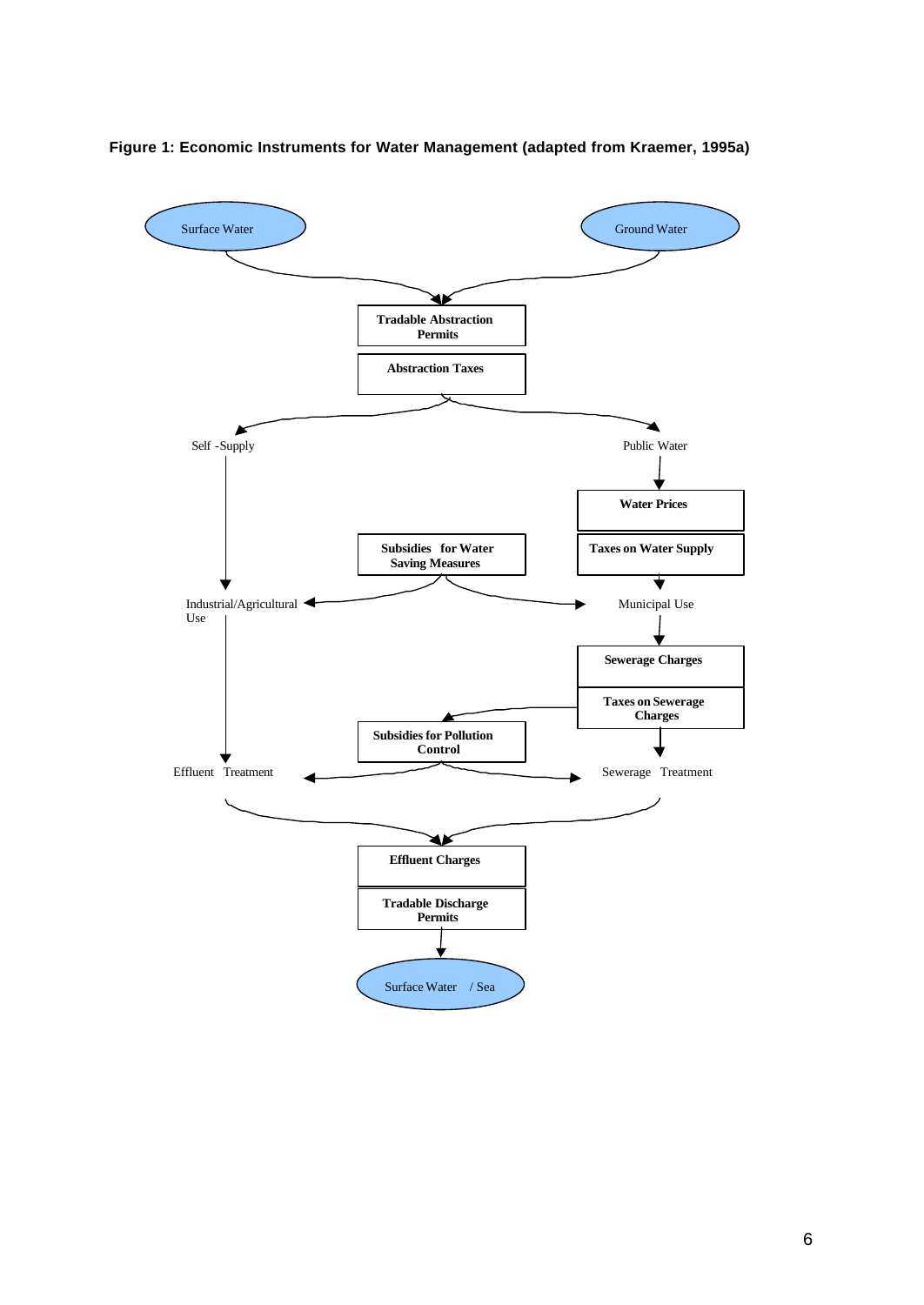## **3.1.1 Abstraction Taxes**

A water abstraction tax is a certain amount of money charged for the direct abstraction of water from ground or surface water (Roth, 2001). In some cases only ground water abstractions are charged to reduce the price differential between surface and groundwater abstraction, while in others, both ground and surface water abstractions are taxed, however often at different rates.

Besides their revenue-generating function, water abstraction taxes can act as incentive measures. Effective water abstraction taxes can induce a change in user behavior resulting in lower water demand and a reduction of water leakage. If the tax is set to reflect marginal – (environmental or resource) - costs of water abstraction, it enhances the cost effectiveness of the service provided. In general, water abstraction policies should consider both surface and groundwater in order to limit negative effects that more efficient pricing for one source of water will have on the other (European Commission, 2000a).

In many countries, revenues generated by abstraction charges are earmarked for explicit water management purposes, so that the proceeds from the tax are indirectly returned to those liable to pay. Water abstraction taxes may be set to reflect the relative scarcity of water and may vary by regions.

## **3.1.2 Water Prices**

The instrument of water pricing has the primary goal of financing water supply infrastructure. According to the European Commission (2000b), water prices should be set at a level that ensures the recovery of costs for each sector (agriculture, households and industry) and to allocate costs to those sectors (avoidance of cross-subsidies). Water prices should in principle relate to three types of cost – direct economic costs, social costs, and environmental (and resource) costs. The estimation of each type of costs involves a different set of problems (Kraemer and Buck, 1997):

- *Direct economic costs*: Full recovery of the economic costs of water services will require that water prices include (1) the costs of operation and maintenance of water infrastructure, (2) the capital costs for the construction of this water infrastructure, and (3) the reserves for future investment in water infrastructure.
- *Social costs*: With respect to water services, the direct or indirect social benefits (for instance in the field of public health) vary largely with respect to the specific contextual settings. Calculating these costs and comparing them across cases is, therefore, not a feasible task, which prohibits their incorporation into a comparative study.
- *Environmental costs*: The environmental costs of a certain economic activity are generally not reflected in the prices established at the market-place, but appear as socalled externalities. Conceptually, the non-inclusion of negative environmental costs in price mechanisms can be discussed under the heading of subsidies. In practice though, there are great difficulties linked to the establishment of benchmarks for costs caused by environmental degradation, and to the inclusion of these costs into market-based mechanisms. Still, the principle of full cost recovery requires taking these costs into account. Given the methodological problems involved in calculating environmental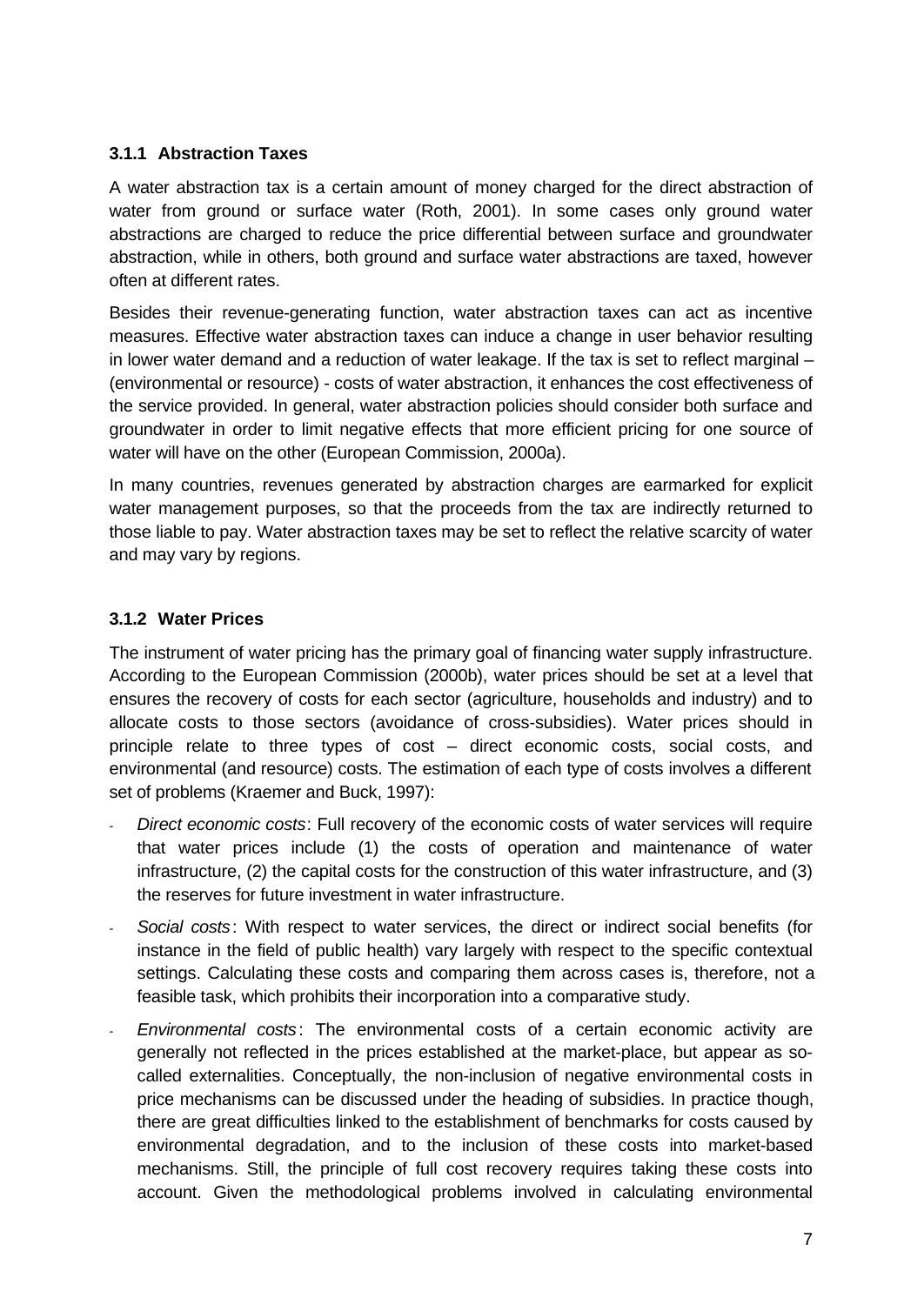externalities, the inclusion of an environmental component into water prices will be backed by political rather than economic arguments.

In addition to their financing function, water pricing policies often fulfil an incentive objective as well. Water prices which represent full costs (economic and environmental costs) provide price signals to users resulting in a more efficient water use and generate the means for ensuring a sustainable water infrastructure (Huijm, n.y.)

## **3.1.3 Sewerage Charges (Indirect Emissions)**

Sewerage charges are tariffs paid for the discharge of used water. A sewerage charge is the amount of money paid for indirect discharges, that is domestic sewage or effluents discharged into the sewer system (Hansen et al., 2001). Foremost, sewerage charges have the objective of providing environmental authorities with financial resources for water management activities (financial function). Furthermore, these charges may fulfil an incentive function and are in accordance with the polluter-pays principle by internalizing treatment costs into the decision process of users through adequate price signals (Kraemer and Piotrowski, 1995).

## **3.1.4 Effluent Charges**

Dischargers pay effluent charges for the direct discharge of effluents into natural waters. Usually, the charge is paid to a public or para-statal authority (Hansen et al., 2001). Payment is based on the measurements or estimates of the quantity and quality of a pollutant discharged to a natural water body (not a sewer). Pollution charges are an important step towards the realization of the polluter-pays principle even if their calculation is not based on estimates of damage costs. By levying a charge on pollution, a clear signal is given that society is no longer willing to bear the costs of pollution and that at least part of the costs of the damage caused has to be recovered directly from polluters (Roth, 2001). Pollution charges may set incentives in terms of pollution abatement promotion. In cases where the revenue generated by the charge is earmarked for measures to improve water quality, a pollution charge additionally fulfils a financial function for the improvement of water quality.

Designing optimal pollution charges that minimize the total cost of pollution (damage costs plus control costs) is a difficult task, as it requires the existence of a reasonable database and information on pollution damages. The exact calculation of charges requires information about the exact quantity and quality of the discharged waste water (Kraemer, 1995b).

## **3.1.5 Subsidies**

Subsidies in general include "any measure that keeps prices for consumers below market levels, or for producers above market levels". However, given the wide range of possible support measures, a clear-cut definition of subsidies is difficult to establish. The OECD (1996) defines environmentally adverse subsidies as "government interventions through direct and indirect payments, price regulations and protective measures to support actions that favor environmentally-unfriendly choices over environmentally-friendly ones". This definition includes direct subsidies in the form of direct payments by the government to certain users, and indirect subsidies. Even in the absence of "explicit monetary transfers" one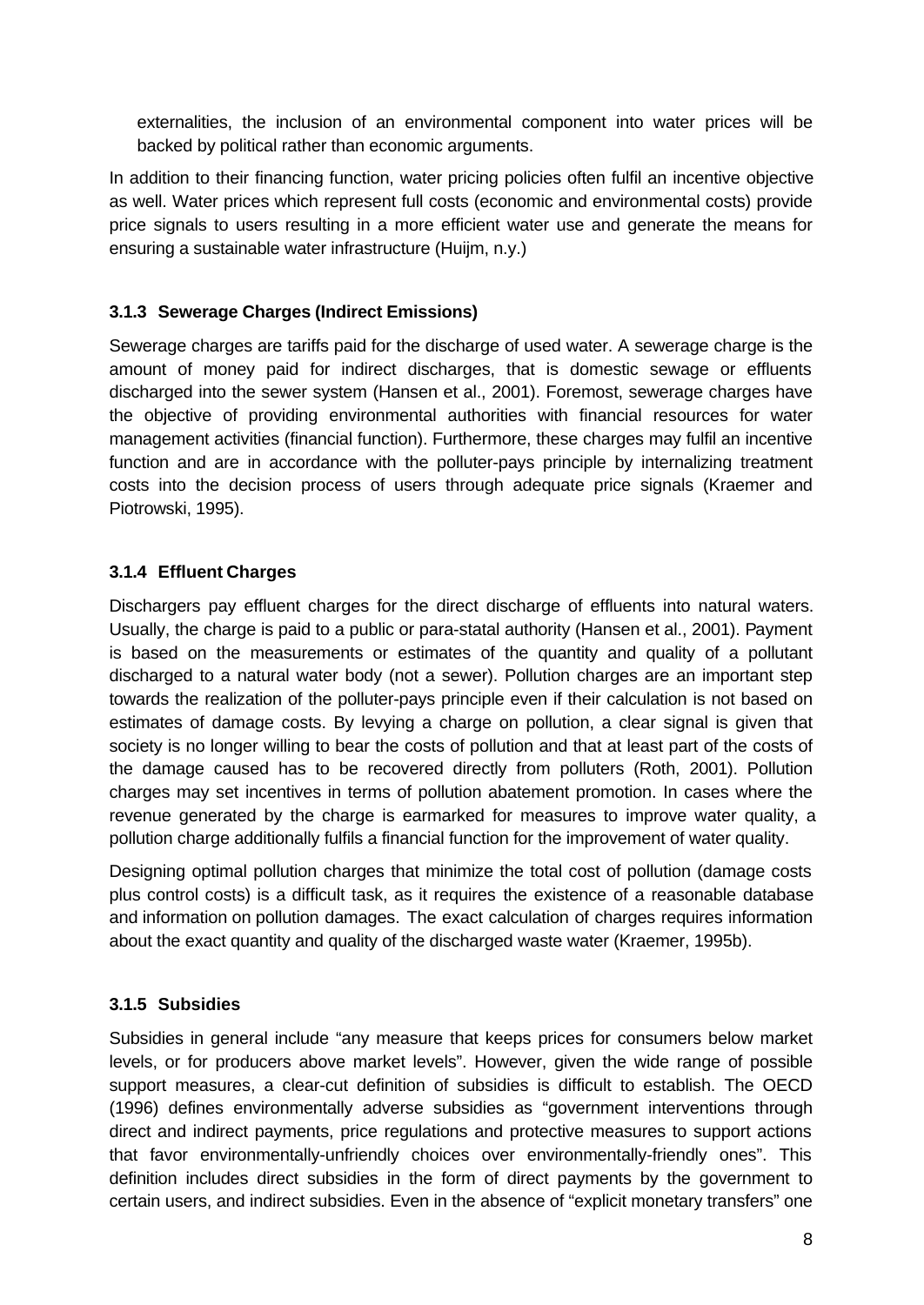can speak of (indirect) water subsidies if the system of water prices in place does not adequately reflect all costs involved in producing that service. Thus the effective implementation of the principle of "full cost recovery" in the formation of water prices in turn would eliminate water subsidies (Kraemer and Buck, 1997). This conceptual perspective highlights the close relationship between water subsidies and water pricing practices. Further indirect subsidy schemes include tax concessions or allowances, guaranteed minimum prices, preferential procurement policies and cross-subsidization.

Generally, subsidies can have two main objectives: either they are instituted to compensate users for a cost they incur in response to a required action or a prohibition, or subsidies are constructed so as to set the necessary incentives for achieving a certain desired, but not required, action.

Subsidies can be of a fiscal nature and paid out of public funds or can take the form of parafiscal cross-subsidies through redistribution between urban areas. From an environmental perspective, a subsidy consists of the value of uncompensated environmental damage arising from any flow of goods or services (Barg, 1996). As environmental damage is usually not included in water prices, subsidies *de facto* often exist.

Subsidies are a type of economic instrument that may lead to inefficient situations (OECD, 1996). However, they can create the necessary incentives for stimulating a change in user behavior towards environmentally friendly conduct or induce investment in environmentally friendly production techniques, thereby mitigating or eliminating negative effects. In some cases, like flood alleviation for example, subsidies may provide a relatively cheap option for governments, especially considering the reduction in losses that may be achieved through adequate flood proofing (Otter and van der Veen, 1999). There is, however, a danger that over the longer term, resources may be channeled to problems that are no longer high priority.

When the government grants payments in return for an environmental benefit, subsidies are a form of internalization of external benefits.

## **3.1.6 Liability for Damage to Water**

With the strengthening of regulatory instruments for environmental damage reduction by individuals and firms and the growing number of emitters to which these apply, problems of control by environmental inspections become obvious. Therefore, governments are aware of the need for alternative instruments, one of which is liability for environmental damage (Bongaerts & Kraemer, 1989), including damage to water.

Environmental liability systems intend to internalize and recover the costs of environmental damage through legal action and to make polluters pay for the damage their pollution causes. To that extent environmental liability laws are a fundamental expression of the polluter-pays principle. The intention of environmental liability laws can be twofold: first of all they aim at inducing polluters to make more careful decisions about the release of pollution according to the precautionary principle and second at ensuring the compensation of victims of pollution. While liability systems assess and recover damages ex post, they can nevertheless provide incentives to prevent pollution, as long as the expected damage payments exceed the benefits from non-compliance.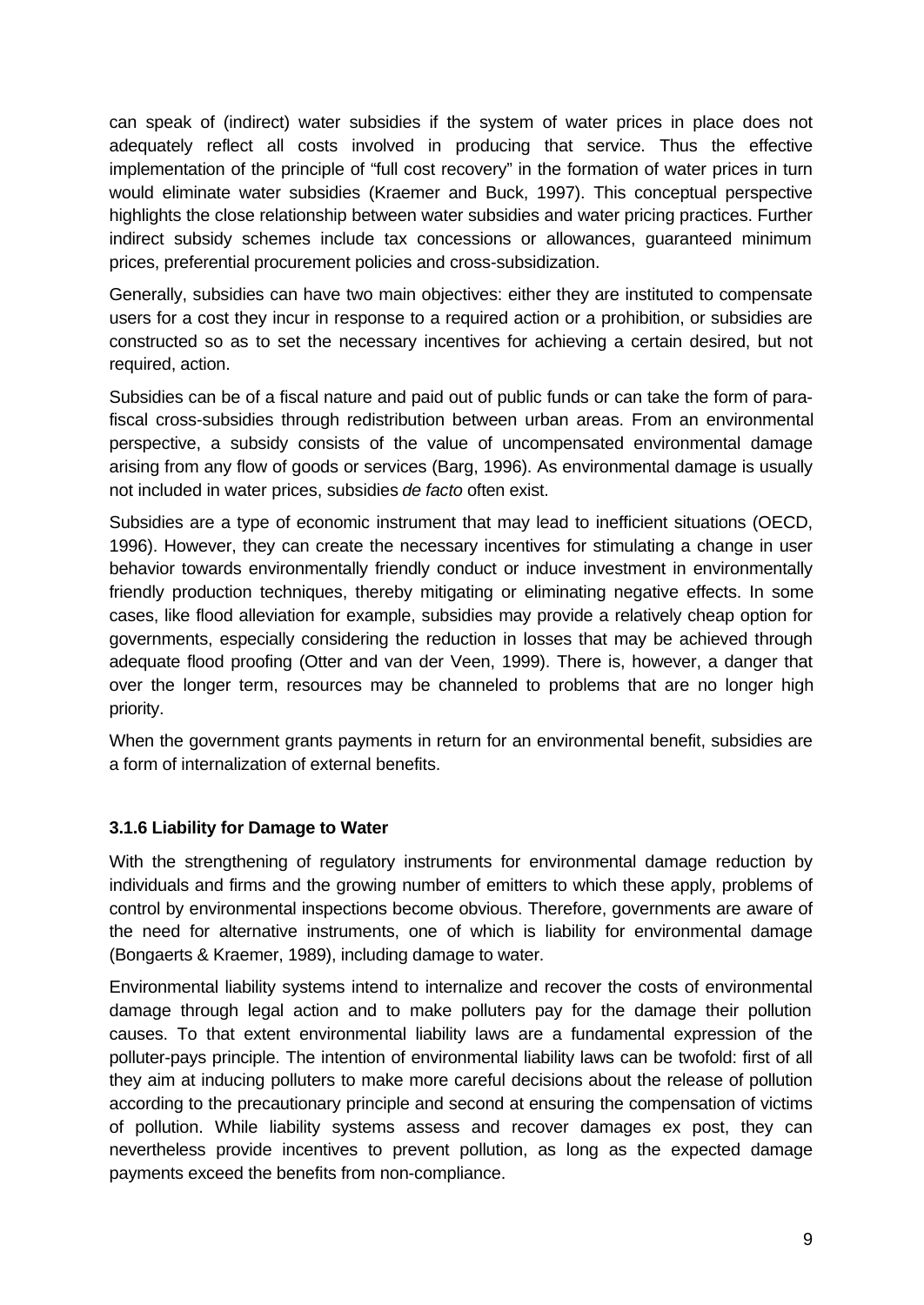For liability to be effective, there needs to be one or more identifiable actors (polluters); the damage needs to be concrete and quantifiable; and a causal link needs to be established between the damage and the identified polluter (European Commission, 2000c). Thus, liability is not a suitable instrument for dealing with pollution of a widespread, diffuse character where it is impossible to link the negative environmental effects with the activities of certain individual actors.

The instrument of environmental liability conveys several advantages  $^1$ :

- Liability rules control pollution through the decentralized decisions of polluters to act in their own interest. Polluters will control pollution up to the point where the marginal pollution damage equals the marginal cost of control, thereby minimizing their total costs for compensating victims and controlling pollution;
- The provision that polluters must pay for the damage they cause provides great incentives to avoid environmental damage. The higher the anticipated payment in case of a damage, the higher the incentive for taking preventive measures (precautionary principle);
- Environmental liability laws constitute a significant step towards the application of the polluter-pays-principle;
- Environmental liability will also be reflected in prices and is thus an important contribution towards realizing the principle of "ecologically honest prices".

## **3.2 Tradable Permits for Water Management**

If disagreement exists over the allocation of water from shared resources among segments of the population, a potential instrument is the creation of tradable rights to use or pollute water and the creation of efficient markets on which the rights can be traded. The rationale behind water allocation through tradable rights is that in a perfectly competitive market, permits will flow towards their highest value use (Tietenberg, 2000). Permit holders that gain a lower benefit from using their permits (for example due to higher costs) would have an incentive to trade them to someone who would value them more. A sale will result in a situation of mutual benefit: the benefit the permit holder reaps from selling his permit will exceed the benefit he derives from using it, while the buyer gets more value out of the permit than he has to pay for it.

Several prerequisites must be fulfilled for the successful implementation of a tradable permit system. First of all, property rights must be well defined and specified in the unit of measurement (Kraemer et al., 2002). As a second point, water rights must be enforceable to secure the net benefits flowing from the use of the water rights for the rights holder. In the ideal case, transferable water rights should be separate from land use in order to create exposure to the opportunity to realize higher valued alternatives (Pigram, 1993). Finally, an efficient administrative system must be in place to ensure that the market works appropriately (Armitage et al., 1999).

Situations in which the conditions may not be adequately met include the possibility for market power, the presence of high transaction costs and insufficient monitoring and enfor-

l

<sup>&</sup>lt;sup>1</sup> Source: http://www.eeb.org.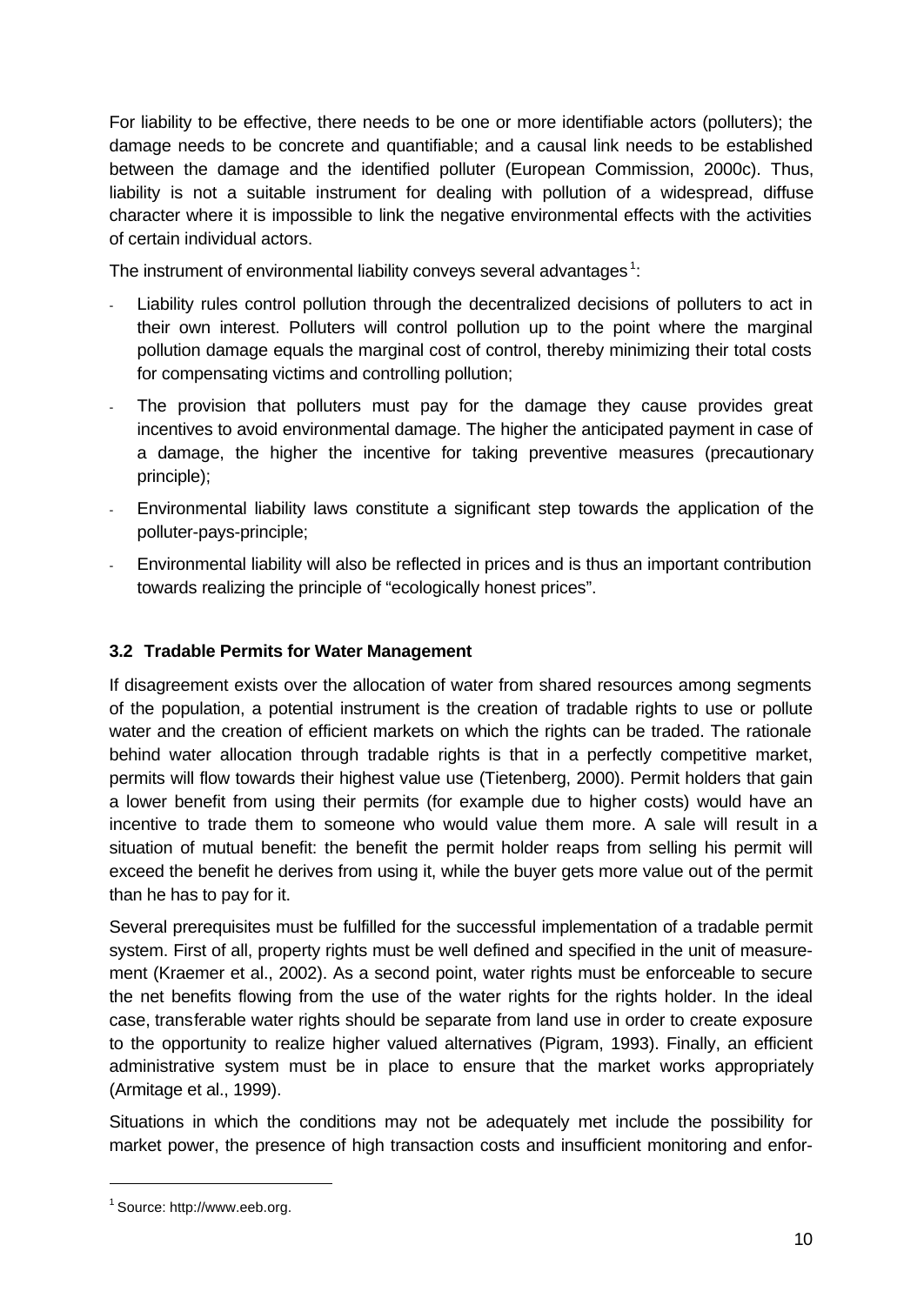cement (Tietenberg, 2000). However, even in the presence of these imperfections, tradable permit programs can be designed to mitigate their adverse consequences.

When discussing tradable permits systems relating to water, three fundamentally different fields of application can be discussed which are presented below.

## **3.2.1 Tradable water abstraction rights**

*Tradable water abstraction rights* are used for quantitative water resource management. These water rights can be permanent and unlimited (property rights to the water resource) or temporary and limited (transferable rights to use water without right of abuse). In relation to tradable water rights, distinctions can be made regarding the "intensity" of trading, which can be permanent or temporary (seasonal) or even one-off. One of the main objectives when introducing tradable permits to use water is often to provide an instrument for the re-allocation of water rights so they can be put to more (economically) beneficial use. (Kraemer and Banholzer, 1999).

Even though the approach of tradable permits appears to be conceptually sound and should be attractive for efficiency reasons, only the Commonwealth of Australia, the US, and Chile have accumulated much experience with tradable water abstraction permits. Some experience also exists in Spain and Mexico. Australia and the US are both federations where examples of tradable water permits are found in more than one state. There have been different patterns of diffusion in the use of tradable permits in both cases, and the experience is not at all the same. Nevertheless, the hypothesis can be established that federal structures facilitate innovation in the use of policy instruments because they provide freedom for regional (state) authorities to experiment, and to create a framework which facilitates "policy learning" on the basis of these experiments (Kraemer and Banholzer, 1999). In Chile, there are water markets, largely linked to the agricultural sector, since the Chilean government enacted the 1981 Water Code. The latter privatized water rights, promoted free market forces, and sharply reduced government regulatory powers in water management (Bauer, 2003). In Mexico, bulk trades of water for irrigation purposes between Water User Associations started after the 1992 Mexican National Water Law came into practice (Kloezen, 1998). Finally, in Spain, local historically grown water markets have existed for a long time (e.g. in Valencia, mostly for groundwater) (Garrido, 1998). A new water law came into force in 1999 aiming to incorporate market systems in water management.

So far, the most "lively" trading appears to take place within the agricultural sector, with transfers from agriculture to other sectors (hydropower or municipal use) being relatively rare. Nevertheless, such inter-sectoral transfers are perhaps the most significant in economic terms as they can be expected to provide important added value.

Reviewing recent developments in existing and new water trading schemes, Kraemer et al. (2002) noted a growing concern about the environmental consequences of water trading, primarily in Australia and the United States. Concerns mainly relate to inadequate in stream flows (leading to endangerment of wildlife habitats, certain fish species etc.).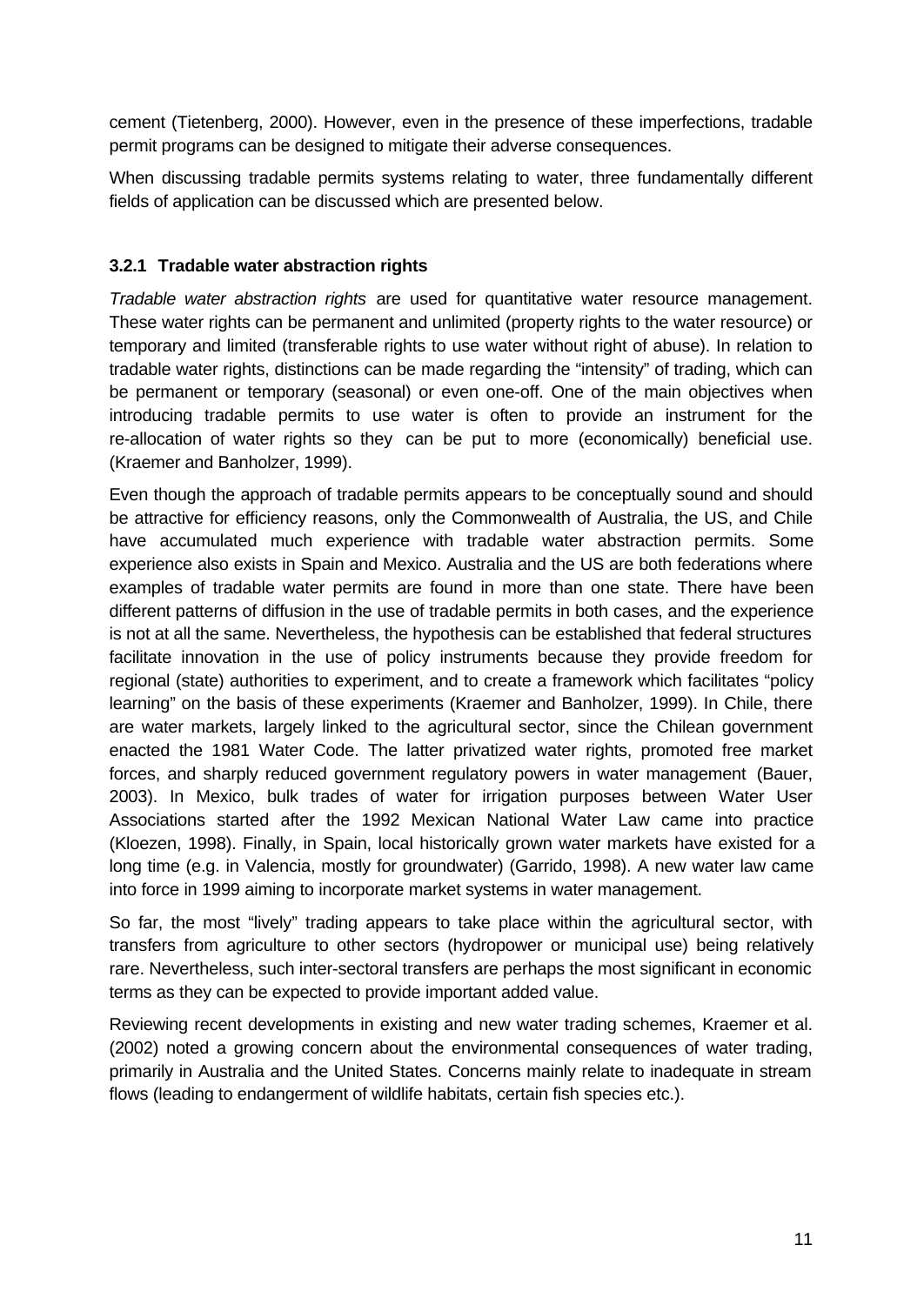#### **3.2.2 Tradable permits to water-based resources**

*Tradable permits can be applied to the use or consumption of water-borne resources*, such as fish or the potential energy of water at height or the kinetic energy of water flowing. There are several interesting case studies on this field of application of tradable permits. The case of the Scottish salmon fisheries (see Box) shows that trading may work, as long as there are no significant externalities (i.e. impacts on, or from, other water uses or functions). However, the conflict between fishing as a recreational activity (rather than to secure the nutritional base of the anglers) and conservation requirements is also highlighted (Kraemer and Banholzer, 1999).

## Freshwater Fisheries: Fishing Rights in Scotland

In Scotland, responsibility for protecting and developing inland salmon fisheries rests with District Salmon Fishery Boards. Unlike in England and Wales, individual rod licenses (fishing licenses) are not issued. Instead, salmon fisheries are privately-owned and operated by the owner or tenant, within a legislative framework set by central Government. Although salmon does not "belong" to anyone, there is no public right to fish for salmon. The right to fish belongs to the person who owns the exclusive rights at any one site (fisheries). In most of Scotland, such rights are owned independently of the land itself (Scottish Office, 1997).<sup>2</sup>

The Crown Estate still owns many fisheries and leases them to fishermen on standard fiveyear leases. Elsewhere, rights may be held by individuals, public companies, businesses, or fishing clubs. Fishery owners in any District may set up a District Salmon Fishery Board. The owners can rent their fishing rights to others, and where they do so, it is usually on a daily or weekly basis. Time-sharing has also become increasingly popular in the last 10 years, so that individuals can get a lease to fish for specific period of the year.

The majority of salmon anglers pay to rent a fishery for a specific period of time. The rental price depends on the prospects of catching fish, and is often based on the five-year average catch. On the major Scottish salmon rivers (i.e. where the great majority of fish are caught), prices for purchasing beats currently range from £6 000-8 000 per fish, based on the average catch per year for that beat. The fact that individuals own the exclusive right to fish at a site (e.g. river or loch) is now considered to be one of the main obstacles to the designation of freshwater habitat protection areas in Scotland.

Source: Kraemer and Banholzer, 1999

l

## **3.2.3 Tradable water pollution rights**

*Tradable discharge permits*, or tradable water pollution rights, are used for the protection and management of (surface) water quality. Such pollution rights can relate to point or to nonpoint sources, and trades can even be arranged among different kinds of sources. Under this approach, a responsible authority sets maximum limits on the total allowable emissions of a pollutant. It then allocates this total amount among the sources of the pollutant by issuing permits that authorize industrial plants or other sources to emit a stipulated amount of

<sup>2</sup> Information on Scottish salmon fishing was provided by Clare Coffey, Institute for European Environmental Policy, London.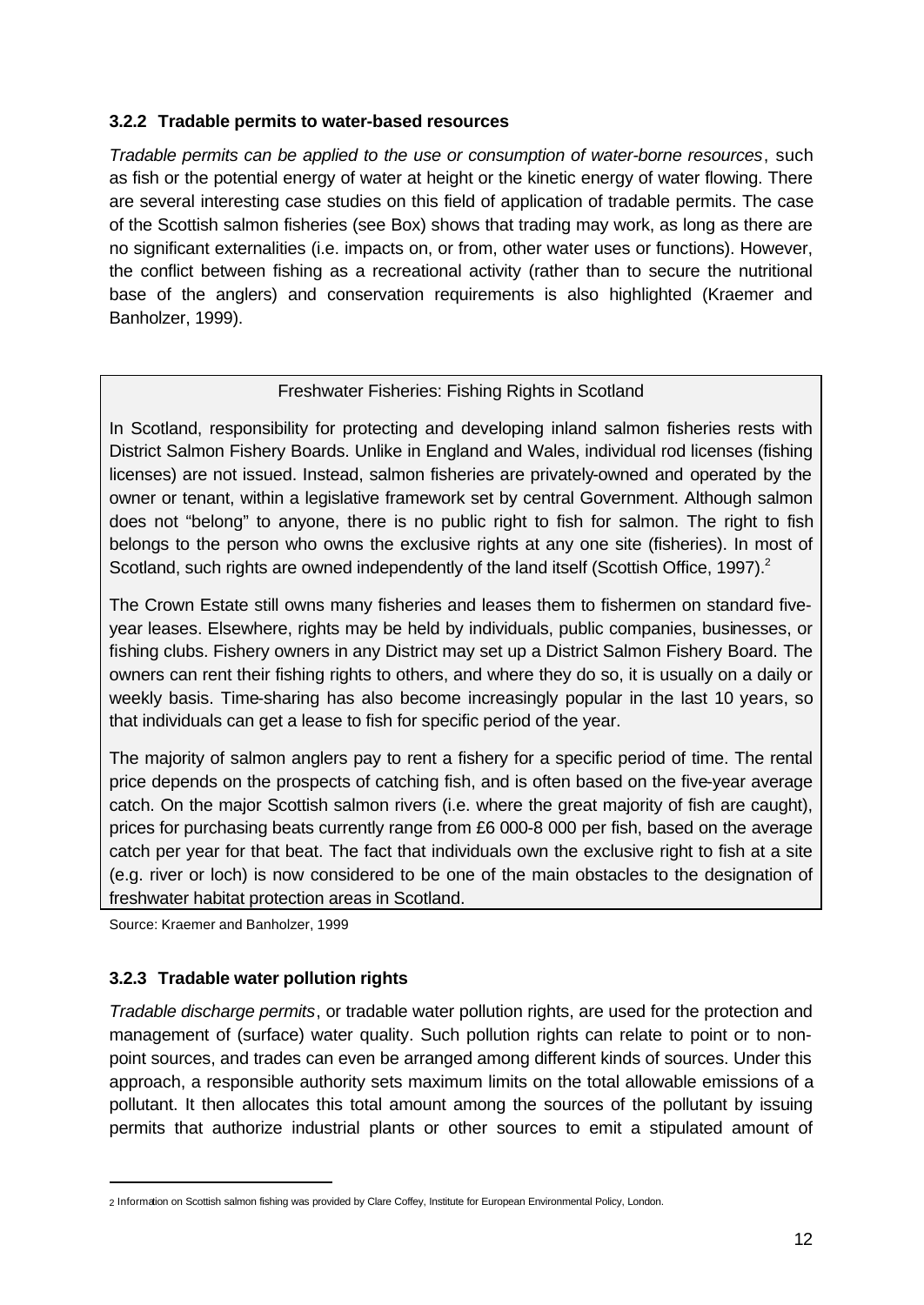pollutant over a specified period of time. After their initial distribution, permits can be bought and sold. The trades can be external (between different enterprises) or internal (between different plants within the same organizations) (WHO/UNEP, 1997).

In contrast to trading water abstraction rights, which can be expressed rather simply in volumetric terms, trading in permits to pollute water has to cope with a much higher degree of complexity. Water can be polluted by a number of substances (or classes of substances), which have very distinct effects on water-based ecosystems. The presence of two or more pollutants at the same time can lead to synergies, both positive and negative. Furthermore, most sources of pollution contribute more than one substance that is dangerous to the water environment. In relation to water pollution much more than with water abstraction, it is the precise location of a discharge that determines the environmental consequences (Kraemer and Banholzer, 1999).

In general, experience to date with permits to pollute water resources is limited, but it appears that trading can be part of the answer to achieve better water quality (Faerth, 2000). Mainly US (since the 1980s) and Australia, both federations, have accumulated experience with tradable water pollution rights. The European Union (EU), which in some ways resembles a federation, provides another example. The EU does on occasion make use of "bubbles"<sup>3</sup>, for instance in the implementation of the Montreal Protocol on substances that deplete the ozone layer. It has also adopted a provision allowing for water pollution trading in the context of its Urban Waste Water Treatment Directive, but this has not yet been applied anywhere (see Box) (Kraemer and Banholzer, 1999).

## European Union: Urban Waste Water Treatment Directive

The European Union can adopt Directives that are legally binding on its Member States. Among its legislation concerning water resource protection and management, the Urban Waste Water Treatment Directive (91/271/EEC) has a reputation for being the most expensive item of European legislation in the environmental field. Its purpose is to stimulate Member States to invest in the collection and treatment of urban wastewater. Different requirements and deadlines apply to "sensitive", "normal", and "non-sensitive" areas, meaning water bodies and their catchment areas. The Directive leaves the Member States much freedom in its implementation, such as a choice between limit values for treatment plant effluent and percentage reduction goals or a choice between reducing phosphorus (P) or nitrogen (N).

In sensitive areas (i.e. areas tending towards eutrophication, because of excessive levels of P and N), adequate collection and "more stringent than secondary" (i.e. tertiary) treatment systems were to be installed by 31 December 1998 for all discharges from agglomerations of more than 10 000 population equivalents. Discharges from such systems

l

<sup>3</sup> In the concept of "bubbles", requirements of pollution abatement are applied to the sources of an industrial facility owned by the same firm, by taking all these sources as a whole (OECD, 2001). However, the bubble can also encompass polluting sources belonging to several firms. An imaginary bubble is placed over a set of sources and only the total quantity of pollutants emitted under the bubble is taken into consideration. Thus, polluters are free, within certain limits, to offset excess emissions from one source by a reduction made on another source, as long as overall quantity is not exceeded.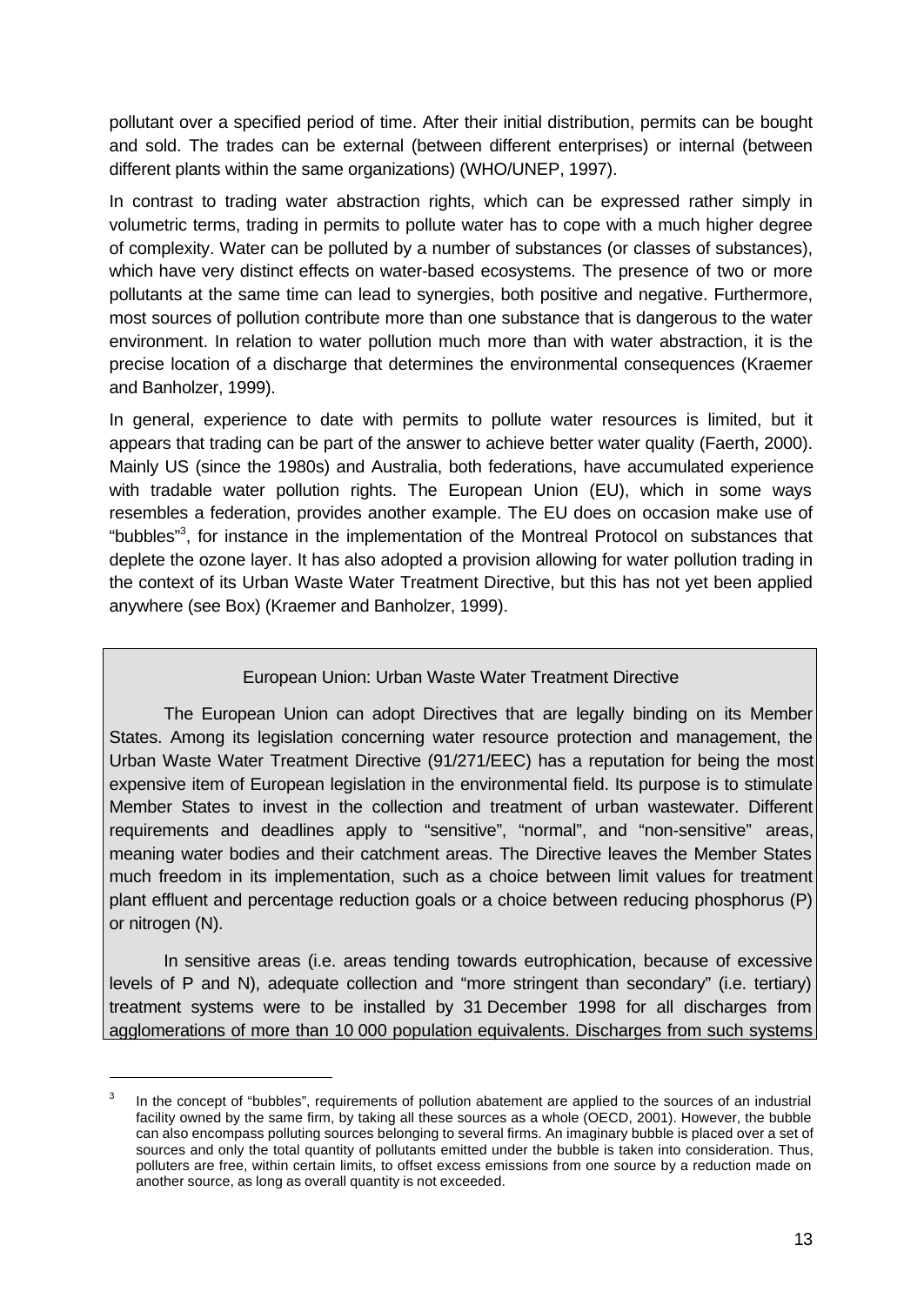must meet emission limit values for either  $P$  or N. The limit values for  $P$  are  $2mq/l$  in agglomerations of between 10 000 and 100 000 population equivalents and 1 mg/l in larger agglomerations (measured as P). The limit values for N are 15 mg/l for agglomerations of between 10 000 and 100 000 population equivalents and 10 mg/l in larger agglomerations (measured as N). Alternatively to the use of limit values, P may be reduced by 80 per cent or N by 70-80 per cent.

The Directive makes provisions for trades in P and N emissions. Article 5(4) of the Directive states that the above requirements need not apply in sensitive areas, where it can be shown that the minimum percentage of reduction of the overall load entering all urban waste water treatments plants in that area is at least 75 per cent for total P, and at least 75 per cent for total N. With the wording "overall load entering all urban waste water treatments plants", this Article clearly opens the possibility for emissions trading within an "emissions bubble" thus described. However, it also establishes restrictions. Notably: (i) the "bubble area" must be a "sensitive area" within the definitions of the Directive; (ii) the reduction would need be attained over all urban waste water treatment plants and not only the larger installations; and (iii) the reduction probably must be attained for both P and N simultaneously. The weight of these restrictions is not clear, but is unlikely to present serious obstacles to any pragmatic implementation of an emissions trading regime.

None of the EC Member States so far appear to have taken advantage of the possibility of establishing emissions trading in "sensitive area" bubbles, and the possibility appears to not even have been discussed among the national experts in the Technical Committee established under the Directive. As an indication of some interest, the Netherlands have mentioned the possibility in their first implementation report to the European Commission, and have asked a national committee to develop scenarios. The evident lack of general interest so far may be regrettable, since a potentially important source of economies in pollution abatement costs remains untapped, in spite of the wide-spread concerns about the financial implications of the Directive.

Source: Kraemer and Banholzer, 1999

#### **4 TRADABLE WATER POLLUTION RIGHTS: THE INTERNATIONAL EXPERIENCE**

As illustrated in the previous section, tradable water pollution rights, which are the focus of this paper, are one type of market-based instrument used for water pollution control. In this section, examples of international experience with water pollution trading are reviewed on the basis of selected case studies.

Additionally to the description of tradable water pollution rights given in the previous section, water pollution rights can be further differentiated in relation to the polluting substance (or class of substances) in question. Water pollution permits can contain long lists of substances and parameters that have to be observed. It is not surprising; therefore, that there are no examples of trading systems in water pollution as such, but only in relation to individual substances or parameters (salt, organic oxygen-depleting substances, and nutrients) Accordingly, the practical examples in this section are presented according to different individual substances or parameters (salinity trading, organic pollution rights trading and nutrient pollution rights trading).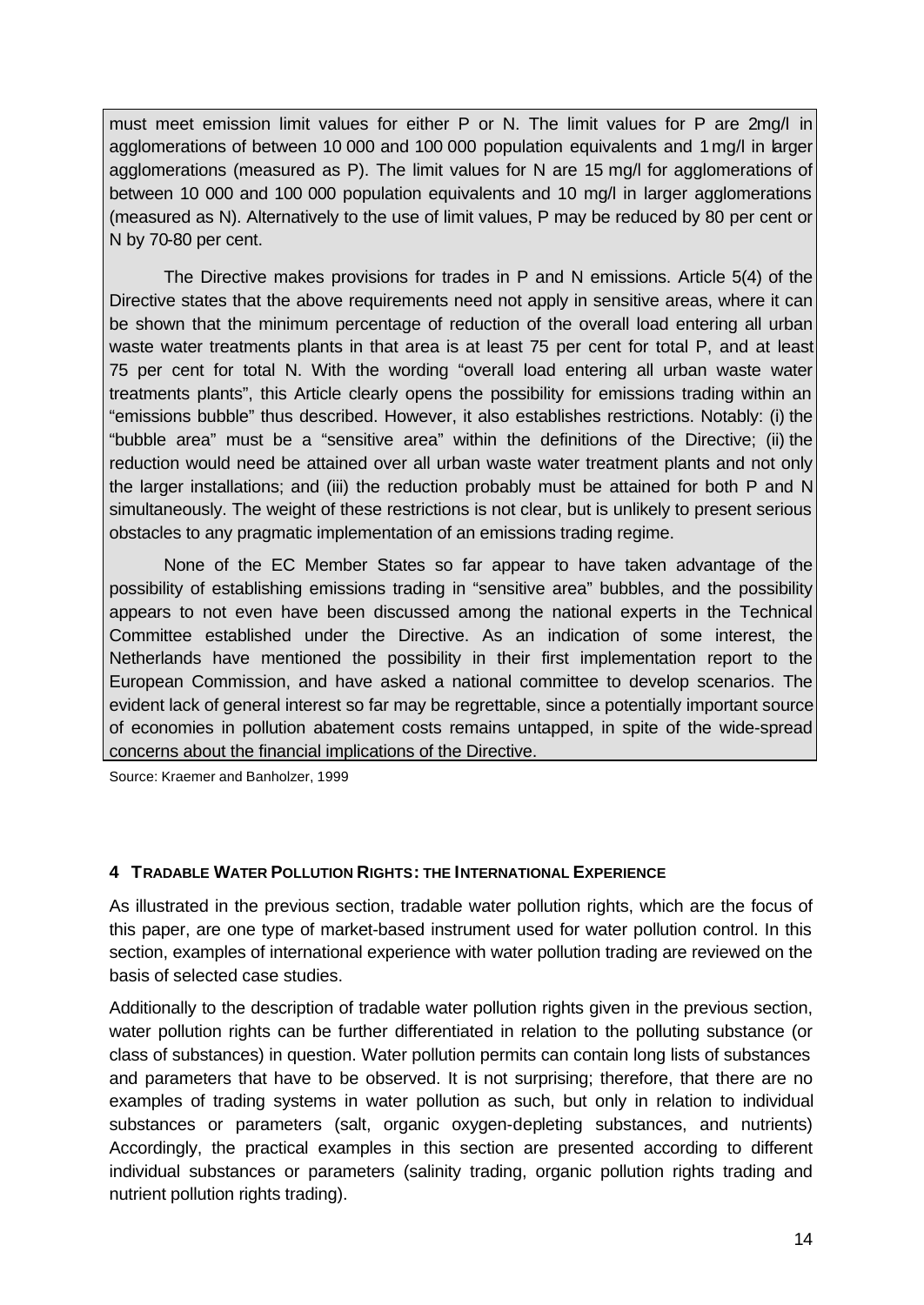The practical examples presented come from the US and Australia which have been the main regions with extensive application of this type of economic instrument for water pollution control. The description of the cases is based on two previous reviews on waterbased tradable permits by Kraemer and Banholzer (1999) as well as Kraemer et al. (2002). Where information was available, these examples have been updated with recent developments in the context of this paper.

## **4.1 Salinity Trading**

Salt pollution in freshwater systems affects the suitability of water for many purposes, such as irrigation or drinking water supply. It can also have significant environmental effects on relatively sensitive ecosystems that rely on brackish water, such as in estuaries. The concentration of salt ions is relatively easy to assess by measuring the electrical conductivity of water. Conductivity is not a specific indicator of toxicity, nor is it a suitable proxy for dangerous substances. It is however, a useful parameter when measuring the concentration of salts, the nature and origins of which are well understood.

Salt pollution usually originates in the mining industry (salt mines, but also mine water from coal mines, for instance) or the energy sector, where cooling by water evaporation leaves saline residues. Salt pollution can also occur naturally as a result of erosion or natural dissolution of salt deposits. Where salt concentrations (rather than loads) trigger problems, dilution by fresh water can provide a (temporary) solution.

Although salt pollution rarely reaches levels where corrective action has to be taken, the examples of where it does can be instructive. Chloride pollution of the international river Rhine, for instance, provided the stimulus for developing the multilateral system of the riparian states for managing economic and environmental aspects of the river.

The most prominent examples of salinity trading come from Australia, with the inter-state trading case in the Murray-Darling Basin, and the more market-oriented approach in the Hunter River in the State of New South Wales. In both cases, the concern is for reducing and "managing" salt pollution to reduce harm.

## **4.1.1 Inter-State Salinity Trading Case: Murray-Darling Basin (Australia)**

Interstate salinity trading came into force in 1992 as part of the Murray-Darling Basin Salinity and Drainage Strategy, administered by the Murray-Darling Basin Commission, on behalf of the States of New South Wales, Victoria and South Australia. The interstate salinity trading is based on a system of salt credits and debits. The salt pollution rights are not freely traded by industries or individuals, but are exchanged between the governments of the participating states. Credits are earned by investing in capital works to manage salt entering the river. Although credits are tradable between the States, they are generally applied within each State to offset debits from drainage entering the river system (James, 1997).

The Salinity and Drainage Strategy has been successful in achieving a net reduction of 57 EC (Electrical Conductivity) units in the lower river Murray. However, investigations throughout the 1990s showed that increasing salinity in the Basin is threatening the further success of the Strategy. Therefore, a new Basin Salinity Management Strategy 2001-2015 has been developed to ensure that further activities in the Murray-Darling Basin against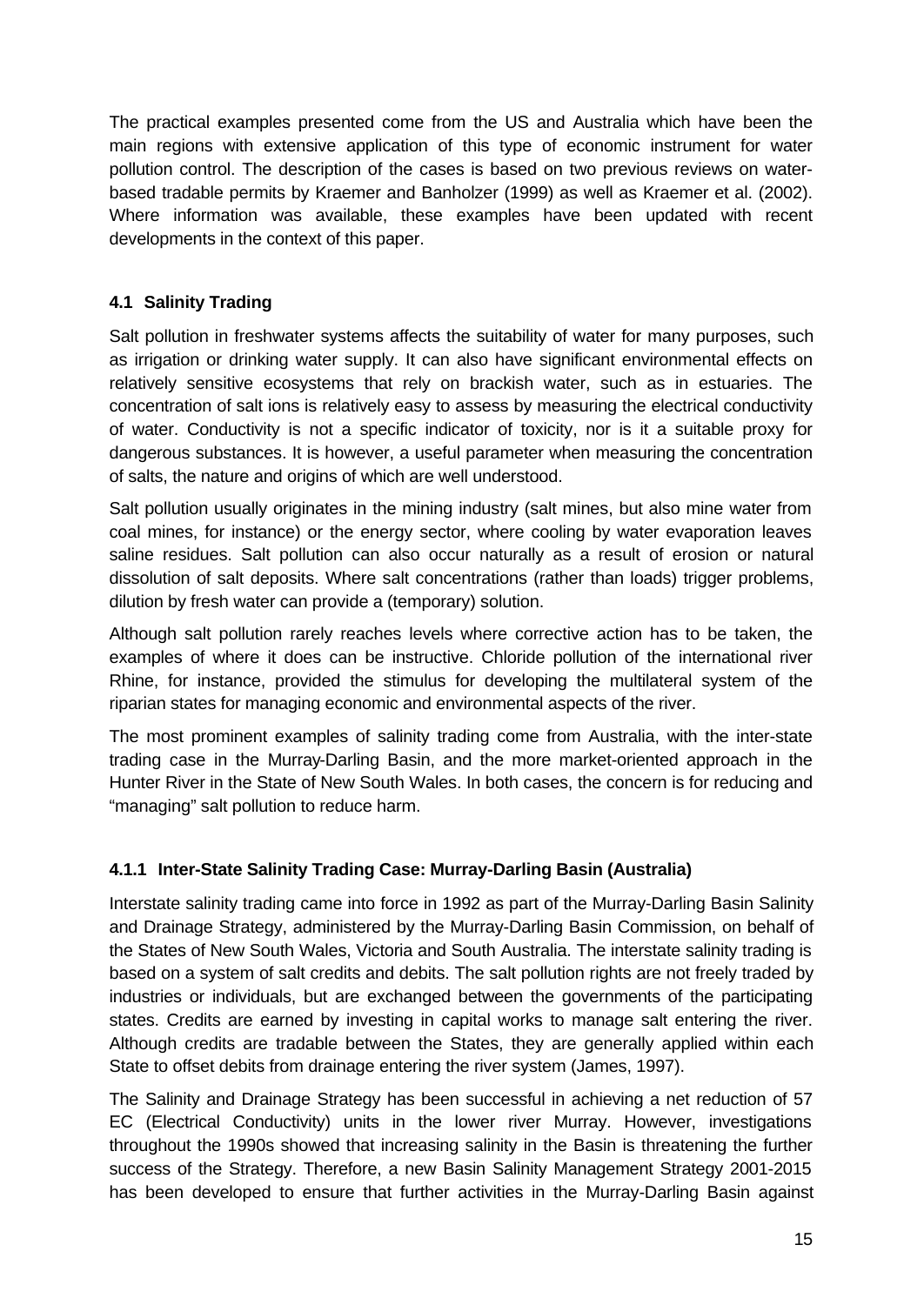salinity are successful. The new Strategy establishes a basin-wide target, with Queensland also participating, for river salinity at a level of less than 800 EC units for 95% of the time over 15 years at Morgan, South Australia (downstream State). The end-of-valley target is in effect a 'cap' on salinity pollution. The effective date for the new arrangements was 1 January 2000 (Murray Darling Basin Ministerial Council, 2000).

The system of salinity credits continues, but now operates basin-wide. Each government will contribute to joint or individual works that will reduce the salinity of the shared rivers, thus earning salinity credits. Any work within a State that further reduces salinity in the shared rivers will attract additional credits for that State. All States will incur debits based on the basis of the estimated shortfall in protecting shared rivers and for specific actions such as drainage that increase salinity in the shared rivers. The Murray Darling Basin Commission maintains a register of works undertaken and the salinity credit and debit impacts. The salinity impact of any proposed irrigation scheme must offset by acquitting credits in the register. A review of the salinity debit and credit accounting system will be undertaken after 2015 (Murray Darling Basin Ministerial Council, 2000).

## **4.1.2 Salt Pollution Trading Case: Hunter River (Australia)**

The Hunter River Salinity Trading Scheme is Australia's first active emissions trading scheme, put in operation as a pilot in 1995 by the Environmental Protection Agency of New South Wales (NSW EPA), and has proved very successful (NSW EPA, 2001*a*). It was established to resolve a longstanding and frequently acrimonious dispute over the impacts of saline discharges to the Hunter River.

In the context of the scheme, each discharger is allowed to discharge a specified percentage of the total allowable salt load, which is calculated in relation to conductivity levels. The scheme was developed from the existing salt licensing regime and was initially limited to coal mines and the power generation industry of Pacific Power. Initial experience showed that conductivity levels remained within the target limits, with only a few trades occurring. Low trading levels were due to uncertainty about long-term needs, arrangements for longer-term allocations (James, 1997) and inexperience with the scheme (NSW EPA, 2001*b*). It is possible that the purely paper-based trading mechanism had inhibited the potential volume of trades. The NSW EPA then developed a 24-hour on-line credit exchange, to make trading for license holders faster and easier (NSW EPA, 2001*b*).

In general, the salinity target (900 EC unit level at Singleton monitoring point and 600 EC units at Denman) has not been exceeded as a result of participant's discharges since the scheme has been in operation. There has been some a few occasions where the target has been exceeded, primarily caused by saline diffuse run-off (NSW EPS, 2001*a*). Notably, the number of occasions in which the target has been exceeded, decreased from 33% before the introduction of the scheme to 4% currently (NSW EPA, 2001*b*). The trading scheme operates during high flows. No discharge is allowed during low flows and unlimited discharges are allowed during flood flows. The Department of Land and Water Conservation estimates the total allowable salt discharge at high flows so that the river is below the salinity target.

Trading has allowed major industries such as coal mining and power generation, to discharge saline water on a managed basis. It has also reduced significant costs of water storage or treatment that would otherwise have been incurred by those industries under the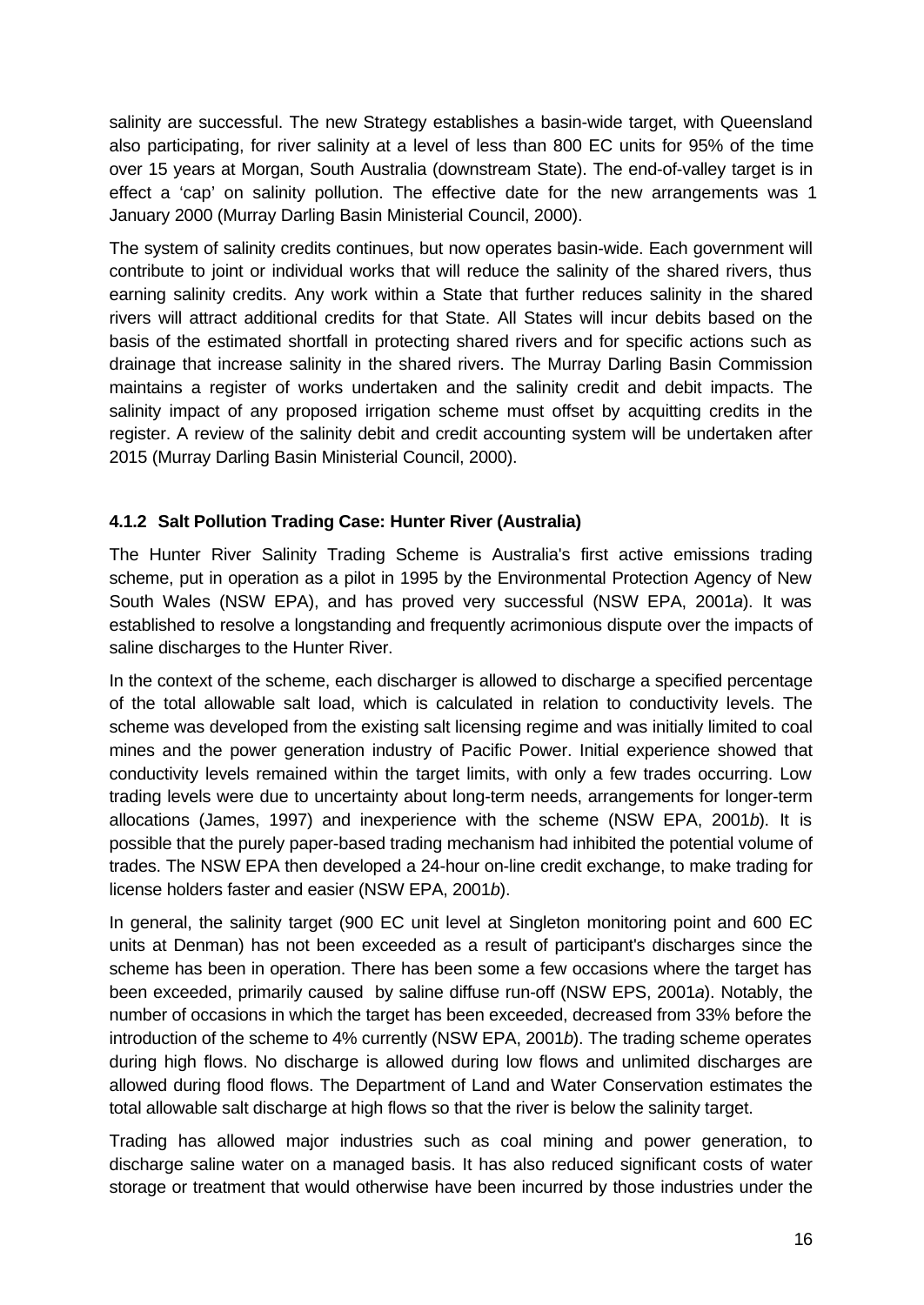previous discharge management system, which included a traditional licensing strategy requiring industries to minimize discharges and discharge a small volume of saline water to the river at all times. A major advantage of the scheme is an extensive monitoring network, which monitors each authorized point of discharge (NSW EPA, 2001b).

In 1999 and 2000, the number of trades increased, with 31 trades occurring in 2000 (NSW EPA, 2001*b*). Due to the success of the scheme during its pilot phase, the EPA established the scheme through a new specific legislation. The *Protection of the Environment Operations (Hunter River Salinity Trading Scheme) Regulation* 2002 permanently implements the existing pilot trading and places it into a firm legislative framework (NSW EPA, 2003). The Protection of the Environment Operations (Hunter River Salinity Trading Scheme) Regulation 2002 brought in the following main elements:

- The creation (reissue) of 1000 tradable salinity credits of different life spans (2 to 10 years), which were allocated without charge to license holders.
- The expiry of 20% of the credits every 2 years, and the reallocation of those credits by public auction, with each credit then valid for 10 years. Therefore, the mechanism for allocation, holding and trading credits has been altered, moving from administrative allocation of credits to initial allocation based on current holdings (grandfathering) followed by 2-yearly credit auctions. Auctions will ensure new industries can readily enter the scheme and access credits.
- The creation of new administrative roles: the *Services Coordinator* who is responsible for river monitoring, modeling and River Register services, the *EPA* which provides licensing, regulation, online credit register and exchange, the *Hunter River Valley Salinity Trading Scheme Operations Committee* which is a stakeholder committee and deals with issues relating to the day-to-day operation of the scheme (NSW EPA, 2003)*.*

The success of the scheme, which has been designed to suit the unique characteristics of the Hunter River catchment, is due to a number of factors. First, having a good understanding of the river on the basis of long-term data collection and modeling of the river's behavior was vital to designing an effective scheme. Secondly, the scheme was a result of extensive consultation with the community and was thoroughly tested in 7-year pilot scheme (1995-2002) before being formally established through legislation. The fact that the scheme is underpinned by legislation is also important in itself; The EPA believed significant benefits would occur from the new regulation such as increased certainty that the scheme will continue to function, which provides investors with a longer planning horizon (NSW EPA, 2001*b*). Finally, the scheme is supported by real time data and trading with continuous measurements of river flow and salinity, modeling expertise as well as the online daily River Register and Credit Trading (NSW EPA, 2003).

## **4.2 Trading of Organic Pollution Rights**

A more challenging aspect of trading in water pollution permits is presented by organic pollution. Such pollution consists of a multitude of different substances containing carbon, any one of which may be present at concentrations below critical levels. Such substances can originate from human wastes (e.g. sewage), but also in industrial effluent (e.g. food and beverage industries), as well as from rainwater run-off. Organic pollution can be controlled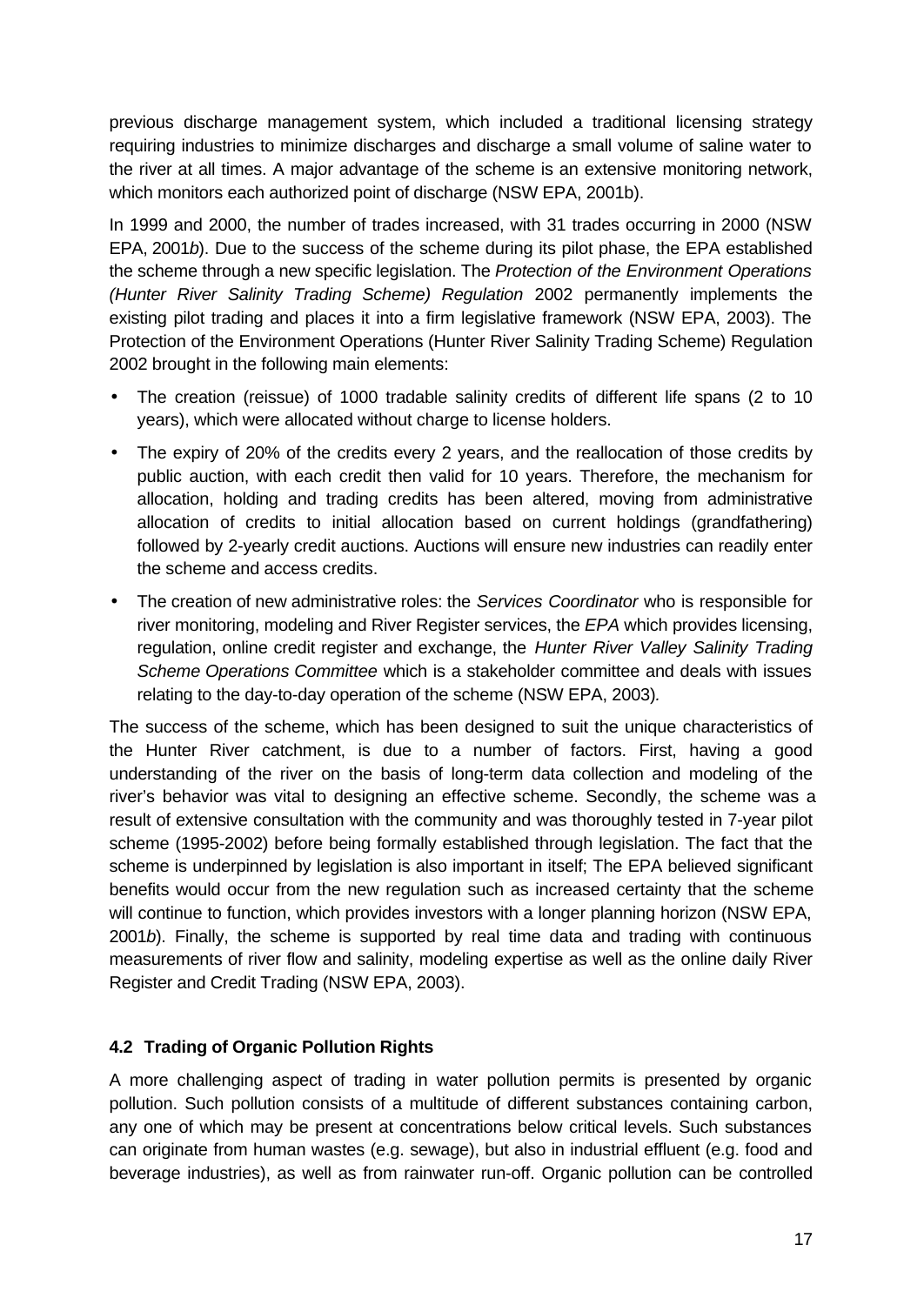(but not fully eliminated) by treatment, and the ability to release such pollution into recipient water bodies typically has a significant impact on the cost of treatment.

(Almost) all organic pollution is naturally degraded or "metabolized" by biological mechanisms in natural water systems, consuming oxygen in the process. When oxygen is consumed, the level of oxygen dissolved in the water decreases. In extreme cases, especially during periods of low flow or in warm water, the water can be deprived of oxygen to the point that fish and other life in rivers and lakes die. This is not a slow process but can often "hit" a river as a consequence of a single pollution incident, such as storm water over-flow being discharged. It is therefore vital to control overall pollution with oxygen-consuming substances, and to ensure sufficient levels of dissolved oxygen in waters.

The example presented below refers to the Fox River in the US.

## **4.2.1 Organic Point Source Trading Case: Fox River, Wisconsin (USA)**

In the US, the State of Wisconsin established the legislative basis for an operational water-pollution permit market. The Wisconsin Department of Natural Resources approved the trading of rights to discharge into the Fox River as early as 1981. Point sources of water pollution can trade rights to discharge wastes that increase biological oxygen demand (BOD). The Wisconsin programme was aimed at providing flexibility for point sources, which are in this case paper mills and municipal wastewater treatment plants, in meeting State water quality standards. Sources that reduce discharges containing BOD below permitted amounts are allowed to sell the excess reductions to other sources. The pulp and paper mill effluent guidelines suggested that substantial costs would be incurred to meet the stringent limits required by the water quality standards because of the large numbers of dischargers concentrated in a few miles of the State streams. Although early studies indicated several potentially profitable trades involving large cost savings (in the order of US\$ 7 million), to date only two trades have occurred (Nishizawa, 2003). In fact, the effluent guidelines now appear to have far overstated the needed expenditures. Costs in addition to those needed to meet the national point source requirements were not incurred (Carlin, 1992; see also O'Neil, 1983; O'Neil *et al.,* 1983).

Under this system, permission to trade will only be granted if the discharger meets certain preconditions:

- the plant acquiring the rights must be new or growing, or at least unable to meet the discharge limit despite working efficiently (this seemingly prohibits trades that merely reduce treatment costs or speculative acquisitions);
- every firm has to prove the increase in water pollution is necessary;
- traded rights must have a life of at least one year, but no longer than the seller's discharge permit expiration date.

In a 1992 EPA Report, Carlin judged the trading to have been disappointing (Carlin, 1992, page 6-29). He stated three reasons for the limited activity:

• Dischargers developed a variety of compliance alternatives not contemplated when the regulations were drafted.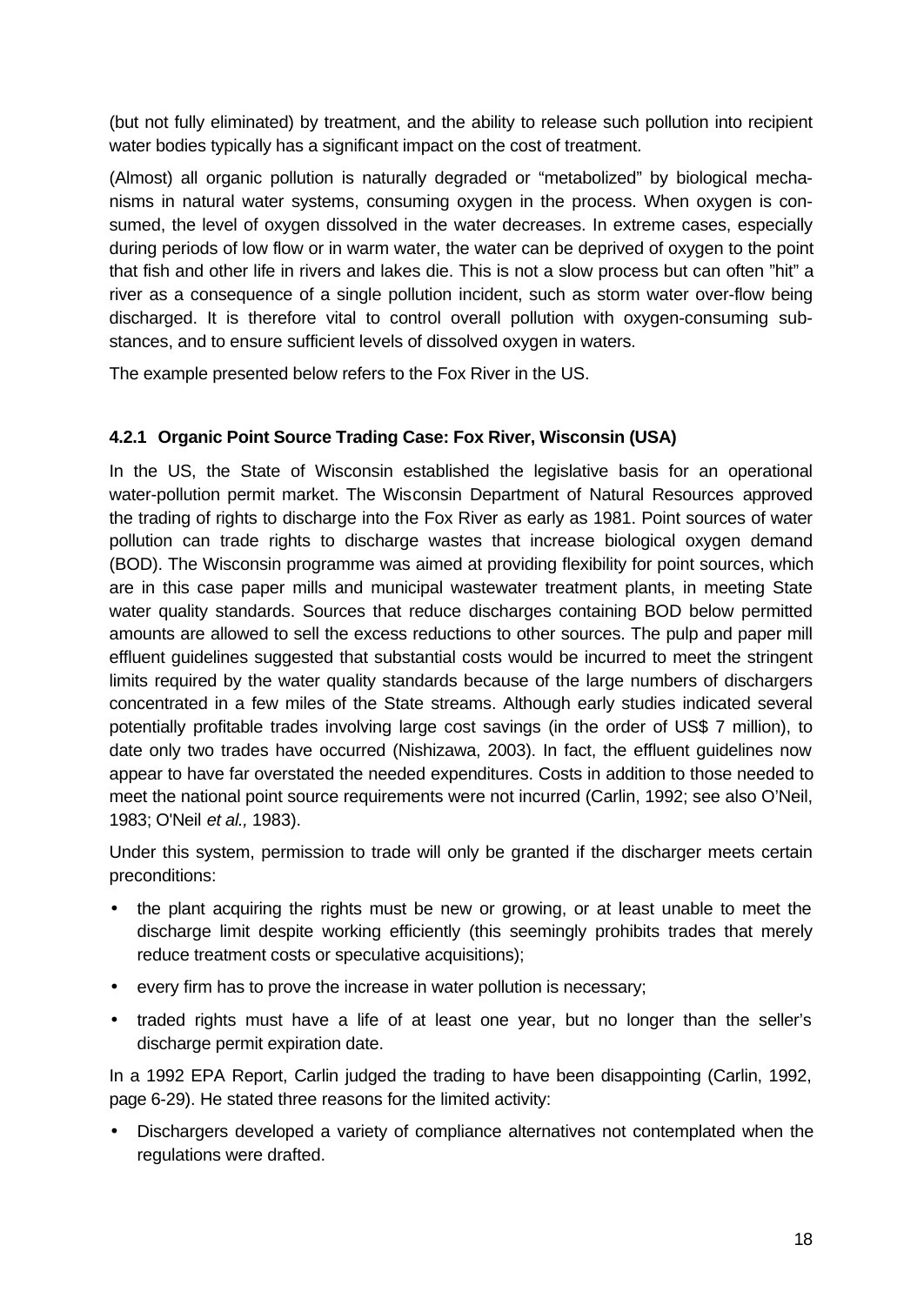- There ... remained questions about the vulnerability of the programme to legal challenge, since the *Clean Water Act* does not explicitly authorize trading (implying uncertainty about the legal viability of the rights being traded).
- The State imposed severe restrictions on the ability of sources to trade (constrained scope for trading).

The literature suggests that numerous administrative requirements have also added to the cost of trading and lowered the incentive for facilities to participate (WHO/UNEP, 1997). David (2003) mentions that along the Fox River there are only five pulp and paper mills and two municipalities on each of the three segments, which are too few for a reliable market to exist. Moreover, potential gains from trade were not substantial making trade unattractive to operators.

## **4.3 Trading of Nutrient Pollution Rights**

l

The last category of water pollution trading refers to nutrients. Nutrients (i.e. nitrogen and phosphorous) are not in themselves dangerous to water or water-based ecosystems. In fact, they are necessary components of plant life. That is why they are applied as fertilizers to enhance plant growth. They also appear in domestic sewage in significant concentrations and loads. However, in water bodies, they stimulate plant (algal) growth, which consumes oxygen and can thus lead to fish kills.

In many respects, the logic of nutrients trading follows that of trading in organic pollution permits. However, since agriculture is an important source of the former, there is scope here for trades between point and non-point (or diffuse) sources. In the following paragraphs, one example is presented relating to the Hawkesbury-Nepean River in New South Wales (Australia). This example is one where "trades" (in the form of intra-firm allocations) affect point sources only. The results for the first three years of the operation of the programme were rather positive (NSW EPA, 2001c).

Further examples are presented from the US including the Tar-Pamlico Basin in North Carolina (case of point-point source trading also allowing for point-non-point trade), the case of Lake Dillon and the case of the Cherry Creek Basin in Colorado (both involving point-nonpoint source trading). The Chesapeake Bay nutrient-trading programme is also described as part of a number of other on going and under development effluent trading projects of the US EPA and several States.

Actually, despite the considerable effort by the US EPA and individual states to implement the concept, the trading of emissions to water has yet to live up to its full promise (NCEE, 2001). EPA, in particular, has been on the forefront of the effluent trading concept and it composed a set of guidelines for developing trading programmes in 1996 (EPA, 1996a). New efforts by the EPA to implement its so far little-known provision for Total Maximum Daily Loads (TMDLs)<sup>4</sup> in areas with impaired water quality are expected to vastly increase the use

<sup>4</sup> A Total Maximum Daily Load (TDML) should be developed by States and is the process under the Clean Water Act that establishes the maximum pollutant load a water body can receive without violating water quality standards. A TMDL describes how much pollution can be discharged into a water body and who is allowed to discharge it. It includes allocations of pollutant loads among sources: wasteload allocations for point sources, load allocations for non-point sources, background loadings from natural sources, and margins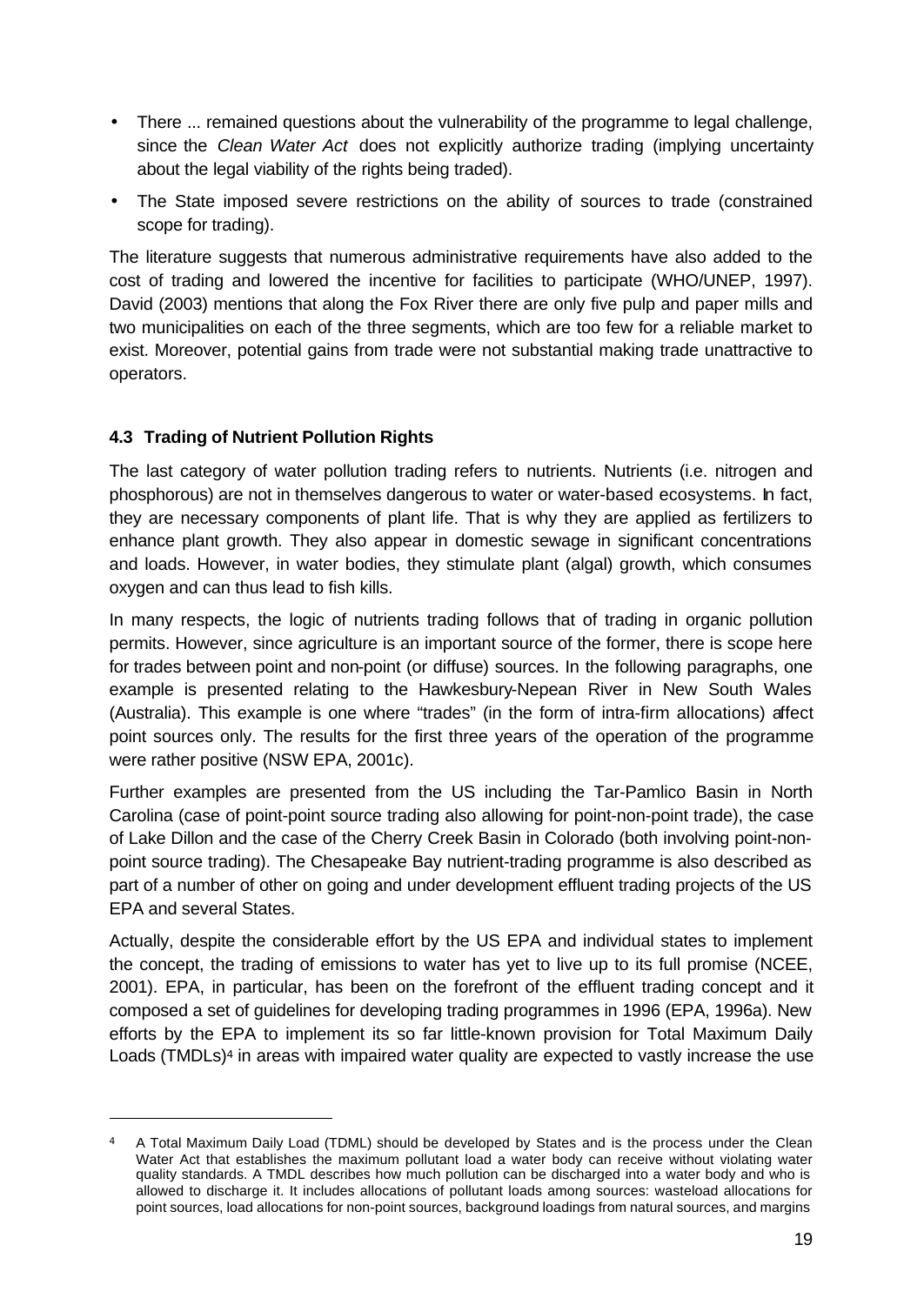of effluent trading (NCEE, 2001), so as to lower compliance costs of affected sources. Parties to the water trading negotiate within the overall loading capacity determined under the TMDL. Trades can occur within TMDLs through development of final allocations among participating sources or, if a TMDL is already in place, by revisions of allocations to reflect proposed changes in individual load reduction responsibilities by trading (EPA, 1996). To encourage experimentation with trading schemes, the EPA issued a water quality trading policy in 2003 (EPA, 2003). The policy supports trading of nutrients and sediment load reductions. It is not a regulatory rule but sets objectives and guidelines for scheme design.

## **4.3.1 Hawkesbury-Nepean River (Australia)**

l

Three sewage treatment plants of Sydney Water Corporation (SWC) in the South Creek area of the Hawkesbury-Nepean River are the participants of a "bubble"-licensing scheme with the aim of obtaining improved environmental outcomes at lower cost. The owners of the individual sources within the bubble are permitted to adjust their discharges by trading parts of their nutrient discharge allocations, provided the aggregate limit is not exceeded. The "bubble"-licensing scheme commenced in 1996 developed by the EPA of New South Wales and set nutrient reduction targets until 2004 for both phosphorus (83%) and nitrogen (50%) (James, 1997). It is basically a small self-contained emissions trading scheme and it functions within a strong regulatory framework.

The NSW EPA conducted a review of the Scheme's first three years of operation (NSW EPA, 2001c). It concluded that Sydney Water Corporation has complied with the "bubble" load limits, while significant reductions in nutrient discharges have been achieved. However, it is yet early to conclude on the environmental response to the discharge reductions, based on the available monitoring data. Both discharge monitoring of the individual treatment plants as well as ambient monitoring is carried out by SWC to measure the impact of nutrients from South Creek on the main reach of the river. Additionally, new scientific information on the impact of nutrients suggests that there may be a need for a further nitrogen reduction.

The possibility of including non-point sources in the "bubble" is increasingly discussed and should be further explored (NSW EPA, 2001*c*). The "bubble" - licensing scheme could provide a strong basis for extending trading to incorporate diffuse sources, if further work could provide a basis to quantify the differing impacts of point versus non-point discharges. Point and non-point sources are not considered currently directly comparable, due to the dependence of non-point discharges on weather events. However, including non-point sources in the "bubble" could be particularly worthwhile if the costs of reducing diffuse discharges were significantly lower than for point sources, after taking into account appropriate trading ratios to reflect their lesser impact. Additionally, any effort to extend the bubble scheme to diffuse sources must recognize the complex array of other initiatives, which aim to address water quality problems from diffuse sources. Such initiatives are storm water management and several integrated catchment management processes (NSW EPA, 2001c).

Overall, the "bubble"–licensing scheme is considered successful, since it allows flexibility in capital infrastructure planning by allowing investment in one or two plants opposed to all

of safety to ensure achievement of water quality goals (EPA, 1996). States establish TMDLs for every location that will not meet water quality standards given the current regulatory framework.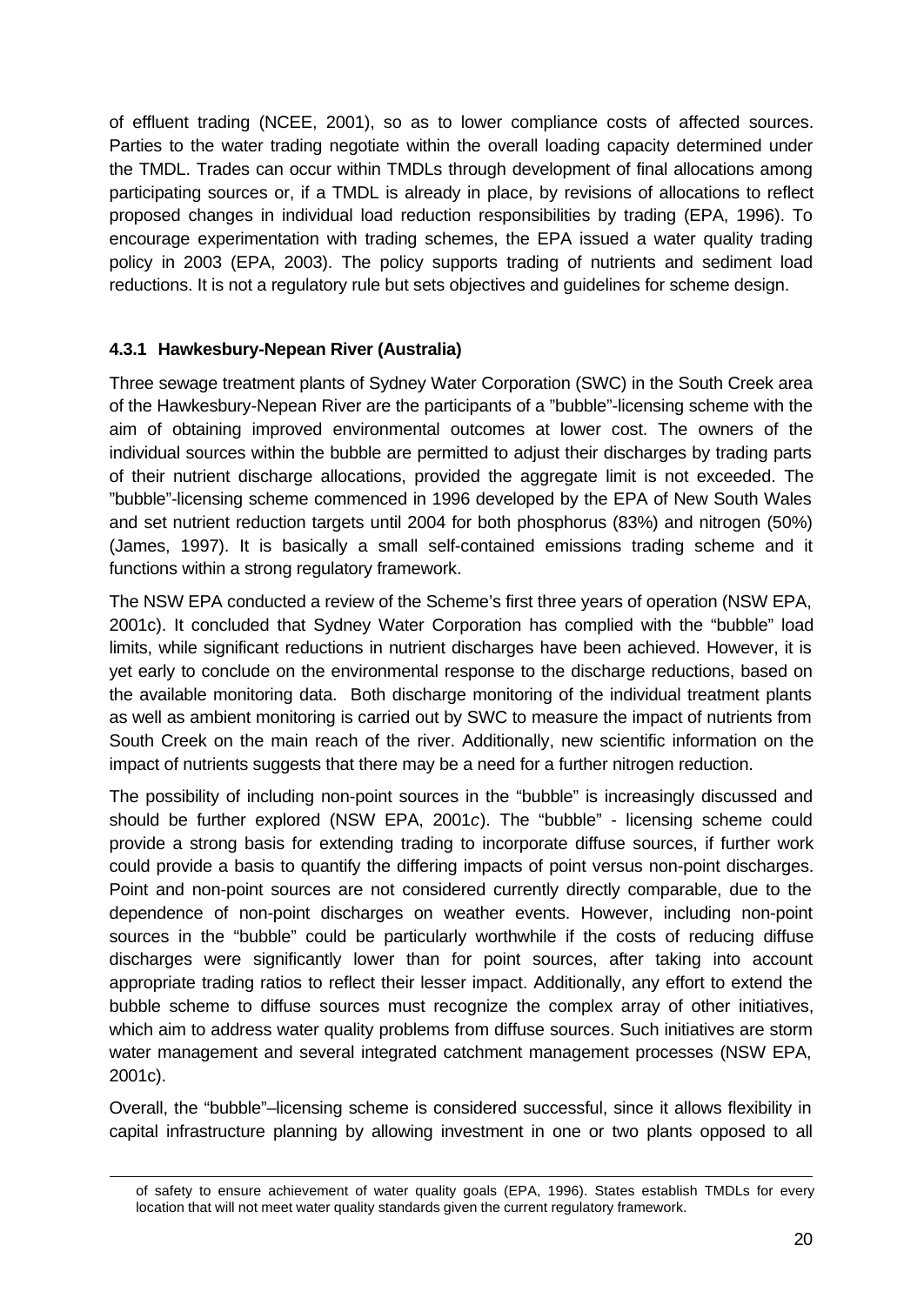three, as would occur under uniform concentration limits. Long–term cost savings are estimated to be A\$45.6 million (or 37%) compared to requiring plants to meet uniform reduction individually (NSW EPA, 2001c).

## **4.3.2 Tar-Pamlico River, North Carolina (USA)**

The Tar Pamlico Basin was designated "nutrient sensitive water" and was given a basin-wide "bubble" (annual, collective nutrient loading cap for 14 point source dischargers of the Tar-Pamlico Basin Association) for nutrient pollution in 1989 (Anderson and Snyder, 1997). The Tar-Pamlico Basin Association administers the scheme and facilitates trade of "shares" to the "bubble" emission limit among member pollution dischargers (Association members), and with non-member farmers who reduce field run-off and collectively reduce the discharge of phosphorous and nitrogen to the Pamlico estuary. Point sources accounted for only 15 per cent of the total nutrient load in the watershed, with the majority coming from agricultural and other non-point sources. Any member of the Association can reduce nutrients internally, trade within the group, or pay fees to a fund that goes toward non-point source reductions (non-point source (NPS) fund). The funds generated from effluent charges are then used to reduce nutrient loads from non-point sources. Farmers in the region are paid to adopt management practices that reduce nutrient runoff. The transactions among these point and non-point source polluters represent a distinguishing feature of the Association's procedures (Riggs and Yandle, 1997).

Under Phase I (1991-1994), municipal sources were allowed to offset excess discharges with nutrient reduction credits obtained through contributions to the NPS fund. Phase I nutrient reductions were greater than the desired goal, due to the low-cost improvements at the municipal wastewater treatment facilities. It is worth noting that the estimated cost would be US\$7 million to achieve the same level of wastewater treatment plant nutrient reductions that can be achieved with US\$1 million by investing in non-point source pollution control (Great Lakes Trading Network, 2001).

Phase II of the programme runs until December 2004, and foresees a 30% reduction for nutrients. A main component of Phase II is wetland restoration and identification of areas of major non-point pollution in order to set action priorities. Two signatories to Phase I of the programme, the Environmental Defense Fund and the Pamlico-Tar River Foundation, did not endorse Phase II, because they were concerned about the programme's ability to address non-point pollution sources and the nutrient cap for point sources (EPA, 1996b).

Under the Tar Pamlico Basin Nutrient Trading Programme, point source/point source trading has occurred under Phase I and continues under Phase II, allowing point sources to optimize the cost of achieving the nutrient cap established for the Association. To date, point/nonpoint source trading has also occurred in excess of US\$750,000 (Great Lakes Trading Network, 2001).

Although an in-depth evaluation of the Tar-Pamlico trading scheme is so far missing in the literature, it is certainly one of the most frequently heard about programmes in the US and is considered in overall a quite successful one. Nevertheless, discussions on Phase II have indicated potential problems of trading to deal with non-point pollution sources. It may be worth evaluating more into depth the success of the specific instrument of tradable permits, by comparing the results of trading with the potential results (and costs) of alternative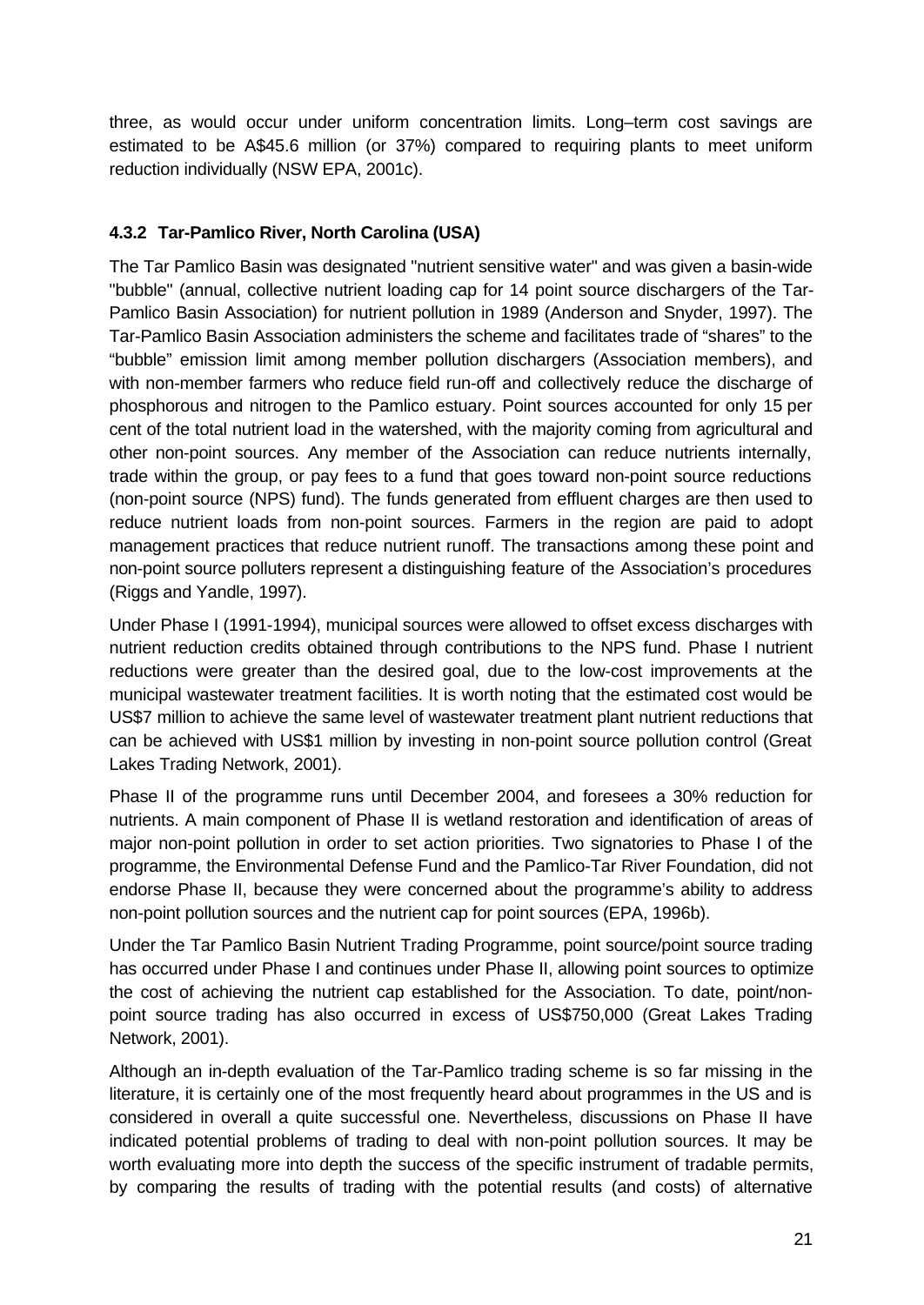pollution reduction instruments in the Tar Pamlico Basin (Kraemer et al., 2002). According to Nishizawa (2003), the Tar-Pamlico case has also shown that if a trading programme effectively incorporates existing institutions, such as soil conservation districts and agricultural cost-sharing programmes, transaction and administrative costs can be significantly lowered.

## **4.3.3 Lake Dillon, Colorado (USA)**

Lake Dillon of Summit County in Colorado, a tourist attraction and a significant source of water supply for Denver, has been under significant pressure from phosphorus discharges. Four municipal treatment plants, sixteen small treatment plants, one industrial plant and numerous non-point sources discharge waste into the reservoir. Runoff from towns and ski areas is the main non-point source of phosphorus, along with selected inadequately managed septic systems (EPA, 1996*b*). This situation caused a coalition of concerned stakeholders to form the Phosphorus Club. The Phosphorus Club came up with an innovative strategy called the Dillon "bubble" also establishing the first trading programme in the US (Apogee Research, Inc., 1992). After annual discharge rights of phosphorus load were allocated for every point discharger, trade between point and non-point sources of phosphorus around Lake Dillon has been allowed since 1984. Due to the uncertainty related to the control of non-point sources credits for non-point pollutant reductions were only traded for point loads at a 2:1 ratio. This means that a point source had to reduce two tons from non-point sources (that existed before 1984) before it could increase its own discharge by one ton. Economically, such a trade can still be interesting for the discharger: the marginal cost for removal of one pound of phosphorus from a wastewater treatment plant is estimated US\$860, while the average cost of non-point source control is US\$119 (Carlin, 1992). Thereby, municipal facilities are allowed to obtain phosphorous reduction credits by funding controls to reduce phosphorous loadings from existing urban non-point sources.

Until 1988, the basin management authority approved no trading, since critical loads were not exceeded (Carlin, 1992). Until the end of 1996, a few trades had taken place between point and non-point sources. The Lake Dillon phosphorus-trading programme has refocused at maintaining equitable non-point-non-point source trading and enforcement. New non-point sources must offset all of their discharges by using a trading ratio of 1:1 with existing nonpoint sources. The co-operative management approach that grew out of developing the option of the trading programme is considered by a number of stakeholders as the reason why Lake Dillon has succeeded in maintaining high water quality. When point-non-point source trading occurs, point source discharge permits include information on the record of the credit amount, specified construction requirements for non-point source control as well as monitoring, reporting requirements, and operation of non-point source best management practices (BMP) (EPA, 1996*b*). The lake Dillon trading programme is coordinated by the Summit County Water Quality Committee, which distributes phosphorus credits, identifies potential BMP projects, ensures monitoring is performed and non-point source pollution reduction programmes, such as covering of septic tanks, are implemented.

Trading has still been very slow due to limited population growth and a recession in the region. Moreover, the wastewater treatment plants have found cheaper means of controlling phosphorus than were previously envisioned. In the future, however, opportunities for further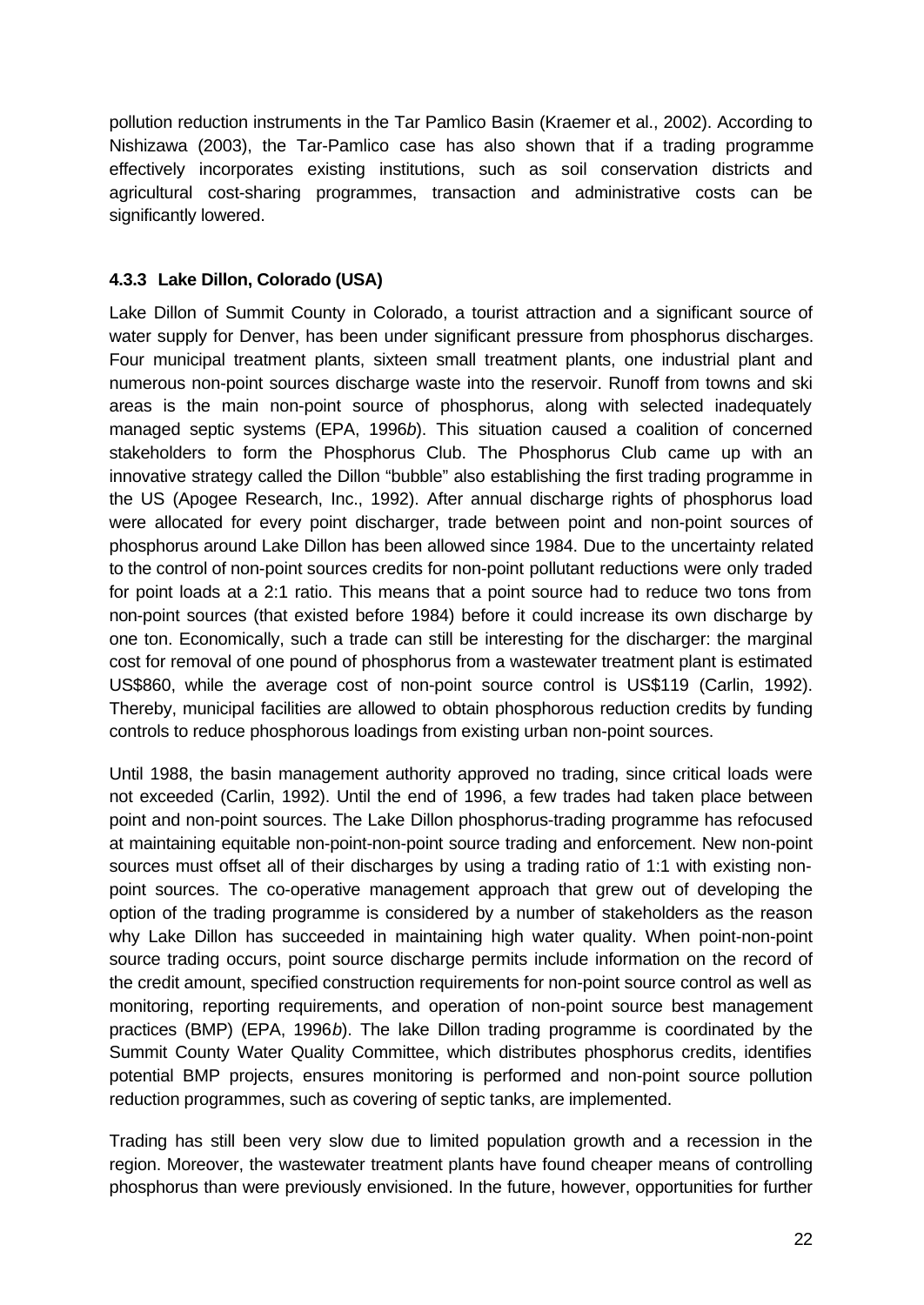control at the treatment plants are thought to be limited, and population growth seems to be evident, leading to the conclusion that more trading activity is likely (NCEE, 2001).

## **4.3.4 Cherry Creek, Colorado (USA)**

The Cherry Creek reservoir near Denver is an important recreation area and water supply source. A total phosphorus standard was developed in 1984 for the reservoir, as well as a Total Maximum Daily Load (TMDL) (EPA, 1996*b*) to prevent eutrophication and maintain water quality standards established by the Colorado Water Quality Commission. The Cherry Creek Trading programme allows certain point source polluters to earn phosphorus reduction credits through the control of non-point source phosphorus discharges (Carlin, 1992). The TMDL requires urban non-point sources to reduce phosphorus loads by implementing best management practices. However, non-point sources, which account for approximately 80% of the basin's phosphorus load, have to reduce their loading by 50% on their own, and only reductions beyond these required non-point reductions can qualify for trading (Great Lakes Trading Network, 2001).

Initially, the Authority has the possibility to engage in two types of trade: trades of phosphorus reduction credits generated through authority water quality improvement projects and trades of credits generated through private projects. More specifically, the Authority has four completed non-point source water quality improvement projects that generate phosphorus reduction credits under the trading programme. Credits from Authority projects are placed in a Trade Pool for transfer to individual dischargers. The Authority also reviews similar privately constructed projects and assigns credits to the private party accordingly. All credits are quantified through direct water quality monitoring. Dischargers may purchase credits from the Trade Pool, if they fulfill certain requirements. They should namely demonstrate the requisite need for the increased phosphorus allocation, their wastewater treatment facility should operate and continue to operate so as to achieve expected phosphorus levels, and they should comply with the existent effluent limits. The Authority itself transfers credits to dischargers from the trade pool on a long-term basis, but does not convey ownership of credits in such transfers (EPA, 1996b).

Development and credit use are required to be consistent with a basin plan established by the Cherry Creek Basin Water Quality Authority. The Cherry Creek trading programme is being revised to reflect baseline allocations under an updated TMDL (Great Lakes Trading Network, 2001). To date, there has been no need to trade at Cherry Creek since phosphorus effluent still remains below the allowed limits. When regional economic growth compels wastewater treatment facilities to achieve greater phosphorus reductions, the credits will be available (NCEE, 2001).

## **4.3.5 Chesapeake Bay (USA)**

The Chesapeake Bay is the largest estuary complex in North America. In the early 1980's, research carried out by the US EPA revealed that low dissolved oxygen in the Chesapeake Bay due to nutrient enrichment was a major problem, and the estuary was in need of a collaborative restoration effort. Therefore, the US EPA, the States of Maryland, Virginia, Pennsylvania, the District of Columbia and the Chesapeake Bay Commission signed the 1987 Chesapeake Bay Agreement. According to the Agreement, a 40% reduction of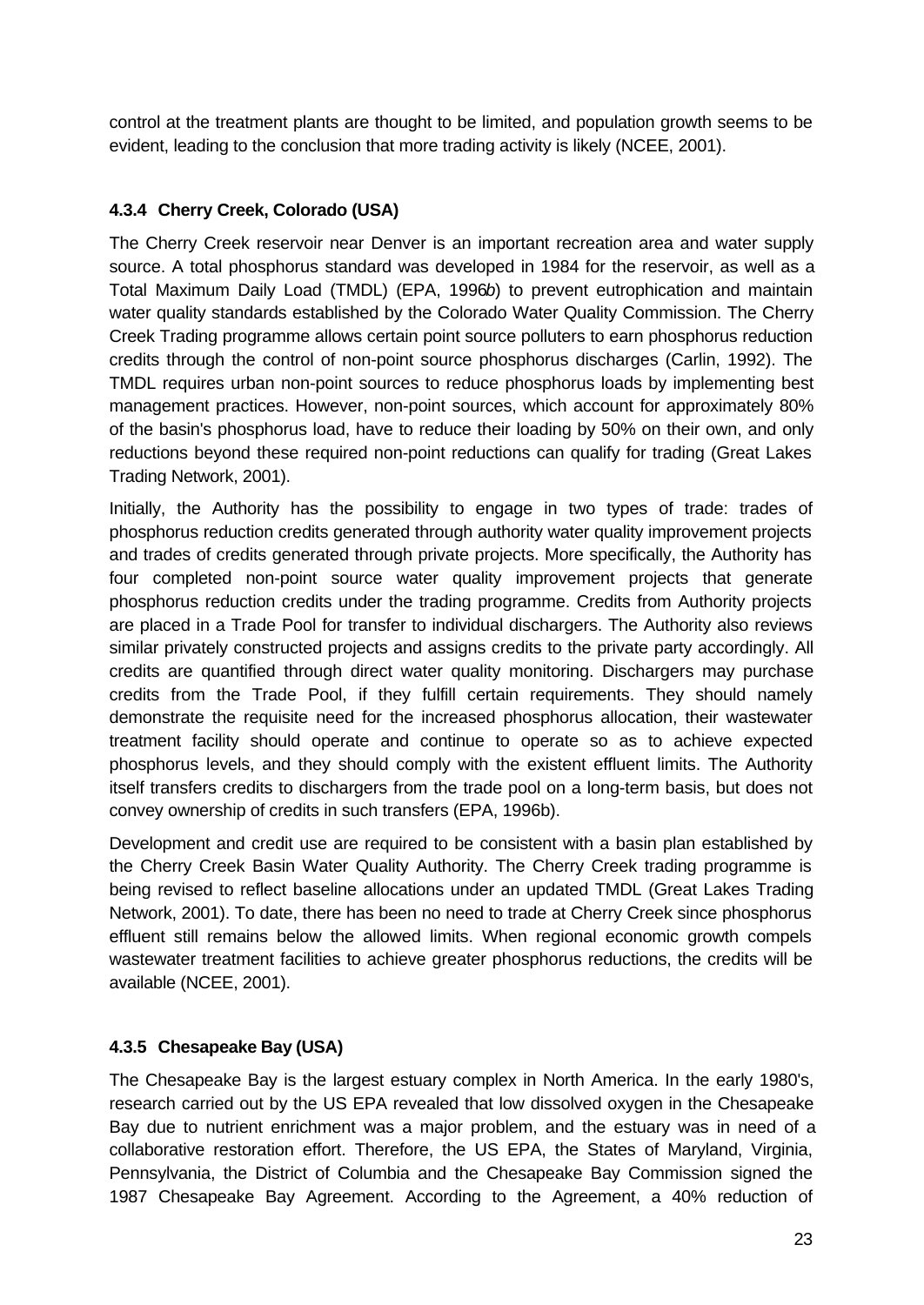nutrients, compared to 1985 levels, in the Bay is necessary to restore its health by the year 2000 (Wiedeman, 2001). New restoration commitments were adopted under the agreement Chesapeake Bay 2000, which aims to remove the Bay and its tidal waters from the list of impaired water bodies for nutrients by 2010. This would require nutrient reductions far beyond the 1987 40% goal. In the meantime, growth in nutrient load may be expected due to increases in sewage flows and polluted runoff from new development. If these goals are not achieved by the deadline date, a TDML for the whole watershed (more stringent water quality management system) will come into effect (Nishizawa, 2003).

Trading to maintain the cap is considered a significant strategy for Chesapeake Bay. Some of the Bay jurisdictions actually began to explore trading on their own. Virginia's legislature enacted the Virginia Water Quality Improvement Act in 1998, which includes a clause requiring trading to be explored as a means of nutrient management (Wiedeman, 2001). Other States proceeded to analysis of the trading market (Maryland) as well as consideration of pilot projects (Pennsylvania) (Nishizawa, 2003).

In 1998, the Chesapeake Bay Programme formed the Nutrient Trading Negotiation Team, to explore trading in the Chesapeake Bay. The team had to examine the concept of trading in the Bay and develop nutrient trading guidelines to assist States in voluntarily developing State-specific nutrient trading programmes. The Negotiation Team focused mainly on the 6 following elements, which are vital to the trading framework: the nutrient reduction goals, eligibility of credits to trade, trade administration, accountability, indicators for assessment of the scheme, and stakeholder involvement (Wiedeman, 2001). According to the fundamental principles on trading that the Team formulated, trading will be allowed only within each major Bay tributary among all signatory States to the 1987 Bay Agreement, as well as nonsignatory States if they are consistent with the trading guidelines (Nutrient Trading Negotiation Team, 2001). The nutrient-trading programme should also be consistent with the Chesapeake Bay Programme's reduction goals, i.e. 40% reduction. To achieve this, trading should be allowed only among "like" sources until the 40% cut-back goal is achieved, which means trading between point and non-point sources is not allowed. However, once the goal has been reached, point non-point source trading will be permitted, and can prove useful in sustaining the target level. The trading programme should set specific nutrient load allocations for each major Bay tributary, a baseline and a cap, as well as allowances for point and non-point sources. The final Nutrient Trading Guidelines of 2001 are available for use by States on a voluntary basis to design their own trading programmes (Wiedeman, 2001). It is considered that many point sources will be able to generate credits for trade, since there are 347-point source wastewater treatment plants in the Bay watershed. Each trade should result in net reduction in nutrient loading and also maintain the tributary nutrient cap. No local water quality impacts are allowed to result from trading. A source may receive credits for reductions in nutrients, through the operation of a facility or the implementation of a BMP (Nutrient Trading Negotiation Team, 2001).

As far as administration is concerned, each State should be responsible for programme oversight and day-to-day management (certification, registration, monitoring, evaluating). A central State coordinating office should be established in each State to deal with the administration of trades. Trades should also be governed by a State general regulation under the State's water quality law, and public participation prior to the execution of a trade should be promoted (Nutrient Trading Negotiation Team, 2001).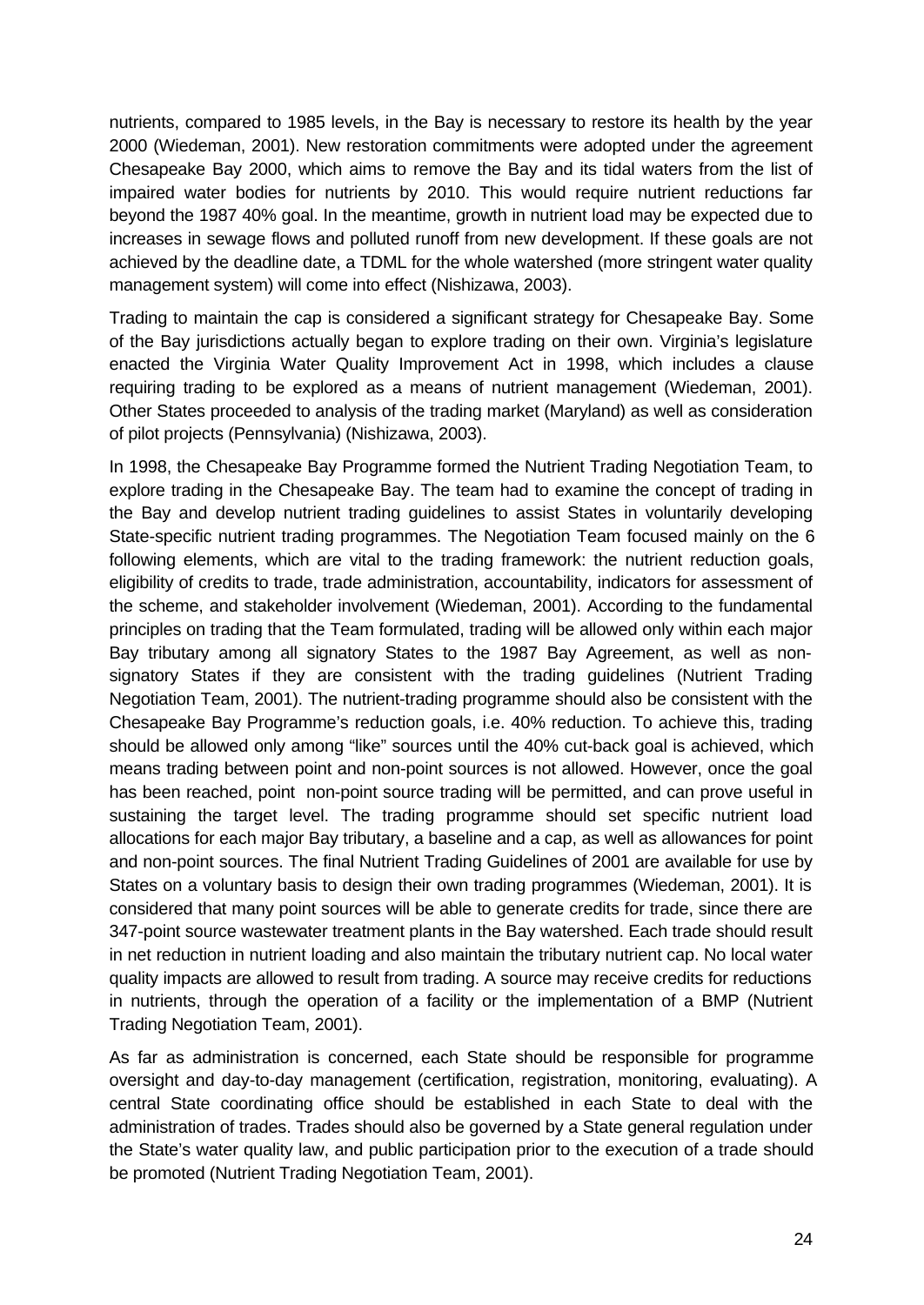The experience from the Chesapeake Bay Programme showed that public involvement and stakeholder participation are key to reaching overall consensus on trading programmes. In the context of the Chesapeake Bay Programme, a long negotiation process took place to develop principles and guidelines for nutrient trading accompanied by a series of public workshops to explain and discuss the draft principles (Nishizawa, 2003).

## **5 LESSONS LEARNED ON TRADABLE WATER POLLUTION RIGHTS**

This section aims to draw some general lessons learned from the international experience presented on tradable water pollution rights (for salinity, organic pollution and nutrients).

Overall, as it is obvious from the examples of tradable water pollution rights presented above, trading has been applied effectively only to pollution covered by a single chemical or (in the case of electrical conductivity) a single physical parameter. This does not mean that only pollution by identical substances is traded, as the parameters used often refer to classes of substances, such as soluble salts or substances oxidized by by bio-chemical processes. However, in the case of nutrient pollution single elements or substances are the objects of trading (e.g. phosphorus loads).

Experience with salinity trading so far has been rather limited with the most prominent examples existent in Australia. The examples show such trading to be highly intertwined with traditional environmental management systems and strategies. Good scientific understanding of the catchments in question in this case has supported the establishment of trading regimes. Trading is facilitated by the fact that salt pollution can be measured relatively easily, and on a continuous basis. In effect, monitoring the behavior of the market participants is relatively cheap. Moreover, the practical examples given may be useful in designing tradable permit systems for other high profile pollutants, for which continuous analysis may be possible like in the case of salinity.

Experience with organic pollution trading has so far not been very encouraging as illustrated by the case study on the Fox River in the US. However, it appears that this is largely due to a lack of understanding about abatement technologies (and their costs) when the permit trading system was established (Kraemer and Banholzer, 1999). Nevertheless, tradable permits for organic pollution could create an incentive for polluters to identify further possibilities for abatement not apparent to the command-and-control regulators, and therefore not attainable within the existing regulatory regime (Smith, 1999).

Regarding nutrients trading, the experience has been most successful within the conceptual framework of a "bubble" over point sources. In such a context and given that nutrient abatement is largely dependent on up-front investments in treatment systems, trading becomes a tool for allocating and optimizing investment. The system of tradable nutrient pollution permits is underpinned by strong (and pre-existing) regulatory regimes, which provide a framework, including sanctions on individuals for overall failures in pollution abatement.

In the examples presented in this paper, nutrients are not normally a pollution problem of short duration or local extent. This is because their levels in effluents and initial receiving waters have usually already been reduced to levels where no immediate effects occur. Instead, they often have effects over long distances (such as in estuaries or marine basins far away from the average point of discharge, e.g. Chesapeake Bay), or they affect the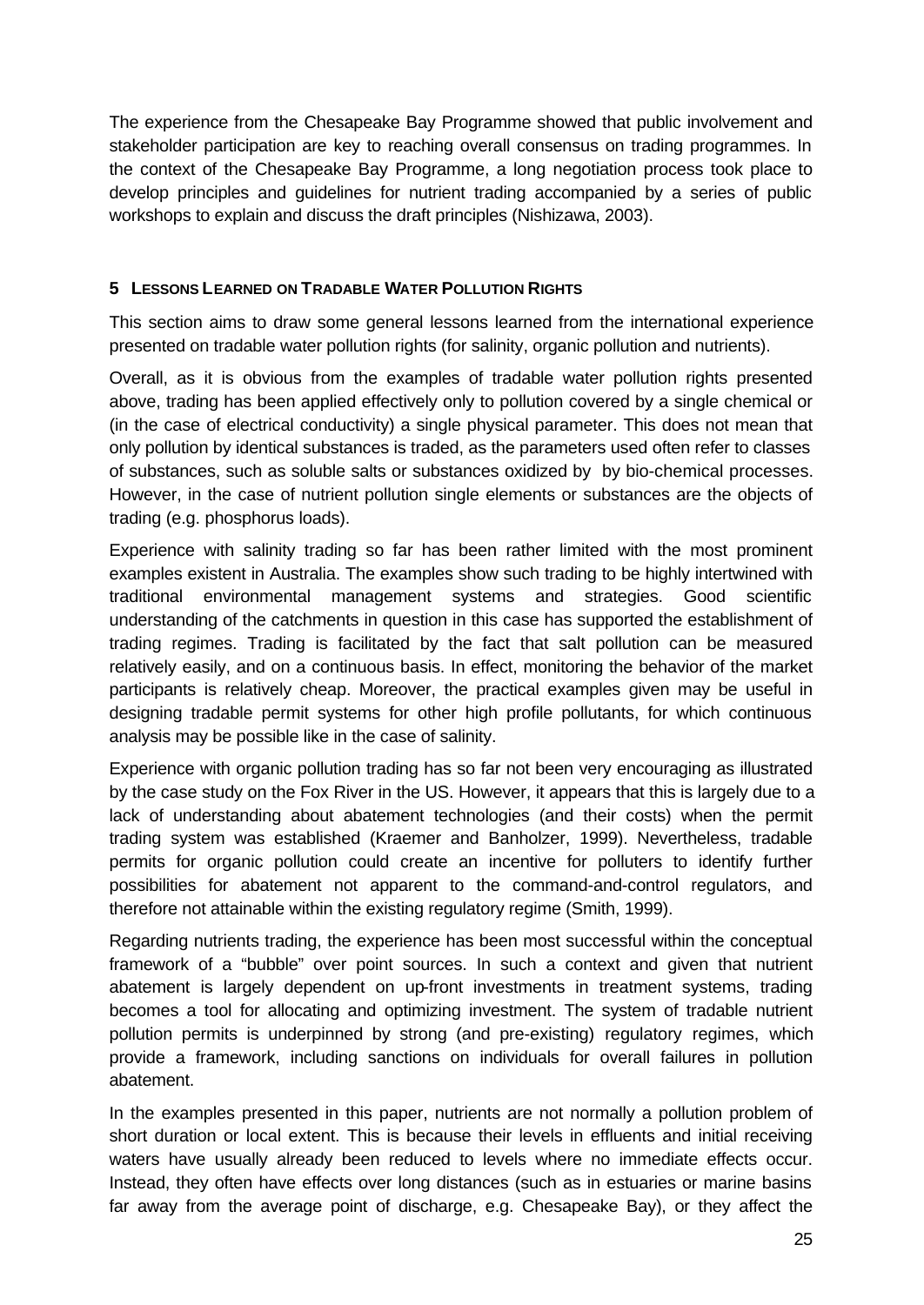long-term quality of water bodies, such as lakes used for drinking water production (e.g. Lake Dillon). Because of this, nutrients remain a focus of water quality management and may even become a more interesting field for applying tradable permits in the future.

In the context of nutrients trading, there is also scope for trades between point and non-point (or diffuse) sources. As obvious from the cases presented, although this type of trades (point-non-point) needs further investigation, it is increasingly being practised and further promoted. Environmental protection measures have succeeded in reducing point source pollution in many countries while non-point pollution is gaining in importance. As a result, trades between point and non-point pollution now offer themselves as potential policy measures, especially since reducing non-point pollution is often more cost effective in meeting quality objectives than additional investment in point-source control (e.g. case of Tar-Pamlico). However, looking at the relevant experience in the US, the development of emissions trading for nutrients control has had mixed results partly due to the difficulties in addressing non-point source pollution. The difficulties in controlling non-point pollution through trade stem from the need to consider other complexities in the design of a scheme. Problems arise through the uncertainties in estimating and monitoring non-point source loads as well as due to lack of direct comparability of point and non-point pollution, since non-point discharges may depend on weather events, for instance (Kraemer et al., 2002). To address uncertainty with nutrient reduction from non-point sources, a trading ratio or discount factor is commonly applied to non-point source reductions, as in the case of the Lake Dillon in Colorado.

The lessons drawn here are based on the selected examples from the international arena and they should be considered within the institutional and existing regulatory context of the countries in question, i.e. US and Australia. Both countries had a functioning regulatory regime for water pollution control prior to the introduction of trading schemes. It should be kept in mind that the (institutional and regulatory) context may be different in other countries or regions where trading schemes are being considered. Therefore, one should pay attention not only to the experience with the trading schemes *per se* but also to the pre-conditions, which may have facilitated or impeded trading. The remaining sections of this paper further discuss strategies and relevant factors for the introduction of tradable permits schemes.

## **6 APPLYING TRADABLE POLLUTION RIGHTS IN WATER MANAGEMENT**

#### **6.1 Strategies for Introducing Tradable Pollution Rights Regimes**

OECD (2001) discusses extensively the principal issues that arise when designing a tradable permit system for natural resources within a country. For information on the overall design and implementation of tradable permits for environmental management, the reader should refer to this OECD study, which among others indicates the parameters and variables that administrative and political decision-makers are recommended to take into account. Based on the general framework for the design and implementation of tradable permits, this section focuses on the specificity of water pollution trading. Outstanding issues that should be considered for the introduction of tradable water pollution rights and relevant regulatory aspects are discussed.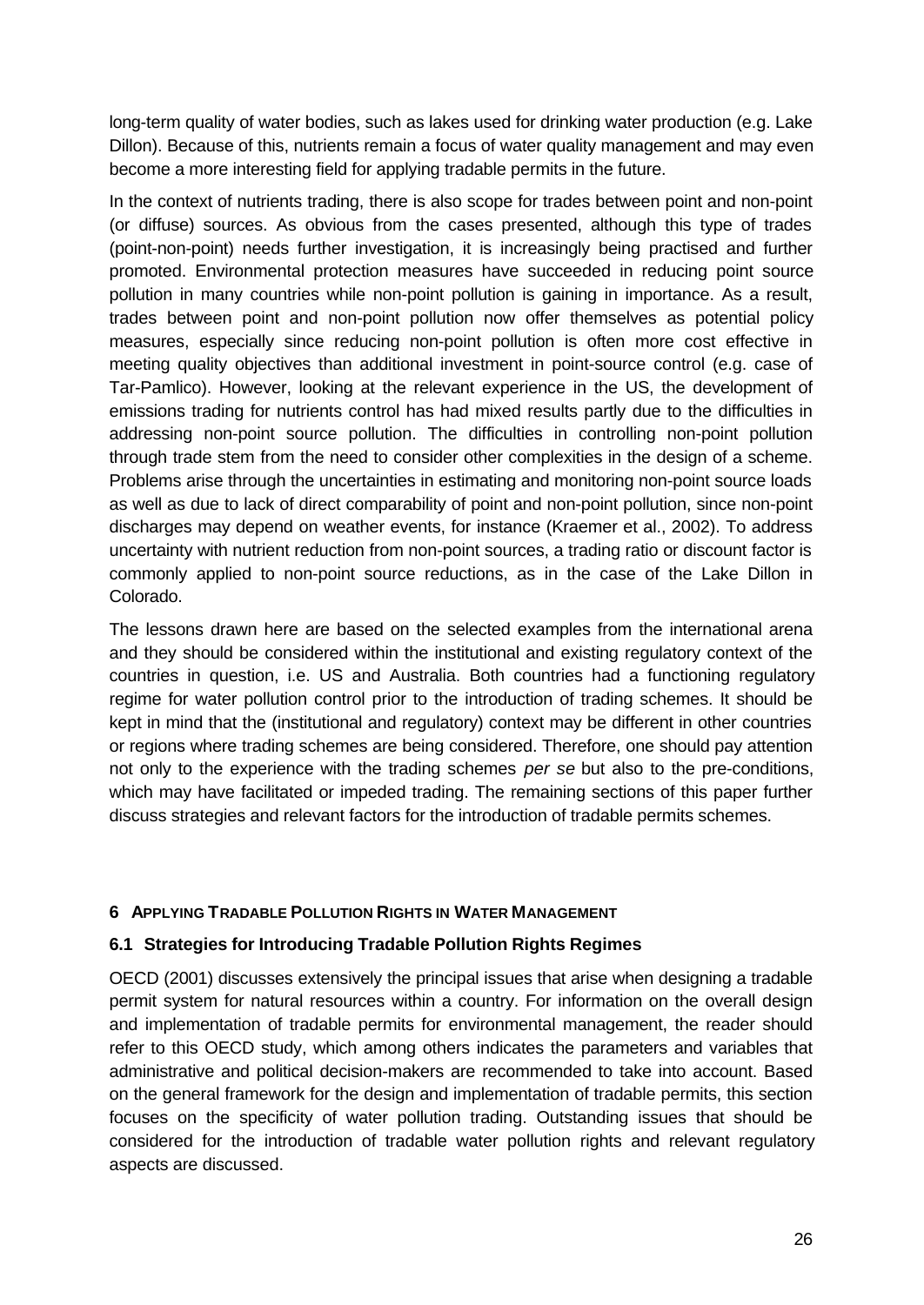To start with, experience shows that an existing functioning system of water pollution control should be in place before introducing a market for tradable pollution permits. Such an existing system can be either based on command-and-control instruments or other "less sophisticated" market-based instruments such as charges. An existing functioning system implies that a monitoring system is already established and can provide reliable information/data on pollution loads, which is essential also for trading. Additional to good monitoring, penalties for non-compliance must be immediate and high to ensure enforcement. In a trading system, participants will buy rights if they think violation would be a more costly alternative.

Further, strategies and sequences for the introduction and promotion of trading to control water pollution may be designed making use of various "instrument mixes". Actually, there is a need for compatibility and coexistence between tradable permits and existing regulatory instruments, in order to overcome the various forms of opposition that innovative policy may encounter (Smith, 1999). Issues of compatibility and coexistence of instruments are extensively discussed in section 6.3.

In general terms, several elements and factors should be discussed during the planning phase of a tradable pollution rights programme, namely the kinds of pollutants that can be traded, the geographic scope of the scheme, the eligibility criteria of the participants entering the scheme, the types of trade desired (including point, non-point sources), any trading ratios that may be appropriate in case non-point sources are included in the scheme (Nishizawa, 2003). A pilot phase for testing the trading scheme may be very useful for exploring and dealing with all relevant issues before proceeding to nation-wide application.

The first step for the actual introduction of tradable discharge permits would be to shift from technology controls on water pollution (which are actually rather rare), and towards controls on emission. At the same time, water use permits should be linked to environmental quality objectives, and water pollution permits should be based on loads, rather than on concentrations. Care must be taken, however, to protect the water environment and other water users from the acute effects of excessive concentrations of pollution due to trades ("hot spots"). The first step requires the emergence of effective controls on the quantity and quality of the effluents discharged, and the receiving waters themselves. The monitoring system would need to be designed to provide data of such quality that they can be used in court for the resolution of any conflicts arising from the use (or abuse) of tradable water pollution rights (Kraemer and Bahnholzer, 1999). Regulators must provide safeguards to ensure that overall environmental quality is maintained or enhanced while preserving the flexibility necessary for pollutant trading. To avoid highly degraded localized areas, trading programs must consider the location of potential partners in the watershed, the size of the watershed where trading can occur, compliance records of trading participants, as well as enforcement and monitoring issues (National Wildlife Federation, 1999).

A second step necessitates the definition of tradable rights, which may vary across different types of pollution. If the system requires emissions to be measured, the conditions under which these measurements take place need to be defined and standardized. If emissions levels of individual firms are already monitored in the context of regulatory enforcement, it may be possible to adapt existing measurement procedures for the introduction of a trading system (Smith, 1999). From a regulatory perspective, it is common practice to establish a cap on total emissions from a defined set of sources, which then allows participants to meet the cap via market mechanisms. The establishment of a pollution cap can be the first step for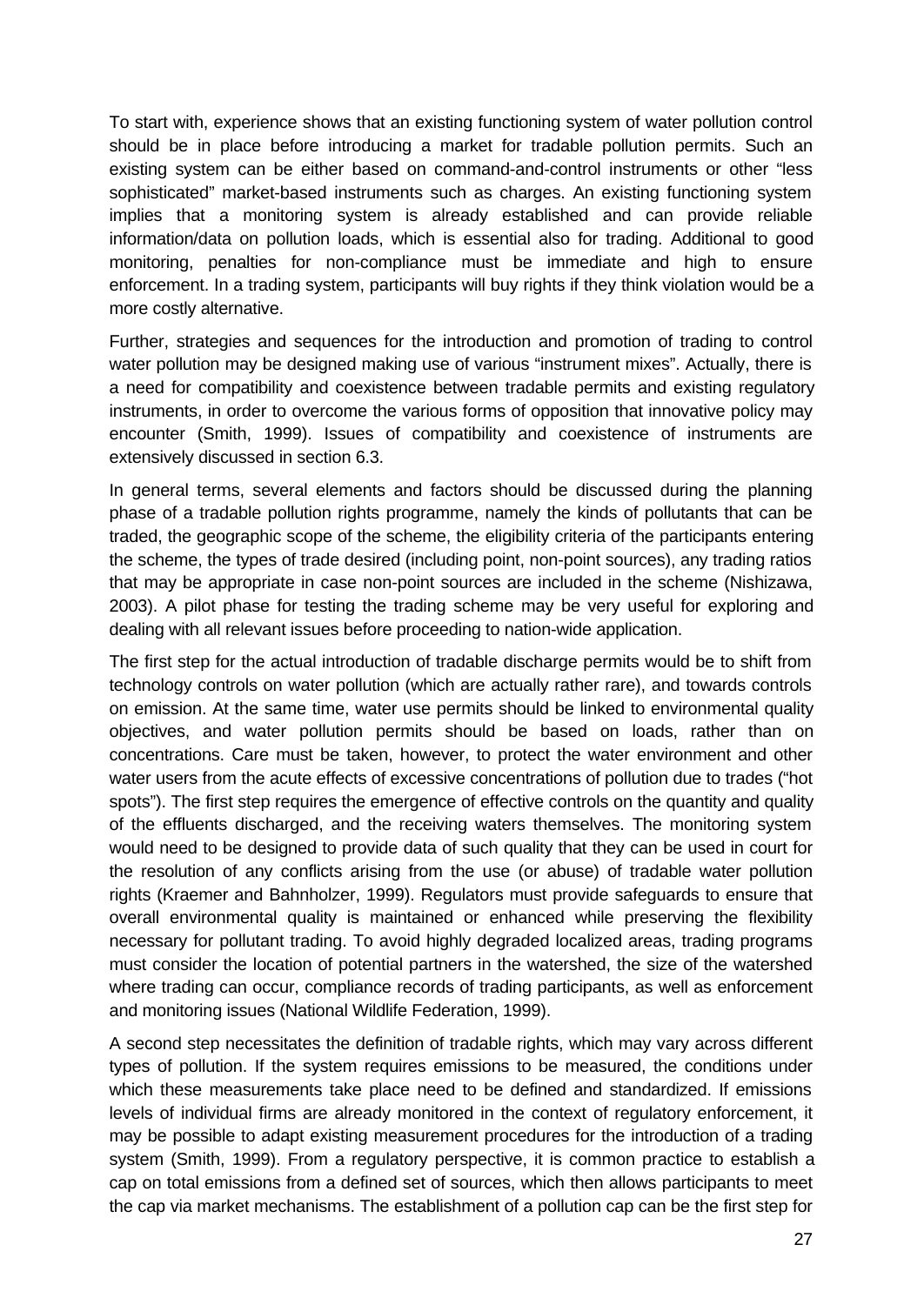developing a trading programme; the cap then reflects the maximum amount of pollution the system can safely absorb.

Once the tradable rights are defined, they need to be initially allocated, and a mechanism for allocation be established. The definition and allocation of tradable rights needs to take account of the economics of water use and pollution control, as well as to anticipate the responses of water users to the establishment of a tradable permit regime. The scheme should be designed so as to involve a sufficient number of potential buyers and sellers. There must also be sufficient room and opportunity to correct errors and to "fine-tune" the allocation of rights, as well as the trading rules. Furthermore, the role of environmental and market regulators needs to be defined, and rules for enforcement and sanctions need to be established. In case trading includes non-point sources, difficulties with the enforceability and monitoring of non-point source controls should be overcome before proceeding with trading at a large scale. There is in most cases no regulation for non-point sources and therefore no clear baseline against which to measure emissions reductions, nor is there an understanding of how to monitor, enforce, and evaluate these polluting activities (Boyd et al, 2003). If nonpoint sources are included in the trading scheme, regulators must consider the uncertainty introduced into the trading pool; lessons can be learned from the case of the Lake Dillon where a trading ratio between point and non-point sources was introduced (a point source had to reduce two tons from non-point sources before it could increase its own discharge by one ton).

Once a tradable permit regime is functioning, its continued ability to meet environmental and resource requirements must periodically be evaluated, including its ability to respond effectively to new (emerging) challenges. The regime should also be adaptable to account for changes in the boundaries of the system, such as an expansion of the territorial coverage and the emergence of unforeseen long-distance effects (Kraemer and Bahnholzer, 1999). However, it needs to be considered that in order to guarantee security for tradable rights and therefore willingness to trade, it is not advisable to unexpectedly revise the rules of the game; it is advisable to avoid revising the rules in a way that might jeopardize investments already made or might extensively challenge the value of permits. As part of a compromise between permit security and programme adaptability, it is proposed to specify beforehand the conditions under which the rules of the game may be changed in terms of timetable, changes in caps and baselines, rules for the allocation of rights or an extension of the scheme (OECD, 2001).

It is also important that "ground rules" about the relationship between trading and regulatory limits be made sufficiently clear at the start of the system. Otherwise, potential participants in trading may be discouraged for fear that trades could affect their subsequent treatment by the regulatory authorities (for instance, in the case of the Fox River, the relationship between trading and regulatory limits was not made sufficiently clear at the start of the system) (Smith, 1999).

## **6.2 Opportunities and Limitations**

Additional to strategies for introducing tradable rights for water pollution control, this section emphasizes factors, which may favor or impede the introduction of tradable pollution rights regimes. It partly draws on the experience of the case studies presented in section 4.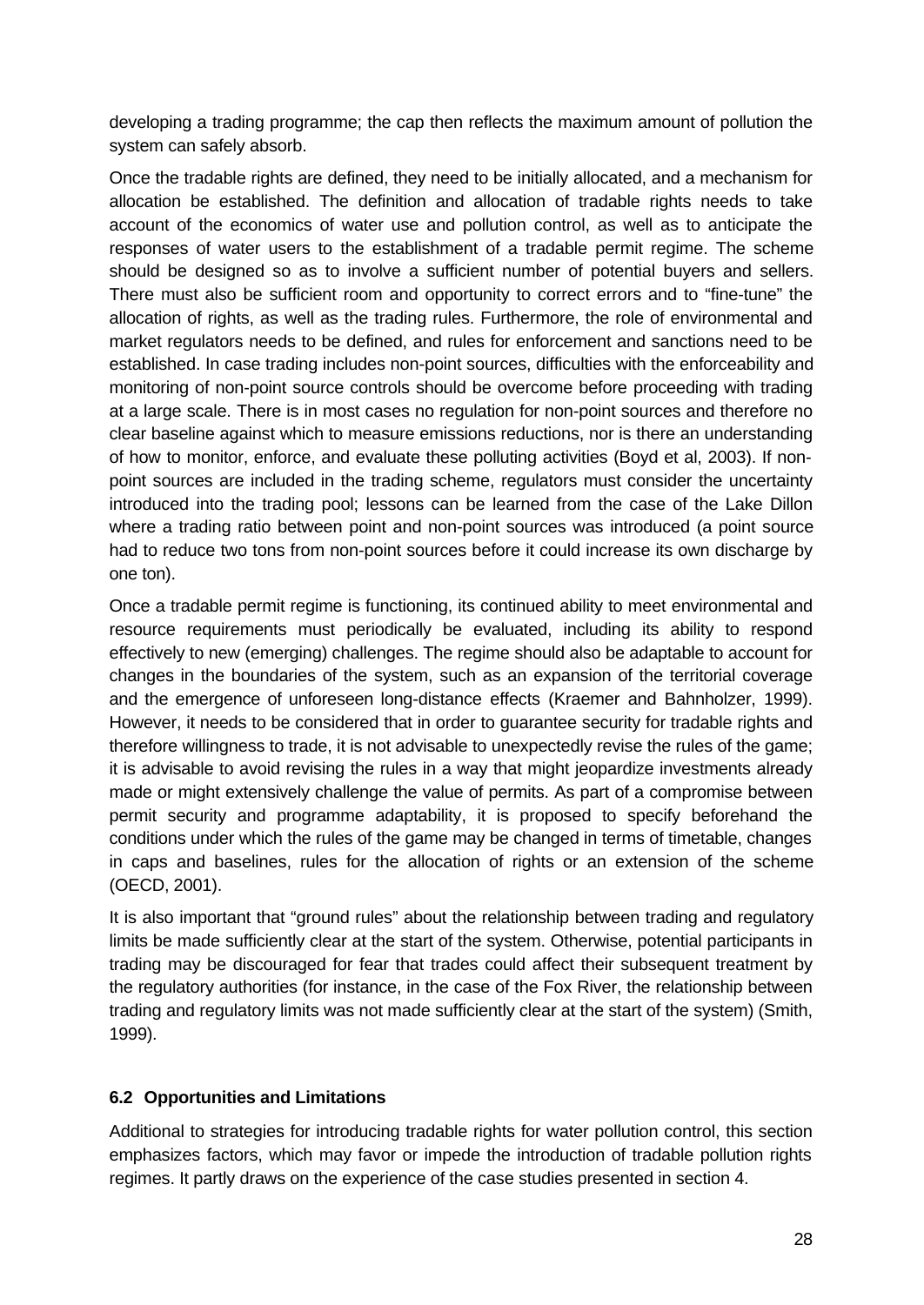Among the key factors favoring trading are the following:

- Assurance and acceptance of rights in emissions and the accompanying trading rules are, next to an effective administrative and legal system, seen as a prerequisite for a functioning trading system. Assurance that the scheme will continue to function can be promoted through the legal establishment of a scheme or other form of stable framework and rules of the game. It is particularly advisable to avoid revising the rules in a way that might jeopardize investments already made or might extensively challenge the value of permits.
- Monitoring and reliable data are part of a solid basis for trading for various reasons including enforcement mechanisms, information for conflict resolution, trade facilitation and program evaluation.
- Clearly defined units of trade have proved important for setting up and running a trading programme of emission rights.
- A thorough pilot phase for testing the rules and conditions of a trading scheme as well as opportunity for consultation with potential participants can be vital for the acceptability and success of a scheme (see case of salinity trading in Hunter River in Australia).
- Solid scientific understanding of the pollution factors and the behavior of the catchment in question has obviously contributed to the functioning of most successful schemes with water pollution trade so far.
- Trading can be stimulated when the market advantage is obvious to the trading participants. For instance, the control of non-point sources is significantly cheaper than of point sources. Point sources can thus pay non-point sources (cheaper control) to abate water pollution.

On the other hand, a number of factors inhibit water trading, or the establishment of tradable permit regimes in water management:

- Numerous administrative requirements, long approval procedures and restrictions to trade may reduce willingness to trade.
- There can be technical obstacles for the establishment of trading for water pollution control when there is insufficient knowledge of the behavior and changes in the pollution load of the water system in question.
- Uncertainty about the legal viability of the "rights" created by tradable pollution permits (see case of Fox River and legal challenge of trading when compared to the Clean Water Act). For instance, the extent to which the reallocation of polluting emissions through trading is compatible with other existing legislation may not be clear.
- The effects of water pollution are not independent of where and when this use occurs. Any trading which shifts water use in space or time has to account for the consequences on other water users or ecosystems. Trading of pollution rights can lead to so-called pollution "hot spots". While this does not make trading an impossible proposition, it may constitute a severe restriction in certain situations.
- Water trading for water pollution control, as much as for water abstraction, can only occur within restricted geographical zones with common ecological and institutional significance, such as sub-river basins regulated by appropriate water institutions.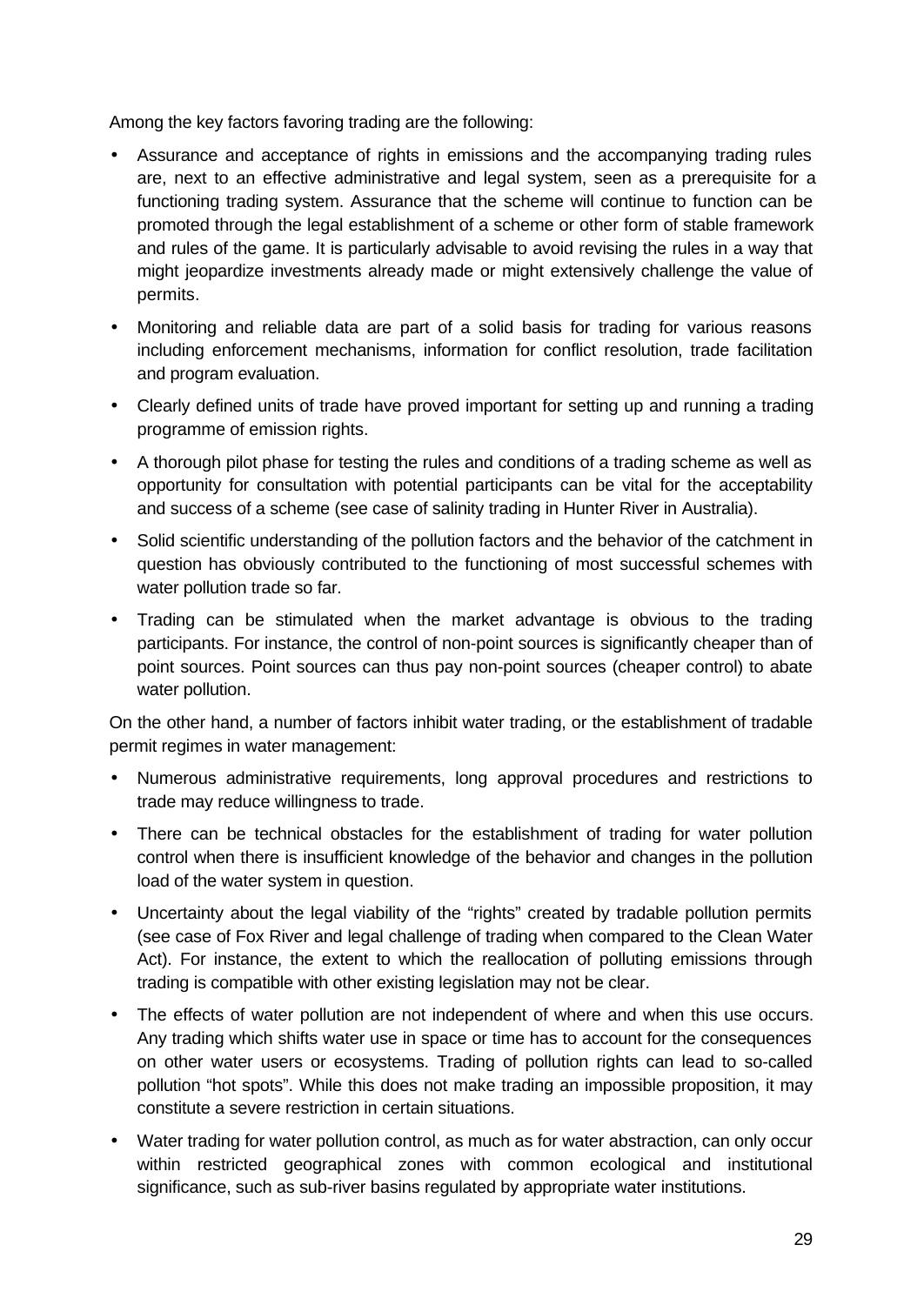The relative importance and consequences of all the above factors need to be assessed in each case where existing water trading is analyzed, or where the establishment of tradable permit regimes is being contemplated.

## **6.3 Compatibility of Tradable Pollution Permit Regimes in Instrument Mixes**

Water resource protection and management involves in most cases the use of diverse instrument mixes. This section explores in how far tradable pollution rights are compatible with other important water management instruments (e.g. with taxes and charges or with established principles of environmental policy) and how they can be integrated into the water management, monitoring and enforcement systems already in place based to a great extent on the relevant discussions of Kraemer and Bahnholzer (1999).

## **6.3.1 Compatibility with taxes and charges**

Taxes and charges on water pollution are widely-used policy instruments in water resource protection and management. In addition, there are normally also financial charges for water services, notably water supply (incl. storage) and sewerage services. Water pollution taxes or charges are normally based on the pollutants contained in effluent reaching the water environment.

One of the problems with tradable permit regimes in water management is that, in some cases, the holders of rights are unaware of their entitlement, or cannot be encouraged to trade. Imposing a tax or charge on "sleeping" water rights may effectively induce owners to sell their unused water rights. A combination of tradable permits with taxes or charges can have a number of other positive effects:

- It can help "sleeping" holders of rights to learn about the entitlements they own, thus reducing the cost of entry into the market.
- It may impose a cost on speculative banking of rights, with its attendant risks for water resource protection and management over time, and could have positive consequences for the acceptance of tradable permit regimes.
- It can earn an environmental (or resource) rent that can be employed to carry out water management functions that are in the public interest, thereby redressing persistent environmental or resource externalities.
- It can induce the owners of rights to consider whether or not they need the whole entitlement, or only a part of it, thereby inducing them to place fractions of their entitlements on the market. This would lower the minimum quantity (and value) of trades and supports the formation of marginal prices (market creation).
- By imposing a cost on the difference between the number of rights held and the actual usage, taxes and charges can set an additional incentive to reduce pollution, as any unused right then carries a price. In this way, a combination of tradable rights and taxes or charges can stimulate innovation and even facilitate the "claw-back" of unused rights for new auctions (thereby further lowering barriers to entry).

Taxes and charges, if applied in combination with environmental standards expressed in limit values for concentrations or loads of pollutants, have a significant capacity-building effect, both within the environmental enforcement agencies and with polluters (Kraemer, 1995c).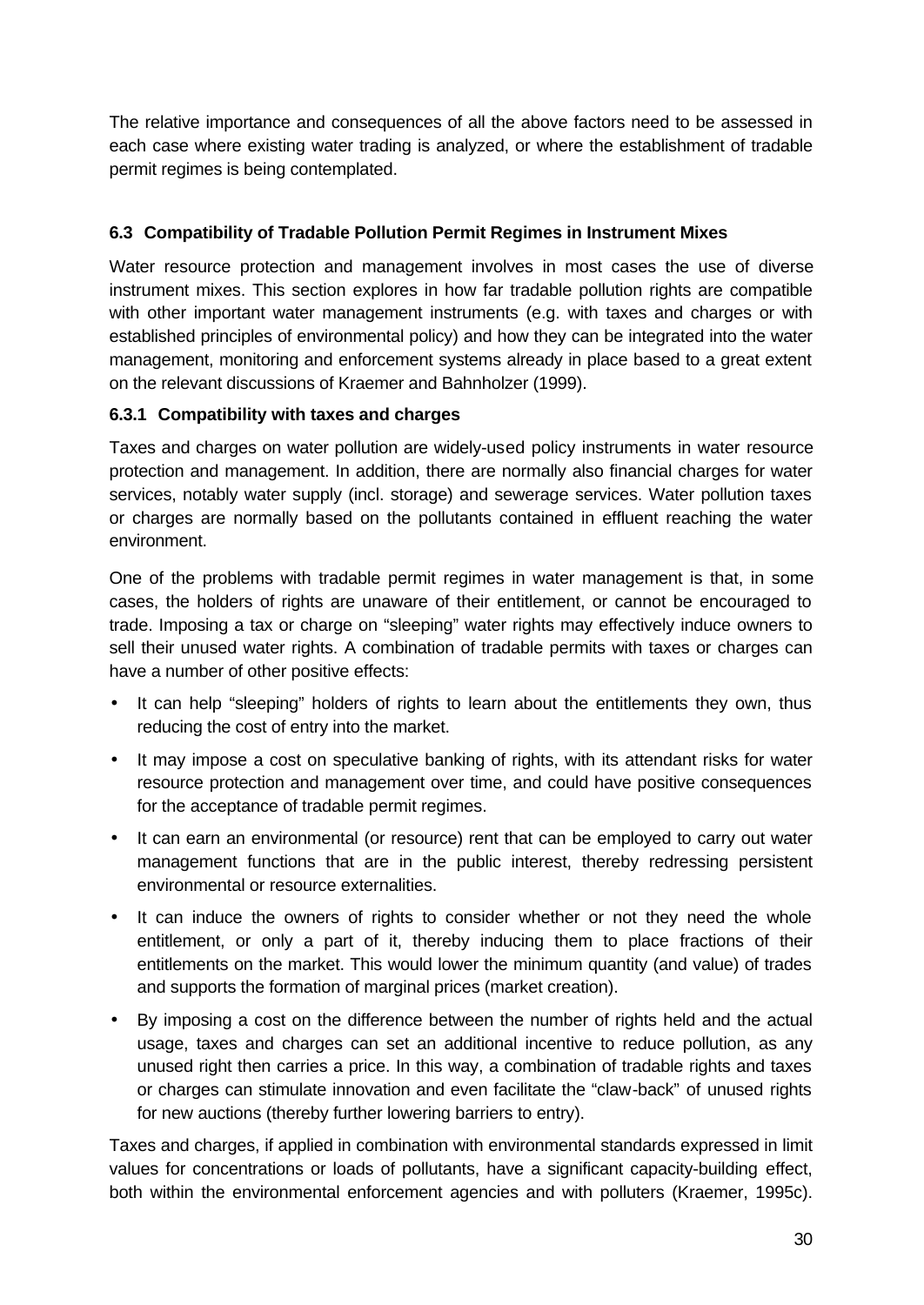This effect is mainly due to the information flows necessitated by economic instruments, as well as to the incentive function. In light of the above list it would seem plausible to conclude that tradable permit regimes and taxes or charges can be mutually-reinforcing.

## **6.3.2 Compatibility with environmental quality objectives (EQO)**

Environmental quality objectives (EQO) are one of the most widely-used instruments in water resource protection and management. EQOs are conceptually equivalent to "bubbles" and are not only compatible with tradable permit systems, but may even be considered a prerequisite in some cases. However, EQOs are not normally applied on their own, but are usually in conjunction with a range of other instruments of monitoring and enforcement, with which they are compatible. This does not mean that these other instruments, some of which are addressed below, are themselves always compatible with trading within "bubbles".

## **6.3.3 Compatibility with technology-derived standards (BAT)**

Technology-derived standards, usually applied to pollution abatement and control, are often seen as being inefficient, because they require the same abatement standard from every polluter without regard to marginal abatement costs (or benefits). In addition they are often seen as being incompatible with tradable permit systems. The assumption behind this assessment is that technology standards (a prescription on abatement technologies to be used) and technology-derived standards [e.g. pollution abatement parameters such as emission limit values or a reduction percentage set with reference to the "best available technology" (BAT)] are static, and cannot therefore accommodate the economically and environmentally beneficial changes in pollution abatement that tradable permits might induce.

In fact, the approach of using technology-derived standards aims at establishing a dynamic process of continuous improvement in environmental performance. In principle, environmental (emission) standards are expected to follow technological development, and to provide for an ever-higher level of environmental protection. By setting standards on the basis of BAT or some similar definition, regulators force all polluters with similar process or abatement technologies to meet the same standards for new installations. Normally, existing or "old" installations may be operated under previous, less stringent standards until the end of their license period, which should coincide with the end of their economic or technical life. Any installation built (and operated) later would then have to conform to the BAT in force at the time.

In principle, it would be feasible to combine dynamic technology-derived standards with tradable permits, as in the following scenario: at a time when the best available technology changes, old installations are given a derogation period during which they may continue operation, provided they hold permits to pollute. Such permits, which could be discounted each year by 10 per cent of the original entitlement for instance, might then be sold by those polluters who install better pollution control equipment (or shut down operations) to other polluters who choose to continue operating their "old" installations. Such systems could be introduced each time there is an improvement in the BAT, or when a significant difference develops between the BAT and the (more stringent) "state of the art".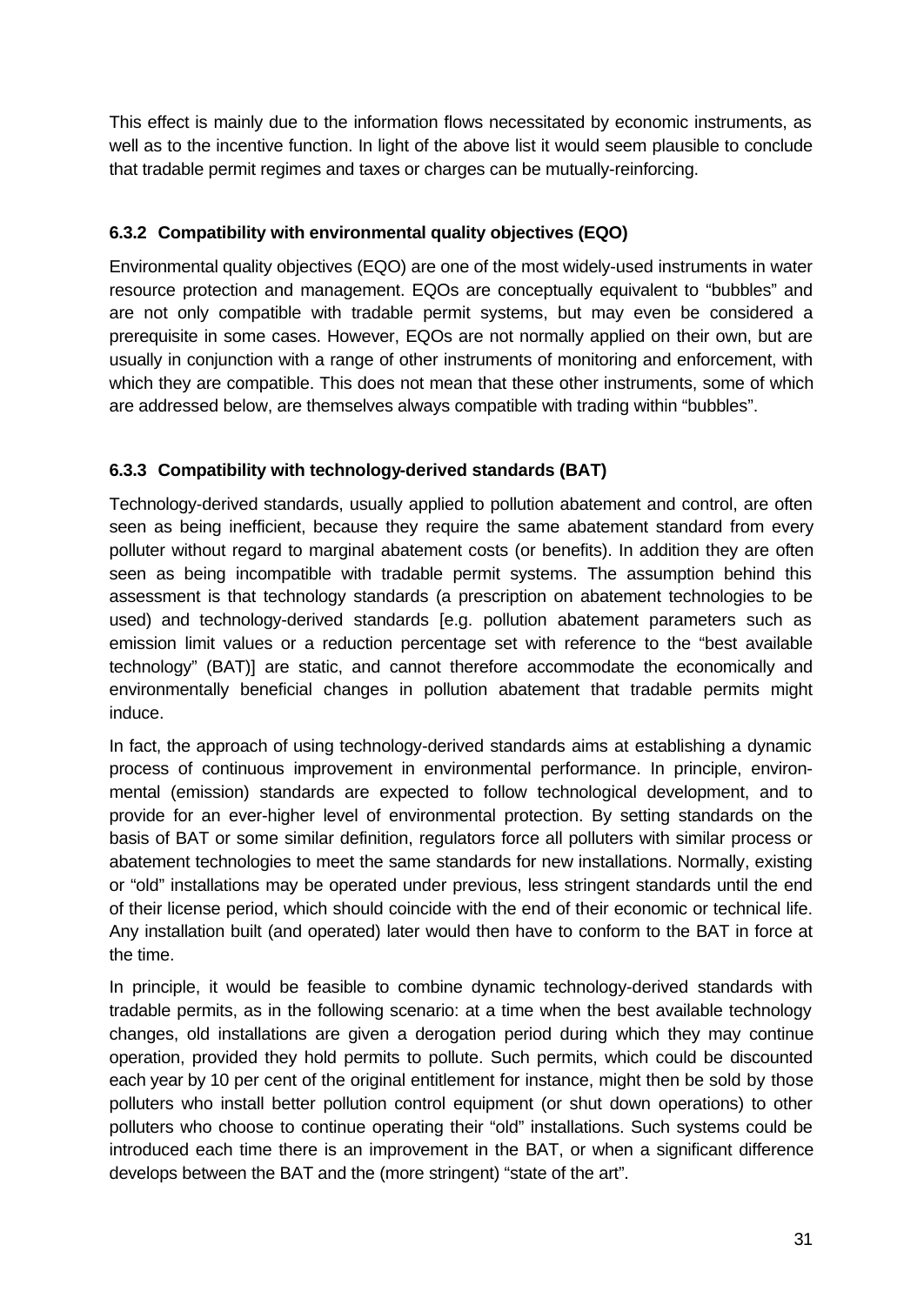#### **6.3.4 Compatibility with established principles of environmental policy**

Tradable permit systems for water pollution control appear to be compatible with the *polluter-pays* and the *resource-user-pays* principles, in that they impose a cost on water pollution, or generate a reward for pollution abatement. Nor should there be any fundamental problems with the principle that pollution effects should be prevented at the outset, rather than mitigated later by compensation measures (prevention principle). Some countries also subscribe to the "minimization principle", according to which pollution should be reduced even if no risk is demonstrated, as long as this is economically-bearable. This principle is best applied through emission limit values, which may be based on technology standards and, as discussed above, which may be combined with tradable permit systems.

The compatibility of tradable permit systems with the principle that pollution should be reduced at source (rather than after dilution) appears to be weak. However, a successful tradable permit system would direct resources at those sources of pollution where abatement is most cost-effective, resulting in an optimal level of pollution reduction at source. In this sense, tradable permit systems *are* compatible with this principle, if "source" is understood to mean the sum of all sources (of similar characteristics).

An important tenet of environmental policy is that action should be taken to reduce risk as soon as there are reasonable grounds to assume that a pollutant may be dangerous or hazardous (*precautionary principle*). According to this principle, action may be taken if a risk is demonstrated in the absence of a conclusive proof of causality (which may be impossible to provide at the level of certainty usually expected in the natural sciences), and before the associated risks can be fully assessed in terms of probability and likely damages (in nature, value, and variance). The precautionary approach may call for significant changes in pollution control as a consequence of new scientific insights. Care must be taken in the design of tradable permit systems to ensure that they provide the necessary flexibility to react to new challenges, since they might otherwise be incompatible with the precautionary principle.

## **6.3.5 Tradable pollution permits within instrument mixes**

It is obvious from the previous discussion that tradable permit systems for water pollution control are, on the whole, compatible with most existing environmental policy principles and instruments. It should therefore be possible to integrate tradable permit systems into existing instrument mixes in a strategy of gradual improvement in environmental monitoring and enforcement practices. It should be perhaps emphasized that, due to their nature, a tradable permit system is a more demanding instrument in terms of enforcement, effective monitoring and a system for settling disputes than other economic instruments for water pollution control.

## **7 CONCLUSION AND OVERALL ASSESSMENT**

This paper has provided a conceptual framework for the use of tradable permits in water pollution control based on a selection of practical examples from the international arena. It aimed to stimulate discussions at the Technical Seminar on the Feasibility of the Application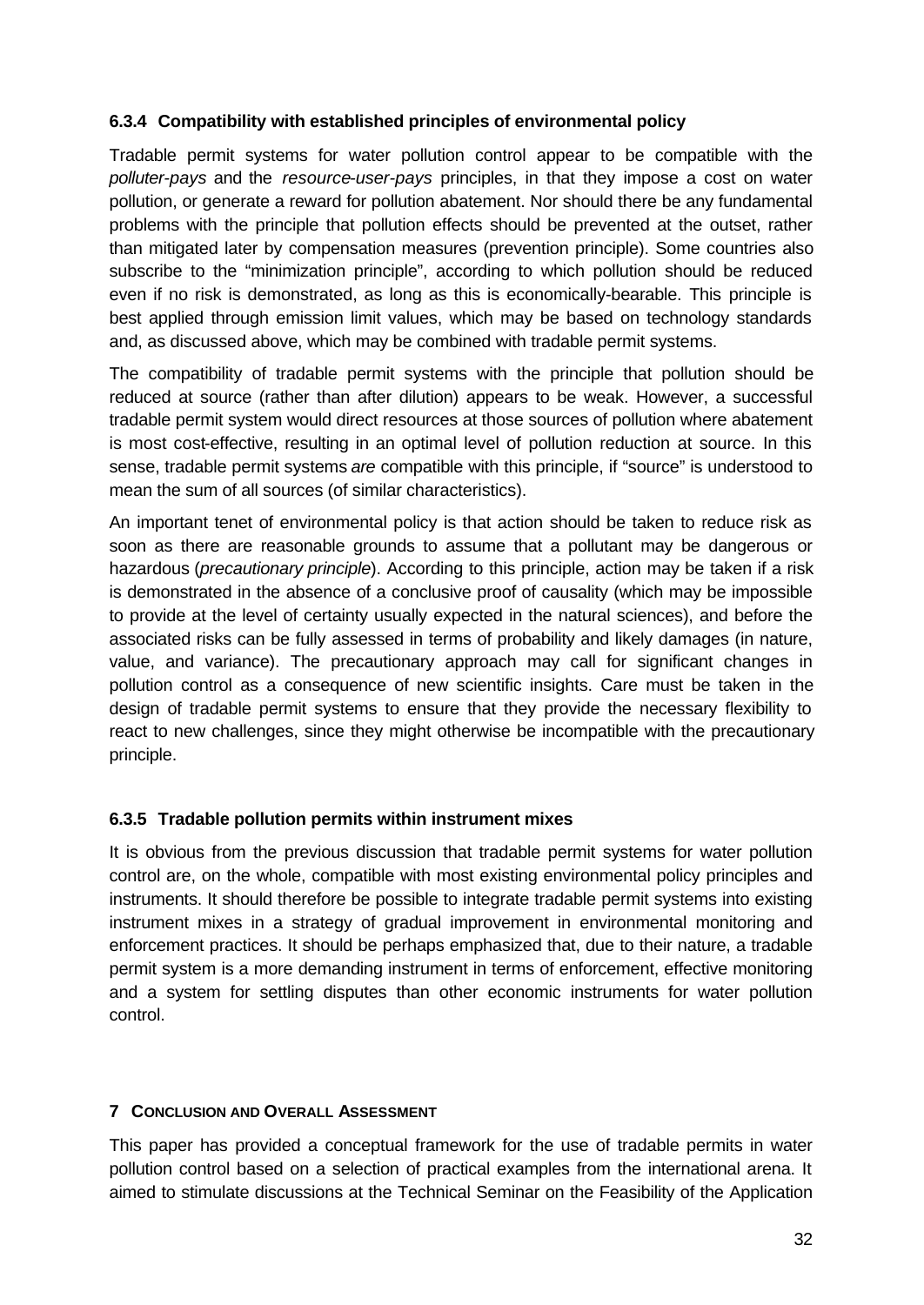of Tradable Water Permits for Water Management in Chile on 13-14 November 2003 in Santiago de Chile (organized by the Inter-American Development Bank (IADB) and the National Environment Commission of Chile (CONAMA)). In this final section, we draw general conclusions based on the conceptual framework presented as well as more specific conclusions on the case of Chile.

The paper has highlighted issues, which should be carefully considered for the planning, design, and implementation of tradable emissions permits for water pollution control. A legal framework establishing a trading scheme is desirable since it provides security for trading and clear definitions. However, legal frameworks should be linked to the practical realities of individual countries and regions and should bear in mind issues such as credible enforcement and existing infrastructure (both administrative and technical). The roles of administration should be clear to avoid overlapping mandates that could lead to long tedious approval procedures for trades. Even more importantly, a well-designed monitoring system should be in place to provide water quality data for the trading programme, as it has been obvious from the practical examples presented in this paper. Pre-existing problems of enforcement, for instance linked to standards for pollution control, should be settled before introducing the possibility of trade. It is expected that trade can only function and contribute to the improvement of water quality when it is considered a cheaper option, i.e. cheaper than the violation of a permit limit.

The international experience shows that there are so far a few examples involving tradable permits for water pollution control. It can be argued that markets in water pollution permits are still in their experimental phases. Due to limited experience, there has also been limited discussion so far about the effects of water pollution rights trading on the effectiveness of environmental regulation. In particular, there appears to have been little discussion to date on the possibilities of combining emission standards with tradable pollution permits, or on the monitoring and adjustment needs where tradable permits are combined with environmental regulation using environmental quality objectives (Kraemer and Bahnholzer, 1999).

Experience with tradable permits for water pollution control is accumulating primarily in Australia and the US, which are both advanced economies with long regulatory history in water management and pollution control. The introduction of trade for water pollution control has benefited in these cases from solid scientific understanding of the pollution problems in question, existing monitoring infrastructure and enforcement capacities.

Functioning schemes of water pollution trading tend to be intertwined with traditional environmental management systems and strong (pre-existing) regulatory regimes. The latter ensure both the effectiveness and the integrity of trading schemes, by providing a (sometimes threatening) back-up of potential regulatory intervention. In this context, it may be argued that a usual and potentially advisable sequence of instrument use for pollution control is first command-and-control approaches, followed by market-based instruments which are easier to introduce and implement than tradable permits (such as charges), finally leading to the possibility of trading pollution permits.

It is also obvious from the international experience presented that experimentation with water pollution trading has taken place so far only in federal countries (US, Australia). This could be indicative of the flexibility (and freedom) provided in federal structures to experiment with innovative instruments and adjust rules to the specific conditions of individual States. An inflexible national framework could be limiting in this respect.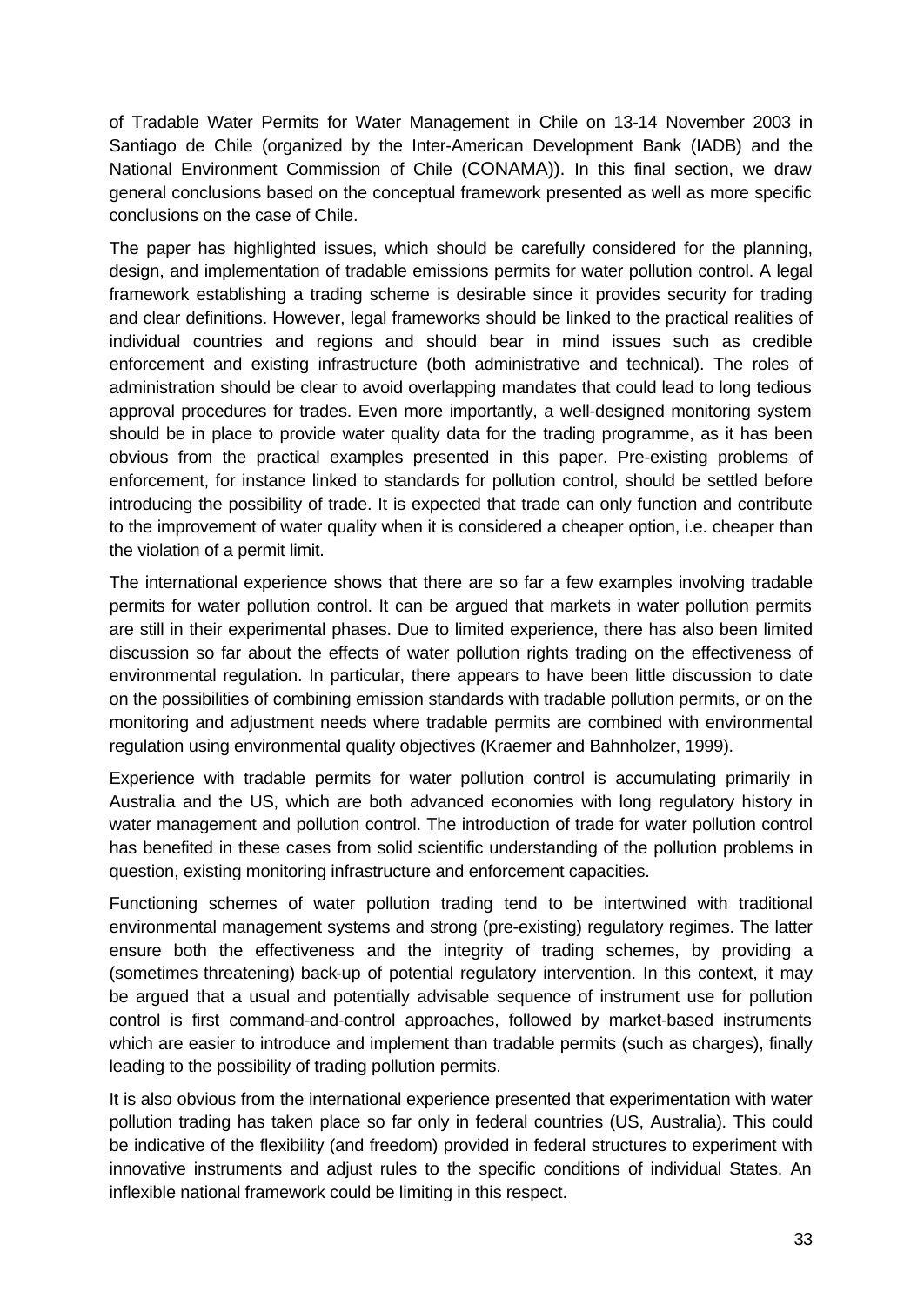Considering the conceptual framework of this paper and the discussions at the Technical Seminar of IADB and CONAMA, we would like to conclude with some key observations on the feasibility of tradable emissions permits for water pollution control in Chile.

Firstly, the issue of economic benefits from trading should be thoroughly considered. In order to have a functioning market for tradable discharge permits, enough market participants should exist. In the case of water pollution, this means that there should be many pollution sources affecting the same parameter (e.g. N, P, BOD, salinity) within the same catchment. Moreover, the different pollution sources must have different abatement cost curves so that beneficial trades are possible. The physical geography of Chile, characterized by short and small river catchments, indicates that the 'markets-to-be' for tradable discharge permits may be rather small. Thereby, the constrained market size will most probably lead to a lack of efficiency and low likelihood of trades, as it was partly the case at the Fox River, US.

Secondly, as the international experience has revealed, a well-designed monitoring system is necessary for water pollution trading. An ineffective environmental administration with low capacity for enforcement and monitoring will be limiting in this respect.

It would need to be carefully ascertained whether and to what extent, the above preconditions exist in Chile. Nevertheless, at this initial stage of evaluation, the authors of this paper conclude that Chile does not appear to be a promising case for the application of tradable permits to counteract water pollution. As an alternative, it is recommended that the use of other economic instruments of a less demanding and simple design should be explored for the purpose of water pollution control.

Finally, it is recommended that the draft law for tradable emission permits in Chile be discussed broadly and that stakeholders (industry, agriculture, municipalities) are informed. In this context, discussions and planning exercises should take place involving those that are potential market participants. In other words, it is highly recommended to carry out in-depth pilot studies in selected basins to test the rules and procedures of the planned trading program. The experience from the pilot schemes can then be used as the basis for finalising a functional legal framework. Pilot phases and programmes have proven very useful when planning emissions trading schemes elsewhere so far. Both in Australia (case of salinity trading in the Hunter River) and the US, long-term pilot schemes have contributed to thorough testing of trading rules and have given the possibility for consultation and exchange with stakeholders and potential participants in advance. Early information and clarification of rules and potential impacts of the schemes can significantly improve the efficiency of the formal, legally established scheme.

## **8 BIBLIOGRAPHY**

ANDERSON, T. L., AND P. SNYDER (1997). Water Markets: Priming the Invisible Pump, Washington D.C.: Cato Institute.

APOGEE RESEARCH INC., (1992). Incentive analysis for Clean Water Act Authorisation: Point source/non-point source trading for nutrient discharge reductions, Office for Water, Office of Policy, Planning and Evaluation, US EPA.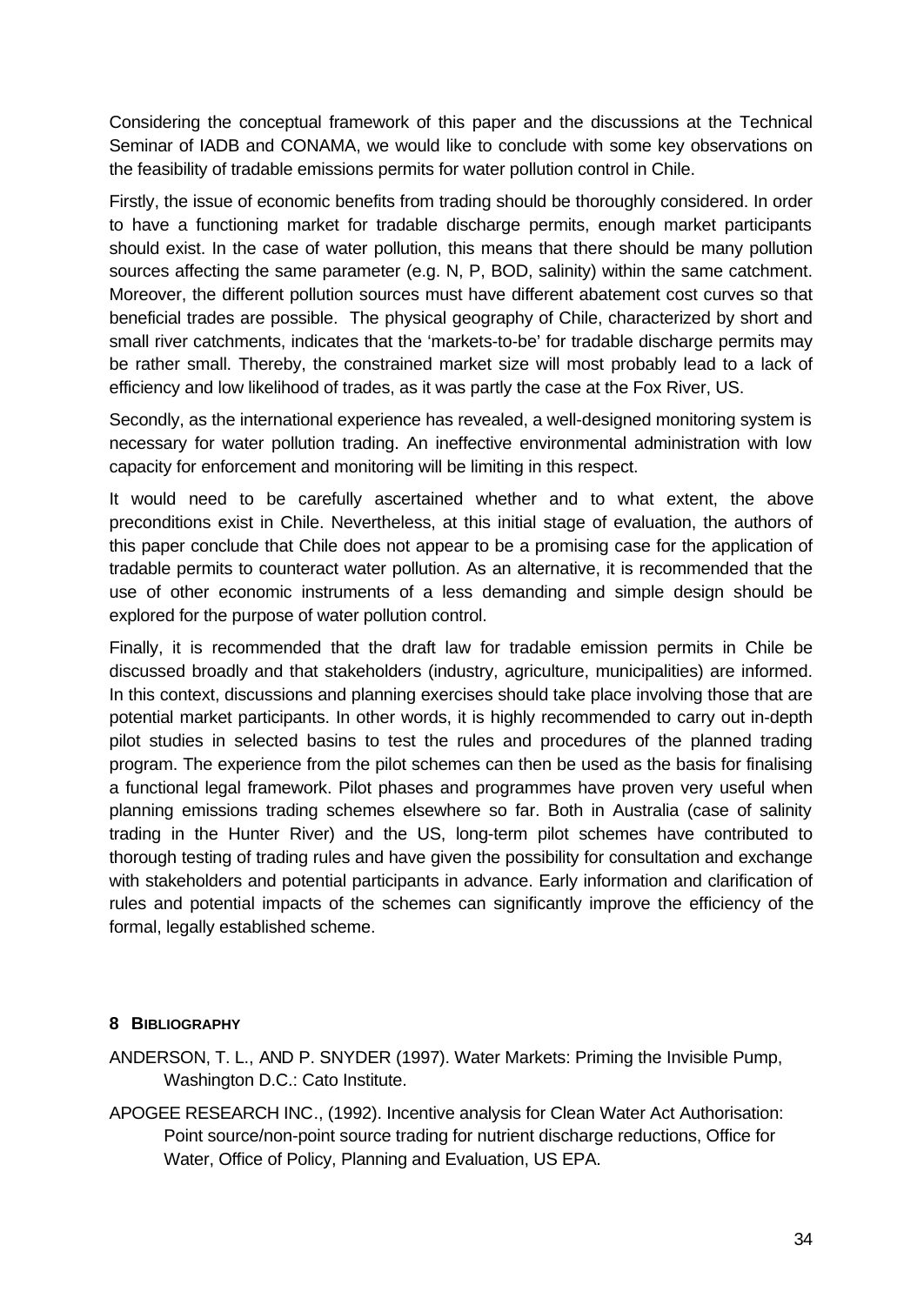- ARMITAGE, R.M.; W.L. NIEUWOUDT AND G.R. BACKEBERG (1999). Establishing Tradable Water Rights: Case Studies of Two Irrigation Districts in South Africa, Water SA, Vol. 25, No. 3, 301-310, Available online: http://www.wrc.org.za/wrcpublications/wrcwatersa/wsa9907c.htm
- BARG, S. (1996). Eliminating Perverse Subsidies: What's the Problem? In: Subsidies and Environment: Exploring the Linkages, 23-41. Paris: OECD.
- BAUER, C. (2003). Marketing Water, Marketing Reform: Lessons from the Chilean experience, Resources (Summer 2003), 11-14.
- BONGAERTS, J. C. AND R. A. KRAEMER (1989). Liability rules, Insurance and Reduction of Risk of Environmental Damages, The Environmental Professional, Vol. 11, No. 3, 209-219.
- BOYD, J. B., KRUPNICK, D., MCCONNELL, A., PALMER, V., SANCHIRICO, K., WALLS, J. AND M. WALLS (2003). Trading Cases: Is Trading Credits in Created Markets a Better Way to Reduce Pollution and Protect Natural Resources? Environmental Science and Technology, Vol. 37 (111), 217-233.
- CARLIN, A. (1992). The US Experience with Economic Incentives to Control Environmental Pollution, EPA-230-R-92-001, Washington, D.C.: EPA.
- DAVID, L.E. (2003). Marketable water pollution permits as economic incentives: Point source trading in Wisconsin, Contribution to the Inter-American Development Bank Technical Seminar on the Application of Economic instruments in Water management, February 27 2003. Washington D.C.
- EPA-ENVIRONMENTAL PROTECTION AGENCY (1996a). Draft Framework for Watershed Based Trading, EPA, Office of Water.
- EPA-ENVIRONMENTAL PROTECTION AGENCY (1996b). Watershed Protection-Trading, Available online: www.epa.gov/owow/watershed/trading.htm (7 June 2001).
- EPA- ENVIRONMENTAL PROTECTION AGENCY (2001). Overview of the Total Maximum Daily Load Program, Office of Water, Available online: www.epa.gov/owow/tmdl/tptmdl/ (7.6.01).
- EPA-ENVIRONMENTAL PROTECTION AGENCY (2003). Water Quality Trading Policy, US Government Printing Office, Washington DC, 13 January 2003, Available online: www.epa.gov/owow/watershed/trading/finalpolicy2003.pdf
- EUROPEAN COMMISSION (2000a). Pricing policies for enhancing the sustainability of water resources. http://europa.eu.int/comm/environment/docum/00477\_en.htm. No. COM(2000) 477 final.
- EUROPEAN COMMISSION (2000b). Water Pricing in theory and practice, Commission Staff Working Paper. SEC(2000=1238.
- EUROPEAN COMMISSION (2000c). White Paper on Environmental Liability, http://europa.eu.int/comm/environment/liability/el\_full.pdf.
- FAETH, P. (2000). Fertile Ground: Nutrient Trading's Potential to Cost-effectively Improve Water Quality, Washington DC: World Resources Institute.
- GARRIDO, A. (1998). Economic Analysis of Water Markets in the Spanish Agricultural Sector: Can they provide substantial benefits? In: Easter, K.W., Rosegrant, M.W. and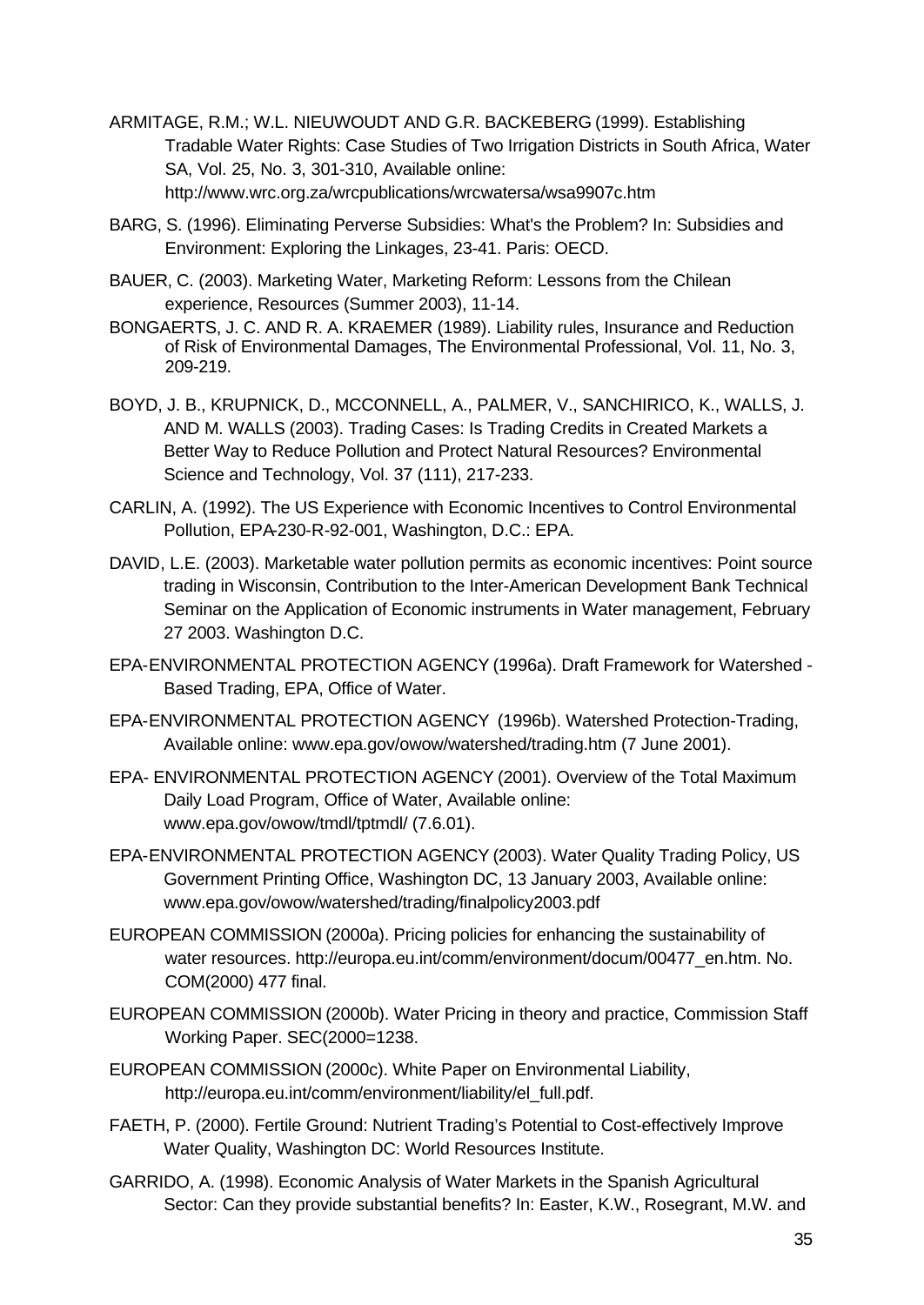Dinar, A. (eds): Markets for Water: Potential and Performance. Boston: Kluwer Publishers.

- GREAT LAKES TRADING NETWORK (2001). Great Lakes Trading Network: Projects and Programs, Available online: www.gltn.org/programs (18.6.01).
- HANSEN, W., INTERWIES, E., BÄR, S., KRAEMER, R. A. AND P. MICHALKE (2001). Effluent Charging Systems in the EU Member States, commissioned by DG XI European Parliament. Berlin: Ecologic.
- HIJUM, Y.J. VAN (n.y).. Analysis of Water Pricing Policies in the Netherlands. Department of Water Resources Management. Enschede: University of Twente.
- HUBER, R.M., RUITENBEEK, J. AND R. S. DA MOTTA (1998). Market Based Instruments for Environmental Policymaking in Latin America and the Caribbean: Lessons from eleven countries, World Bank Discussion Paper no. 381, Washington D.C.: World Bank.
- JAMES, D. (1997). Environmental Incentives Australian Experience with Economic Instruments for Environmental Management, Canberra: Euroservices Pty Ltd.
- KLOEZEN, W.H. (1998). Water Markets between Mexican Water Users Associations, Water Policy, Vol.1, 437-455.
- KOKOTT, J., KLAPHAKE, A. AND S. MARR (2003). Ökologische Schäden und ihre Bewertung in internationalen, europäischen und nationalen Haftungssystemen – eine juristische und ökonomische Analyse, Umweltbundesamt, Berlin: Erich Schmidt Verlag.
- KRAEMER, R. A. (1995a). Economic Instruments and River Basin Institutions in Germany, Berlin.
- KRAEMER, R. A. (1995b). The Effectiveness and Efficiency of Water Effluent Charge Systems: Case Study on Germany, ENV/EPOC/GEEI(95)12 restricted, Paris: OECD.
- KRAEMER, R. A. (1995c). Water Resource Taxes in Germany, In: Robert Gale, Steven Barg and Alexander Gillies (ed.): Green Budget Reform, 231-241, London: Earthscan.
- KRAEMER, R.A. AND K.M. BANHOLZER (1999). Tradable Permits in Water Resource Management and Water Pollution Control, OECD Proceedings, Implementing Domestic Tradable Permits for Environmental Protection, Paris: OECD.
- KRAEMER, R. A. AND M. BUCK (1997). Water Subsidies and the Environment, OECD/GD(97)220, http://www.olis.oecd.org/olis/1997doc.nsf/LinkTo/ocde-gd(97)220. Paris: OECD.
- KRAEMER, R.A., INTERWIES, E. AND E. KAMPA (2002). Tradable Permits in Water Resource Protection and Management, OECD Proceedings, Implementing Domestic Tradable Permits: Recent Developments and Future Challenges, Paris: OECD.
- KRAEMER, R.A., PIELEN, B. AND A. LEIPPRAND (2003). Global Review of Economic Instruments for Water Management in Latin America , Working Paper for the Inter-American Development Bank Regional Policy Dialogue, Environment Network, Meeting II: Application of economic instruments in water and solid waste management, 25-26.2.2003, Washington D.C.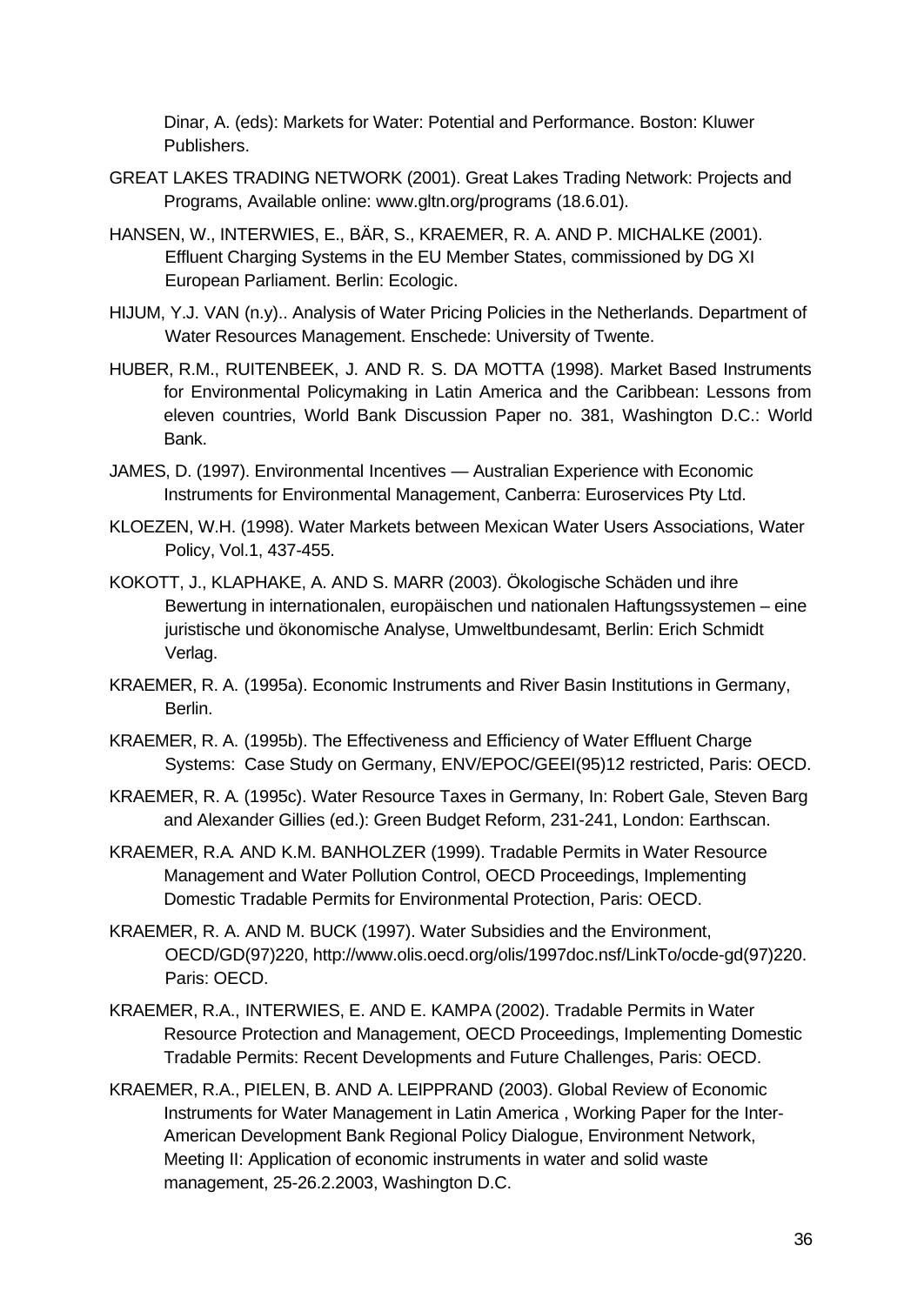- KRAEMER, R. A. AND R. PIOTROWSKI 1(995). Financing Urban Rainwater Management in Germany, European Water Pollution Control, Vol. 5, No. 4, 48-58.
- MDBC-MURRAY DARLING BASIN COMMISSION (2001). Water Trading: Managing the Water Resources of the Murray-Darling Basin, Available online: www.mdbc.gov.au (7.6.01).
- MDBC-MURRAY DARLING BASIN MINISTERIAL COUNCIL (2000). Draft Basin Salinity Management Strategy 2001-2015, Available online: www.mdbc.gov.au/ (7.6.01).
- MDBC-MURRAY DARLING BASIN MINISTERIAL COUNCIL (2000). Draft Basin Salinity Management Strategy 2001-2015, September 2000.
- NCEE-NATIONAL CENTRE FOR ENVIRONMENTAL ECONOMICS (2001). The US Experience with Economic Incentives for Protecting the Environment, Washington DC: NCEE Office for Policy, Economics and Innovation.
- NATIONAL WILDLIFE FEDERATION (1999). A new tool for water quality: Making watershed-based trading work for you. Reston, Virginia: National Wildlife Federation.
- NISHIZAWA, E. (2003). Effluent trading for water quality management: concept and application to the Chesapeake Bay watershed, Marine Pollution Bulletin 47, 169-174
- NSW EPA- NEW SOUTH WALES ENVIRONMENTAL PROTECTION AGENCY (2003). Hunter River Salinity Trading Scheme: Working together to protect river quality and sustain economic development, Sydney: NSW EPA.
- NSW DLWC-NEW SOUTH WALES DEPARTMENT OF LAND AND CONSERVATION (1999). Water Trading Development and Monitoring, New South Wales: Department of Land and Water Conservation.
- NSW EPA-NEW SOUTH WALES ENVIRONMENTAL PROTECTION AGENCY (2001a). Hunter River Salinity Trading Scheme, Available online: www.epa.nsw.gov.au/licencing /huntersalinity.htm (8.6.01).
- NSW EPA- NEW SOUTH WALES ENVIRONMENTAL PROTECTION AGENCY (2001b). Proposed Protection of the Environment Operations (Hunter River Salinity Trading Scheme) Regulation 2001, Sydney, March 2001.
- NSW EPA- NEW SOUTH WALES ENVIRONMENTAL PROTECTION AGENCY (2001c). South Creek Bubble Licensing Review (pers. comm.-unpublished report).
- NUTRIENT TRADING NEGOTIATION TEAM (2001). Chesapeake Bay Program-Nutrient Trading-Fundamental Principles and Guidelines, March 2001, Chesapeake Bay Program.
- OECD (ORGANISATION FOR ECONOMIC CO-OPERATION AND DEVELOPMENT) (1996). Subsidies, Tax Disincentives and the Environment: Concepts, Paris: OECD.
- OECD (ORGANISATION FOR ECONOMIC CO-OPERATION AND DEVELOPMENT) (2001). Domestic transferable permits for environmental management: Design and Implementation, Paris: OECD.